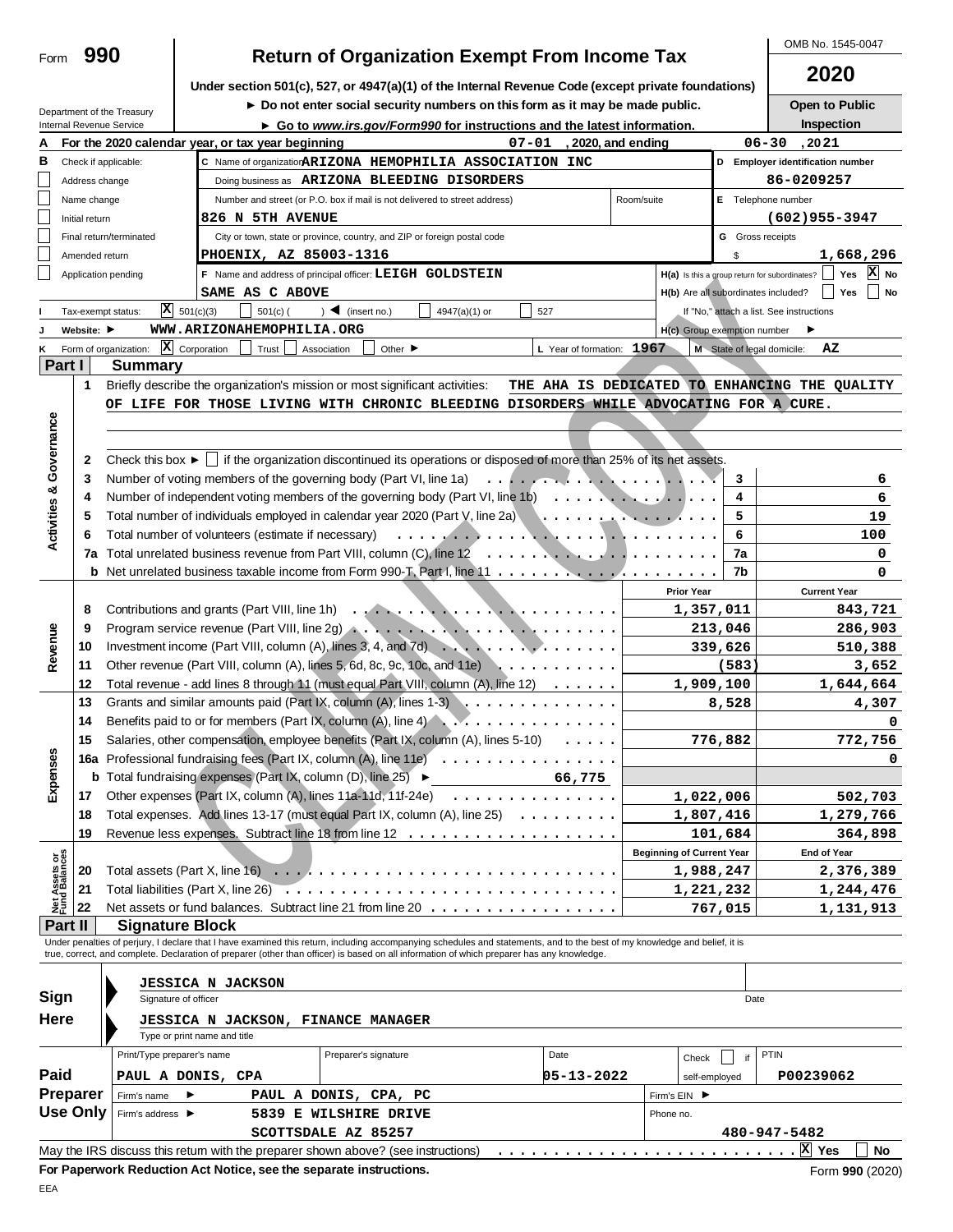|              | Form 990 (2020)<br>ARIZONA HEMOPHILIA ASSOCIATION INC                                                                                                                                    | 86-0209257                 | Page 2          |
|--------------|------------------------------------------------------------------------------------------------------------------------------------------------------------------------------------------|----------------------------|-----------------|
|              | Part III<br><b>Statement of Program Service Accomplishments</b>                                                                                                                          |                            |                 |
|              |                                                                                                                                                                                          |                            |                 |
| 1            | Briefly describe the organization's mission:                                                                                                                                             |                            |                 |
|              | THE AHA IS DEDICATED TO ENHANCING THE QUALITY OF LIFE FOR THOSE LIVING WITH CHRONIC BLEEDING                                                                                             |                            |                 |
|              | DISORDERS WHILE ADVOCATING FOR A CURE.                                                                                                                                                   |                            |                 |
|              |                                                                                                                                                                                          |                            |                 |
|              |                                                                                                                                                                                          |                            |                 |
| $\mathbf{2}$ | Did the organization undertake any significant program services during the year which were not listed on the                                                                             |                            |                 |
|              |                                                                                                                                                                                          |                            | $x$ No          |
|              | If "Yes," describe these new services on Schedule O.                                                                                                                                     |                            |                 |
| 3            | Did the organization cease conducting, or make significant changes in how it conducts, any program                                                                                       |                            |                 |
|              |                                                                                                                                                                                          |                            | $x$ No          |
|              | If "Yes," describe these changes on Schedule O.                                                                                                                                          |                            |                 |
| 4            | Describe the organization's program service accomplishments for each of its three largest program services, as measured by                                                               |                            |                 |
|              | expenses. Section 501(c)(3) and 501(c)(4) organizations are required to report the amount of grants and allocations to others,                                                           |                            |                 |
|              | the total expenses, and revenue, if any, for each program service reported.                                                                                                              |                            |                 |
|              |                                                                                                                                                                                          |                            |                 |
| 4a           | 696,773 including grants of \$<br>) (Revenue<br>(Code:<br>(Expenses \$                                                                                                                   | $\mathfrak{L}$<br>284,185) |                 |
|              | HEALTH CENTER - ADULT HEALTH CENTER ESTABLISHED TO PROVIDE PRIMARY CARE AND BLEEDING DISORDERS                                                                                           |                            |                 |
|              | CARE TO TREAT THE WHOLE PERSON. IT IS OPEN TO THOSE WITH BLEEDING DISORDERS AND THEIR ADULT<br>FAMILY MEMBERS. AHA PURCHASED A BUILDING AND RENOVATED IT FOR THE HEALTH CENTER.          |                            |                 |
|              |                                                                                                                                                                                          |                            |                 |
|              |                                                                                                                                                                                          |                            |                 |
|              |                                                                                                                                                                                          |                            |                 |
|              |                                                                                                                                                                                          |                            |                 |
|              |                                                                                                                                                                                          |                            |                 |
|              |                                                                                                                                                                                          |                            |                 |
|              |                                                                                                                                                                                          |                            |                 |
|              |                                                                                                                                                                                          |                            |                 |
|              |                                                                                                                                                                                          |                            |                 |
| 4b           | 258, 361 including grants of \$<br>(Revenue)<br>(Code:<br>) (Expenses \$                                                                                                                 | \$                         | 2,718)          |
|              | COMMUNITY EDUCATION - PROMOTE COMMUNITY AWARENESS THROUGH VARIOUS CONFERENCES AND OTHER MEDIA: 1.                                                                                        |                            |                 |
|              | VIRTUAL NORTH AMERICAN CAMPING CONFERENCE FOR HEMOPHILIA ORGANIZATIONS - ANNUAL CONFERENCE FOR                                                                                           |                            |                 |
|              | 200 NATIONAL AND INTERNATIONAL ATTENDEES TO PROMOTE AND ENHANCE THE SUMMER CAMP EXPERIENCE OF                                                                                            |                            |                 |
|              | CHILDERN WITH BLEEDING DISORDERS. 2. VIRTUAL ANNUAL STATEWIDE EDUCATIONAL SYMPOSIUM - BRINGS                                                                                             |                            |                 |
|              | TOGETHER THOSE WITH BLEEDING DISORDERS AND THEIR FAMILIES FROM ACROSS THE STATE TO PROVIDE                                                                                               |                            |                 |
|              | EDUCATION TO HELP THEM BETTER MANAGE THIS CHRONIC CONDITION. 3. CONDUCTED AN ADVOCACY SUMMIT                                                                                             |                            |                 |
|              | CONFERENCE VIA ZOOM TO PROMOTE AWARENESS WITHIN THE BLEEDING DISORDER COMMUNITY AND THE GENREAL                                                                                          |                            |                 |
|              | PUBLIC. 4. CONDUCTED A VIRTUAL HISPANIC HERITAGE DAY WITH THE HISPANIC POPULATION AFFECTED BY                                                                                            |                            |                 |
|              | BLEEDING DISORDERS TO EDUCATE AND SUPPORT THEIR UNIQUE STRUGGLES IN THEIR NATIVE LANGUAGE.                                                                                               |                            |                 |
|              |                                                                                                                                                                                          |                            |                 |
|              |                                                                                                                                                                                          |                            |                 |
|              |                                                                                                                                                                                          |                            |                 |
| 4c           | 107,503 including grants of \$ ) (Revenue \$<br>(Code: ) (Expenses \$                                                                                                                    |                            |                 |
|              | COMMUNITY SUPPORT PROGRAMS - PROVIDE EDUCATION AND SUPPORT GROUP MEETINGS INCLUDING: 1. QUARTERLY                                                                                        |                            |                 |
|              | MEETINGS FOR THE COMMUNITY AS A WHOLE THAT INCLUDE EDUCATION, PHARMACEUTICAL INFORMATION, AND                                                                                            |                            |                 |
|              | TIME FOR INTERACTION. 2. EDUCATIONAL MEETINGS THAT INCLUDED: A. LEARNING TO DISCLOSE YOUR                                                                                                |                            |                 |
|              | BLEEDING DISORDER IN A SAFE WAY. B. UNDERSTANDING INSURANCE AND OPTIONS AVAILABLE TO OUR<br>COMMUNITY. C. HOW TO INTERACT WITH LEGISLATORS TO PROMOTE INSURANCE REFORM. D. NUTRITION AND |                            |                 |
|              | EXERCISE - HOW TO IMPROVE QUALITY OF LIFE. E. MENTAL HEALTH - HOW TO IMPROVE QUALITY OF LIFE. F.                                                                                         |                            |                 |
|              | EDUCATIONAL MEETINGS FOR SPANISH-SPEAKING COMMUNITY. G. ON-GOING PROGRAM FOR AT-RISK YOUTH.                                                                                              |                            |                 |
|              |                                                                                                                                                                                          |                            |                 |
|              |                                                                                                                                                                                          |                            |                 |
|              |                                                                                                                                                                                          |                            |                 |
|              |                                                                                                                                                                                          |                            |                 |
| 4d           | Other program services (Describe on Schedule O.)                                                                                                                                         |                            |                 |
|              | (Expenses \$<br>62,929 including grants of $\$ 4,307 ) (Revenue $\$                                                                                                                      |                            |                 |
| 4e           | Total program service expenses ▶<br>1,125,566                                                                                                                                            |                            |                 |
|              |                                                                                                                                                                                          |                            | Form 990 (2020) |
| EEA          |                                                                                                                                                                                          |                            |                 |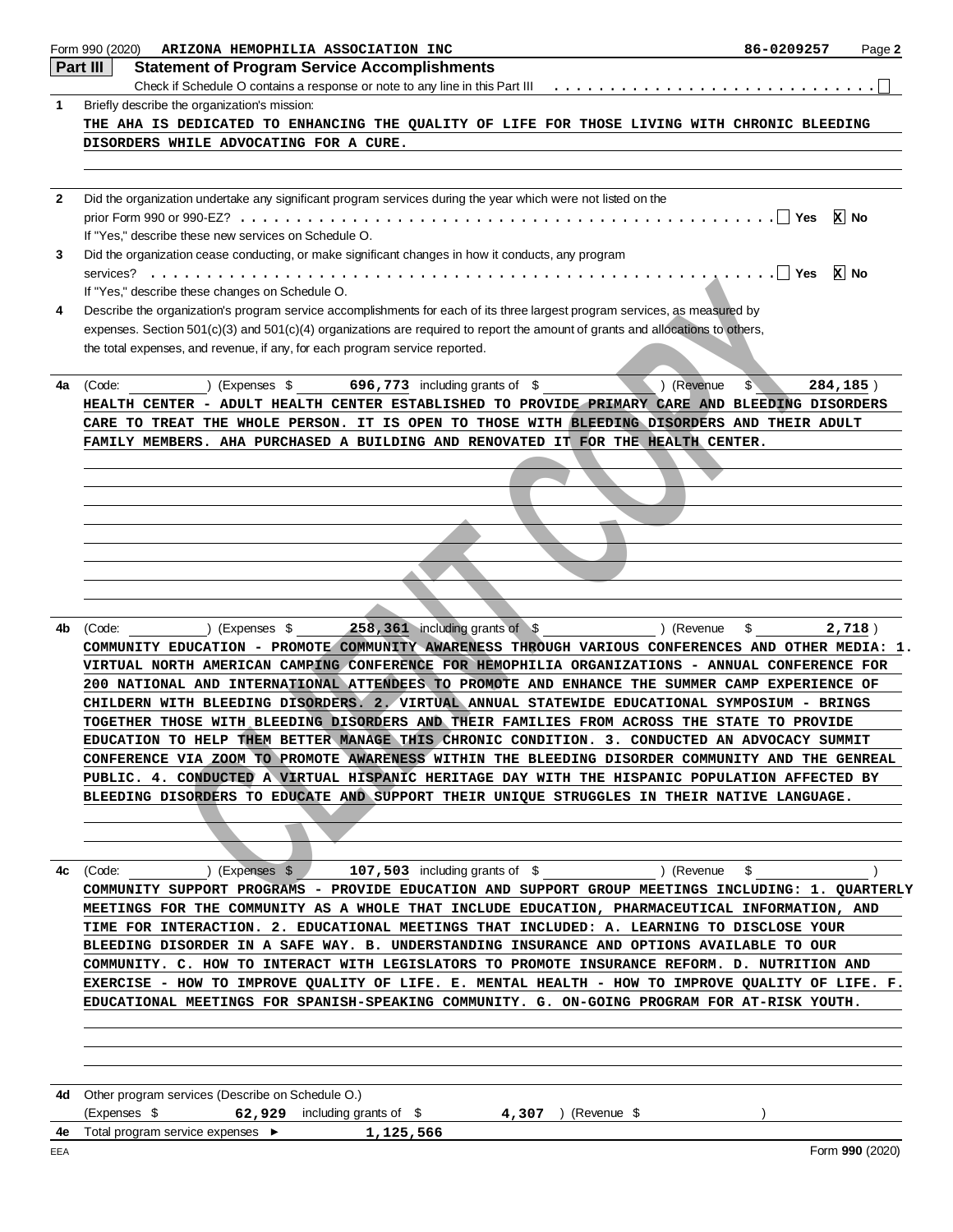|      | Part IV<br><b>Checklist of Required Schedules</b>                                                                                         |                |     |    |
|------|-------------------------------------------------------------------------------------------------------------------------------------------|----------------|-----|----|
|      |                                                                                                                                           |                | Yes | No |
| 1    | Is the organization described in section $501(c)(3)$ or $4947(a)(1)$ (other than a private foundation)? If "Yes,"                         |                |     |    |
|      |                                                                                                                                           | 1              | x   |    |
| 2    | Is the organization required to complete Schedule B, Schedule of Contributors See instructions?                                           | $\mathbf{2}$   | x   |    |
| 3    | Did the organization engage in direct or indirect political campaign activities on behalf of or in opposition to                          |                |     |    |
|      |                                                                                                                                           | 3              |     | x  |
| 4    | Section 501(c)(3) organizations. Did the organization engage in lobbying activities, or have a section 501(h)                             |                |     |    |
|      |                                                                                                                                           | 4              |     |    |
|      |                                                                                                                                           |                | x   |    |
| 5    | Is the organization a section $501(c)(4)$ , $501(c)(5)$ , or $501(c)(6)$ organization that receives membership dues,                      |                |     |    |
|      | assessments, or similar amounts as defined in Revenue Procedure 98-19? If "Yes," complete Schedule C, Part III                            | 5              |     | x  |
| 6    | Did the organization maintain any donor advised funds or any similar funds or accounts for which donors                                   |                |     |    |
|      | have the right to provide advice on the distribution or investment of amounts in such funds or accounts? If                               |                |     |    |
|      |                                                                                                                                           | 6              |     | x  |
| 7    | Did the organization receive or hold a conservation easement, including easements to preserve open space,                                 |                |     |    |
|      |                                                                                                                                           | $\overline{7}$ |     | x  |
| 8    | Did the organization maintain collections of works of art, historical treasures, or other similar assets? If "Yes,"                       |                |     |    |
|      |                                                                                                                                           | 8              |     | x  |
| 9    | Did the organization report an amount in Part X, line 21, for escrow or custodial account liability, serve as a                           |                |     |    |
|      | custodian for amounts not listed in Part X; or provide credit counseling, debt management, credit repair, or                              |                |     |    |
|      |                                                                                                                                           | 9              | х   |    |
| 10   | Did the organization, directly or through a related organization, hold assets in donor-restricted endowments                              |                |     |    |
|      |                                                                                                                                           | 10             |     | x  |
| 11   | If the organization's answer to any of the following questions is "Yes," then complete Schedule D, Parts VI,                              |                |     |    |
|      | VII, VIII, IX, or X as applicable.                                                                                                        |                |     |    |
| a    | Did the organization report an amount for land, buildings, and equipment in Part $\overline{X}$ , line 10? If "Yes,"                      |                |     |    |
|      |                                                                                                                                           | 11a            | x   |    |
| b    | Did the organization report an amount for investments - other securities in Part X, line 12, that is 5% or more                           |                |     |    |
|      |                                                                                                                                           | 11b            |     | x  |
|      | Did the organization report an amount for investments - program related in Part X, line 13, that is 5% or more                            |                |     |    |
| c    |                                                                                                                                           |                |     |    |
|      |                                                                                                                                           | 11c            |     | x  |
|      | d Did the organization report an amount for other assets in Part X, line 15, that is 5% or more of its total assets                       |                |     |    |
|      |                                                                                                                                           | 11d            |     | x  |
| е    | Did the organization report an amount for other liabilities in Part X, line 25? If "Yes," complete Schedule D, Part X                     | 11e            |     | x  |
| f    | Did the organization's separate or consolidated financial statements for the tax year include a footnote that addresses                   |                |     |    |
|      | the organization's liability for uncertain tax positions under FIN 48 (ASC 740)? If "Yes," complete Schedule D, Part X                    | 11f            | x   |    |
| 12a  | Did the organization obtain separate, independent audited financial statements for the tax year? If "Yes," complete                       |                |     |    |
|      |                                                                                                                                           | 12a            | X   |    |
| b    | Was the organization included in consolidated, independent audited financial statements for the tax year? If                              |                |     |    |
|      | "Yes," and if the organization answered "No" to line 12a, then completing Schedule D, Parts XI and XII is optional $\ldots \ldots \ldots$ | 12b            |     | x  |
| 13   |                                                                                                                                           | 13             |     | x  |
| 14a  |                                                                                                                                           | 14a            |     | x  |
| b    | Did the organization have aggregate revenues or expenses of more than \$10,000 from grantmaking,                                          |                |     |    |
|      | fundraising, business, investment, and program service activities outside the United States, or aggregate                                 |                |     |    |
|      |                                                                                                                                           | 14b            |     | x  |
| 15   | Did the organization report on Part IX, column (A), line 3, more than \$5,000 of grants or other assistance to or                         |                |     |    |
|      |                                                                                                                                           | 15             |     | x  |
| 16   | Did the organization report on Part IX, column (A), line 3, more than \$5,000 of aggregate grants or other                                |                |     |    |
|      |                                                                                                                                           | 16             |     | x  |
| 17   | Did the organization report a total of more than \$15,000 of expenses for professional fundraising services on                            |                |     |    |
|      |                                                                                                                                           | 17             |     | x  |
| 18   | Did the organization report more than \$15,000 total of fundraising event gross income and contributions on                               |                |     |    |
|      |                                                                                                                                           | 18             |     |    |
|      |                                                                                                                                           |                |     | x  |
| 19   | Did the organization report more than \$15,000 of gross income from gaming activities on Part VIII, line 9a?                              |                |     |    |
|      |                                                                                                                                           | 19             |     | x  |
| 20 a |                                                                                                                                           | 20a            |     | x  |
| b    |                                                                                                                                           | <b>20b</b>     |     |    |
| 21   | Did the organization report more than \$5,000 of grants or other assistance to any domestic organization or                               |                |     |    |
|      | domestic government on Part IX, column (A), line 1? If "Yes," complete Schedule I, Parts I and II                                         | 21             |     | x  |

Form 990 (2020) Page **3**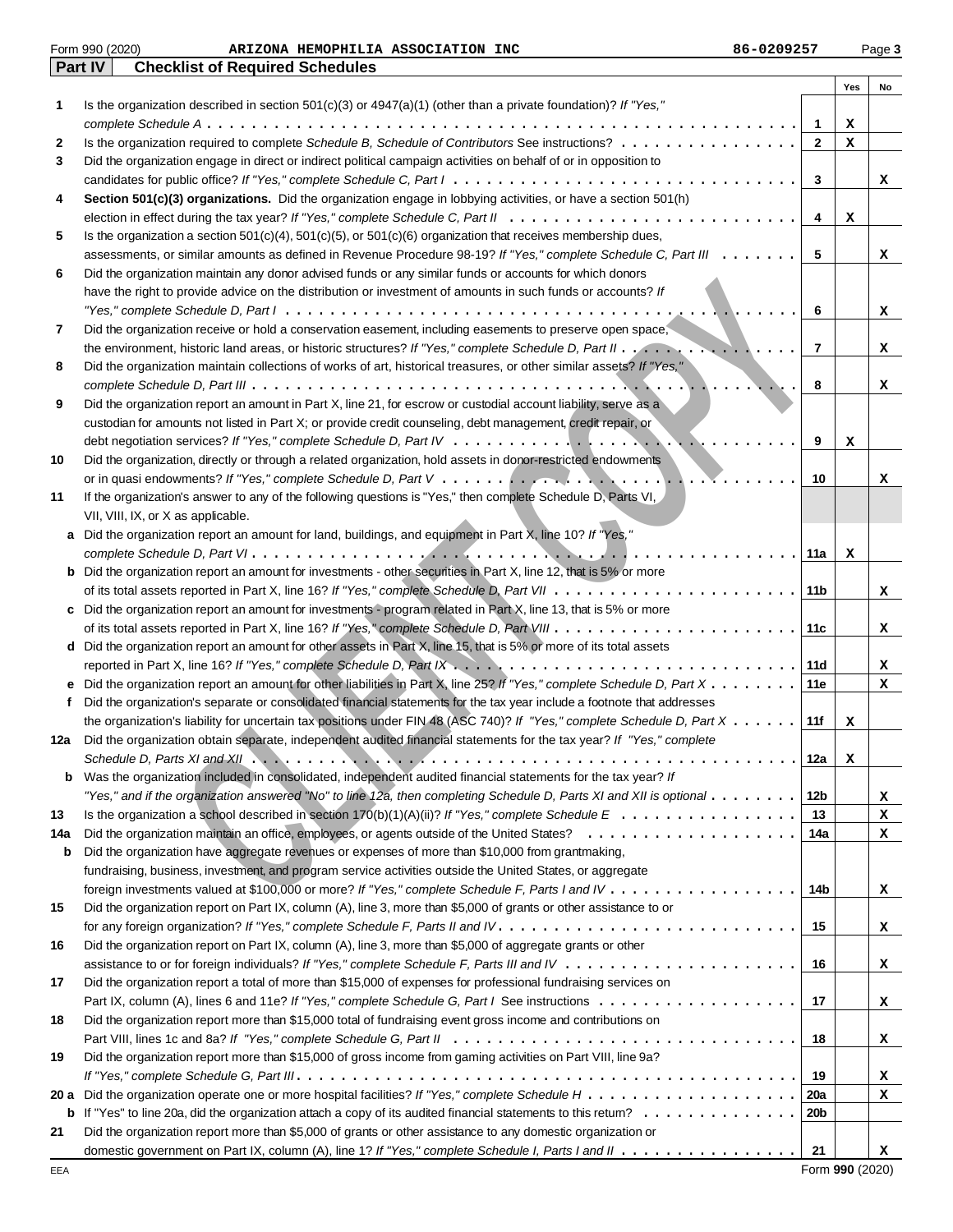|               | Form 990 (2020)<br>86-0209257<br>ARIZONA HEMOPHILIA ASSOCIATION INC                                                                                                                      |                 |            | Page 4 |
|---------------|------------------------------------------------------------------------------------------------------------------------------------------------------------------------------------------|-----------------|------------|--------|
|               | <b>Checklist of Required Schedules</b> (continued)<br><b>Part IV</b>                                                                                                                     |                 |            |        |
|               |                                                                                                                                                                                          |                 | Yes        | No     |
| 22            | Did the organization report more than \$5,000 of grants or other assistance to or for domestic individuals on                                                                            | 22              |            |        |
| 23            | Did the organization answer "Yes" to Part VII, Section A, line 3, 4, or 5 about compensation of the                                                                                      |                 |            | x      |
|               | organization's current and former officers, directors, trustees, key employees, and highest compensated                                                                                  |                 |            |        |
|               |                                                                                                                                                                                          | 23              |            | x      |
| 24a           | Did the organization have a tax-exempt bond issue with an outstanding principal amount of more than                                                                                      |                 |            |        |
|               | \$100,000 as of the last day of the year, that was issued after December 31, 2002? If "Yes," answer lines 24b                                                                            |                 |            |        |
|               |                                                                                                                                                                                          | 24a             |            | x      |
| b             | Did the organization invest any proceeds of tax-exempt bonds beyond a temporary period exception?                                                                                        | 24b             |            |        |
| c             | Did the organization maintain an escrow account other than a refunding escrow at any time during the year                                                                                |                 |            |        |
|               |                                                                                                                                                                                          | 24c             |            |        |
| d             | Did the organization act as an "on behalf of" issuer for bonds outstanding at any time during the year? ,                                                                                | 24d             |            |        |
| 25a           | Section 501(c)(3), 501(c)(4), and 501(c)(29) organizations. Did the organization engage in an excess benefit                                                                             |                 |            |        |
|               |                                                                                                                                                                                          | 25a             |            | x      |
| b             | Is the organization aware that it engaged in an excess benefit transaction with a disqualified person in a prior                                                                         |                 |            |        |
|               | year, and that the transaction has not been reported on any of the organization's prior Forms 990 or 990-EZ?                                                                             |                 |            |        |
|               |                                                                                                                                                                                          | 25b             |            | x      |
| 26            | Did the organization report any amount on Part X, line 5 or 22, for receivables from or payables to any current                                                                          |                 |            |        |
|               | or former officer, director, trustee, key employee, creator or founder, substantial contributor, or 35%                                                                                  |                 |            |        |
|               | controlled entity or family member or any of these persons? If "Yes," complete Schedule L, Part II.<br>$\mathcal{L}$                                                                     | 26              |            | x      |
| 27            | Did the organization provide a grant or other assistance to any current or former officer, director, trustee, key                                                                        |                 |            |        |
|               | employee, creator or founder, substantial contributor or employee thereof, a grant selection committee                                                                                   |                 |            |        |
|               | member, or to a 35% controlled entity (including an employee thereof) or family member of any of these                                                                                   |                 |            |        |
|               |                                                                                                                                                                                          | 27              |            | x      |
| 28            | Was the organization a party to a business transaction with one of the following parties (see Schedule L, Part                                                                           |                 |            |        |
|               | IV instructions, for applicable filing thresholds, conditions, and exceptions).                                                                                                          |                 |            |        |
| а             | A current or former officer, director, trustee, key employee, creator or founder, or substantial contributor? If                                                                         |                 |            |        |
|               |                                                                                                                                                                                          | 28a             |            | x      |
| b             | A family member of any individual described in line 28a? If "Yes," complete Schedule L, Part IV                                                                                          | 28b             |            | x      |
| c             | A 35% controlled entity of one or more individuals and/or organizations described in lines 28a or 28b? If                                                                                |                 |            |        |
|               |                                                                                                                                                                                          | 28c             |            | x      |
| 29            | Did the organization receive more than \$25,000 in non-cash contributions? If "Yes," complete Schedule M.                                                                                | 29              |            | x      |
| 30            | Did the organization receive contributions of art, historical treasures, or other similar assets, or qualified                                                                           |                 |            |        |
|               |                                                                                                                                                                                          | 30              |            | x      |
| 31            | Did the organization liquidate, terminate, or dissolve and cease operations? If "Yes," complete Schedule N, Part I.                                                                      | 31              |            | x      |
| 32            | Did the organization sell, exchange, dispose of, or transfer more than 25% of its net assets? If "Yes,"                                                                                  |                 |            |        |
| 33            | Did the organization own 100% of an entity disregarded as separate from the organization under Regulations                                                                               | 32              |            | x      |
|               | sections 301.7701-2 and 301.7701-3? If "Yes," complete Schedule R, Part $l : \ldots : \ldots : \ldots : \ldots : \ldots : \ldots : \ldots$                                               | 33              | х          |        |
| 34            | Was the organization related to any tax-exempt or taxable entity? If "Yes," complete Schedule R, Part II, III,                                                                           |                 |            |        |
|               | or IV, and Part V, line 1. $\dots$ , $\dots$ , $\dots$ , $\dots$ , $\dots$ , $\dots$ , $\dots$ , $\dots$ , $\dots$ , $\dots$ , $\dots$ , $\dots$ , $\dots$ , $\dots$ , $\dots$ , $\dots$ | 34              | х          |        |
| 35a           | Did the organization have a controlled entity within the meaning of section $512(b)(13)? \ldots \ldots \ldots \ldots \ldots \ldots \ldots$                                               | 35a             |            | x      |
| b             | If "Yes" to line 35a, did the organization receive any payment from or engage in any transaction with a                                                                                  |                 |            |        |
|               | controlled entity within the meaning of section 512(b)(13)? If "Yes," complete Schedule R, Part V, line $2 \ldots \ldots \ldots \ldots$                                                  | 35 <sub>b</sub> |            |        |
| 36            | Section 501(c)(3) organizations. Did the organization make any transfers to an exempt non-charitable                                                                                     |                 |            |        |
|               |                                                                                                                                                                                          | 36              |            | x      |
| 37            | Did the organization conduct more than 5% of its activities through an entity that is not a related organization                                                                         |                 |            |        |
|               |                                                                                                                                                                                          | 37              |            | x      |
| 38            | Did the organization complete Schedule O and provide explanations in Schedule O for Part VI, lines 11b and                                                                               |                 |            |        |
|               | 19? Note: All Form 990 filers are required to complete Schedule O.                                                                                                                       | 38              | х          |        |
| <b>Part V</b> | <b>Statements Regarding Other IRS Filings and Tax Compliance</b>                                                                                                                         |                 |            |        |
|               | Check if Schedule O contains a response or note to any line in this Part $V_1, \ldots, \ldots, \ldots, \ldots, \ldots$                                                                   |                 |            |        |
|               |                                                                                                                                                                                          |                 | <b>Yes</b> | No     |
| 1a            | 1a<br>Enter the number reported in Box 3 of Form 1096. Enter -0- if not applicable<br>2                                                                                                  |                 |            |        |
| b             | Enter the number of Form W-2G included in line 1a. Enter -0- if not applicable<br>  1b<br>0                                                                                              |                 |            |        |
| c             | Did the organization comply with backup withholding rules for reportable payments to vendors and                                                                                         |                 |            |        |
|               |                                                                                                                                                                                          | 1c              | x          |        |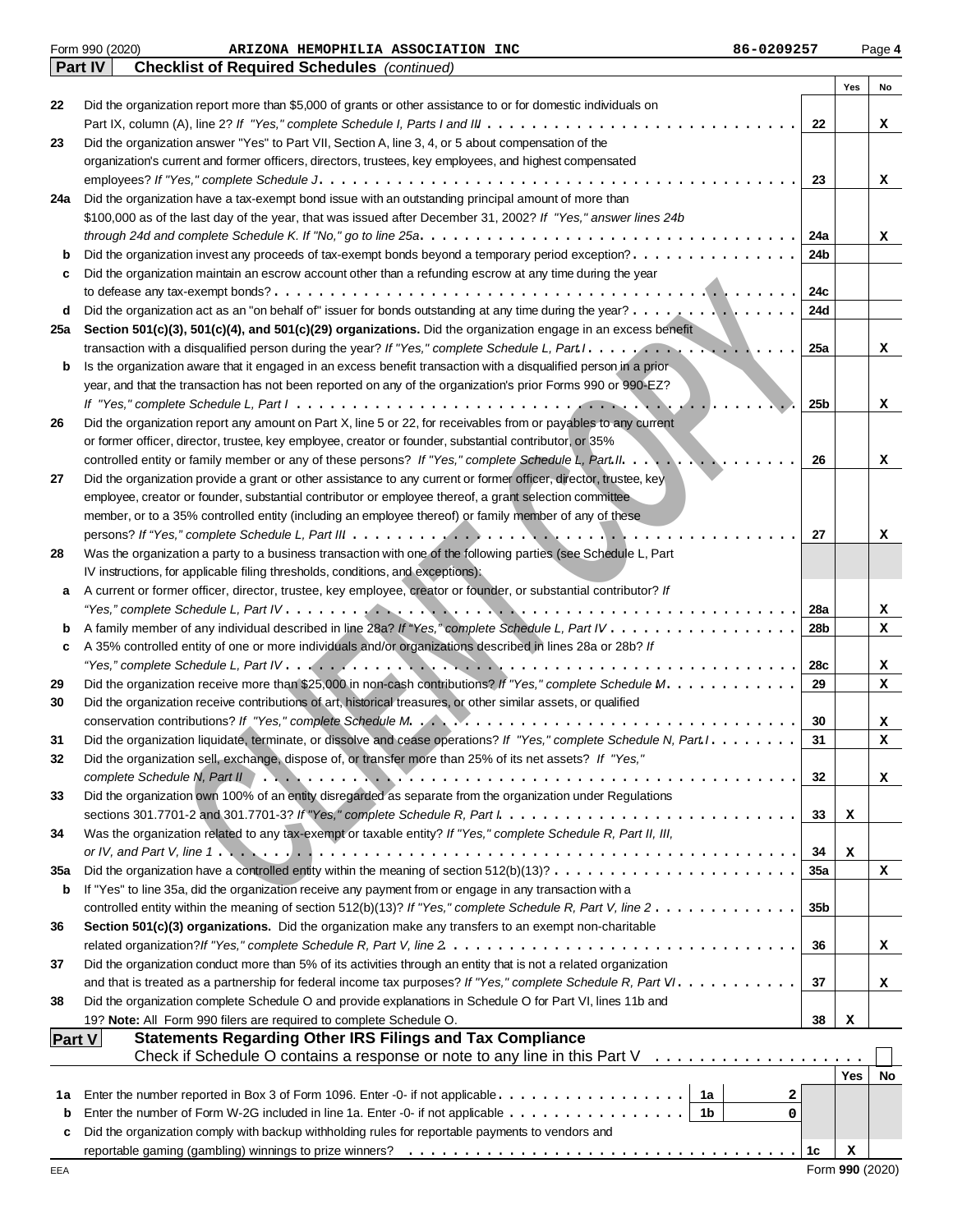|             | Form 990 (2020)<br>86-0209257<br>ARIZONA HEMOPHILIA ASSOCIATION INC                                                                                                                                                                   |     |     | Page 5 |
|-------------|---------------------------------------------------------------------------------------------------------------------------------------------------------------------------------------------------------------------------------------|-----|-----|--------|
|             | Part V<br>Statements Regarding Other IRS Filings and Tax Compliance (continued)                                                                                                                                                       |     |     |        |
|             |                                                                                                                                                                                                                                       |     | Yes | No     |
| 2a          | Enter the number of employees reported on Form W-3, Transmittal of Wage and Tax                                                                                                                                                       |     |     |        |
|             | Statements, filed for the calendar year ending with or within the year covered by this retum<br>.   2a                                                                                                                                | 19  |     |        |
| b           |                                                                                                                                                                                                                                       | 2b  | х   |        |
|             | Note: If the sum of lines 1a and 2a is greater than 250, you may be required to e-file (see instructions).                                                                                                                            |     |     |        |
| За          | Did the organization have unrelated business gross income of \$1,000 or more during the year?                                                                                                                                         | За  |     | x      |
| b           | If "Yes," has it filed a Form 990-T for this year? If "No" to line 3b, provide an explanation on Schedule O.                                                                                                                          | 3b  |     |        |
| 4a          | At any time during the calendar year, did the organization have an interest in, or a signature or other authority over,                                                                                                               |     |     |        |
|             | a financial account in a foreign country (such as a bank account, securities account, or other financial account)?                                                                                                                    | 4a  |     | x      |
| b           | If "Yes," enter the name of the foreign country                                                                                                                                                                                       |     |     |        |
|             | See instructions for filing requirements for FinCEN Form 114, Report of Foreign Bank and Financial Accounts (FBAR).                                                                                                                   |     |     |        |
| 5a          | Was the organization a party to a prohibited tax shelter transaction at any time during the tax year?                                                                                                                                 | 5a  |     | x      |
| b           | Did any taxable party notify the organization that it was or is a party to a prohibited tax shelter transaction? $\ldots \ldots$                                                                                                      | 5b  |     | x      |
| c           |                                                                                                                                                                                                                                       | 5c  |     |        |
| 6a          | Does the organization have annual gross receipts that are normally greater than \$100,000, and did the                                                                                                                                |     |     |        |
|             |                                                                                                                                                                                                                                       | 6a  |     | x      |
| b           | If "Yes," did the organization include with every solicitation an express statement that such contributions or                                                                                                                        |     |     |        |
|             |                                                                                                                                                                                                                                       | 6b  |     |        |
| 7           | Organizations that may receive deductible contributions under section 170(c).                                                                                                                                                         |     |     |        |
|             | Did the organization receive a payment in excess of \$75 made partly as a contribution and partly for goods                                                                                                                           |     |     |        |
| а           |                                                                                                                                                                                                                                       |     |     |        |
|             | If "Yes," did the organization notify the donor of the value of the goods or services provided?                                                                                                                                       | 7a  |     | x      |
| b           |                                                                                                                                                                                                                                       | 7b  |     |        |
| c           | Did the organization sell, exchange, or otherwise dispose of tangible personal property for which it was                                                                                                                              |     |     |        |
|             |                                                                                                                                                                                                                                       | 7c  |     | x      |
| d           | 7d                                                                                                                                                                                                                                    |     |     |        |
| е           | Did the organization receive any funds, directly or indirectly, to pay premiums on a personal benefit contract?                                                                                                                       | 7e  |     | x      |
| f           |                                                                                                                                                                                                                                       | 7f  |     | x      |
| g           | If the organization received a contribution of qualified intellectual property, did the organization file Form 8899 as required?.                                                                                                     | 7g  |     |        |
| h           | If the organization received a contribution of cars, boats, airplanes, or other vehicles, did the organization file a Form 1098-C?                                                                                                    | 7h  |     |        |
| 8           | Sponsoring organizations maintaining donor advised funds. Did a donor advised fund maintained by the                                                                                                                                  |     |     |        |
|             |                                                                                                                                                                                                                                       | 8   |     |        |
| 9           | Sponsoring organizations maintaining donor advised funds.                                                                                                                                                                             |     |     |        |
| а           |                                                                                                                                                                                                                                       | 9а  |     |        |
| $\mathbf b$ | Did the sponsoring organization make a distribution to a donor, donor advisor, or related person?                                                                                                                                     | 9b  |     |        |
| 10          | Section 501(c)(7) organizations. Enter:                                                                                                                                                                                               |     |     |        |
|             | 10a<br>Initiation fees and capital contributions included on Part VIII, line 12                                                                                                                                                       |     |     |        |
| b           | Gross receipts, included on Form 990, Part VIII, line 12, for public use of club facilities<br>10b                                                                                                                                    |     |     |        |
| 11          | Section 501(c)(12) organizations. Enter:                                                                                                                                                                                              |     |     |        |
| а           | Gross income from members or shareholders (e.g., e.g., e.g., e.g., e.g., e.g., e.g., e.g., e.g., e.g., e.g., e.g., e.g., e.g., e.g., e.g., e.g., e.g., e.g., e.g., e.g., e.g., e.g., e.g., e.g., e.g., e.g., e.g., e.g., e.g.,<br>11a |     |     |        |
| b           | Gross income from other sources (Do not net amounts due or paid to other sources                                                                                                                                                      |     |     |        |
|             | 11b                                                                                                                                                                                                                                   |     |     |        |
| 12a         | Section 4947(a)(1) non-exempt charitable trusts. Is the organization filing Form 990 in lieu of Form 1041?                                                                                                                            | 12a |     |        |
| b           | If "Yes," enter the amount of tax-exempt interest received or accrued during the year $\dots \dots \dots \dots$<br>12 <sub>b</sub>                                                                                                    |     |     |        |
| 13          | Section 501(c)(29) qualified nonprofit health insurance issuers.                                                                                                                                                                      |     |     |        |
| а           | Is the organization licensed to issue qualified health plans in more than one state?                                                                                                                                                  | 13а |     |        |
|             | Note: See the instructions for additional information the organization must report on Schedule O.                                                                                                                                     |     |     |        |
| b           | Enter the amount of reserves the organization is required to maintain by the states in which                                                                                                                                          |     |     |        |
|             | the organization is licensed to issue qualified health plans $\ldots \ldots \ldots \ldots \ldots \ldots \ldots \ldots$<br>13b                                                                                                         |     |     |        |
| c           |                                                                                                                                                                                                                                       |     |     |        |
| 14a         |                                                                                                                                                                                                                                       | 14a |     | x      |
| b           | If "Yes," has it filed a Form 720 to report these payments? If "No," provide an explanation on Schedule Q                                                                                                                             | 14b |     |        |
| 15          | Is the organization subject to the section 4960 tax on payment(s) of more than \$1,000,000 in remuneration or                                                                                                                         |     |     |        |
|             |                                                                                                                                                                                                                                       | 15  |     | x      |
|             | If "Yes," see instructions and file Form 4720, Schedule N.                                                                                                                                                                            |     |     |        |
|             | Is the organization an educational institution subject to the section 4968 excise tax on net investment income?                                                                                                                       | 16  |     |        |
| 16          |                                                                                                                                                                                                                                       |     |     | x      |
|             | If "Yes," complete Form 4720, Schedule O.                                                                                                                                                                                             |     |     |        |

Form **990** (2020)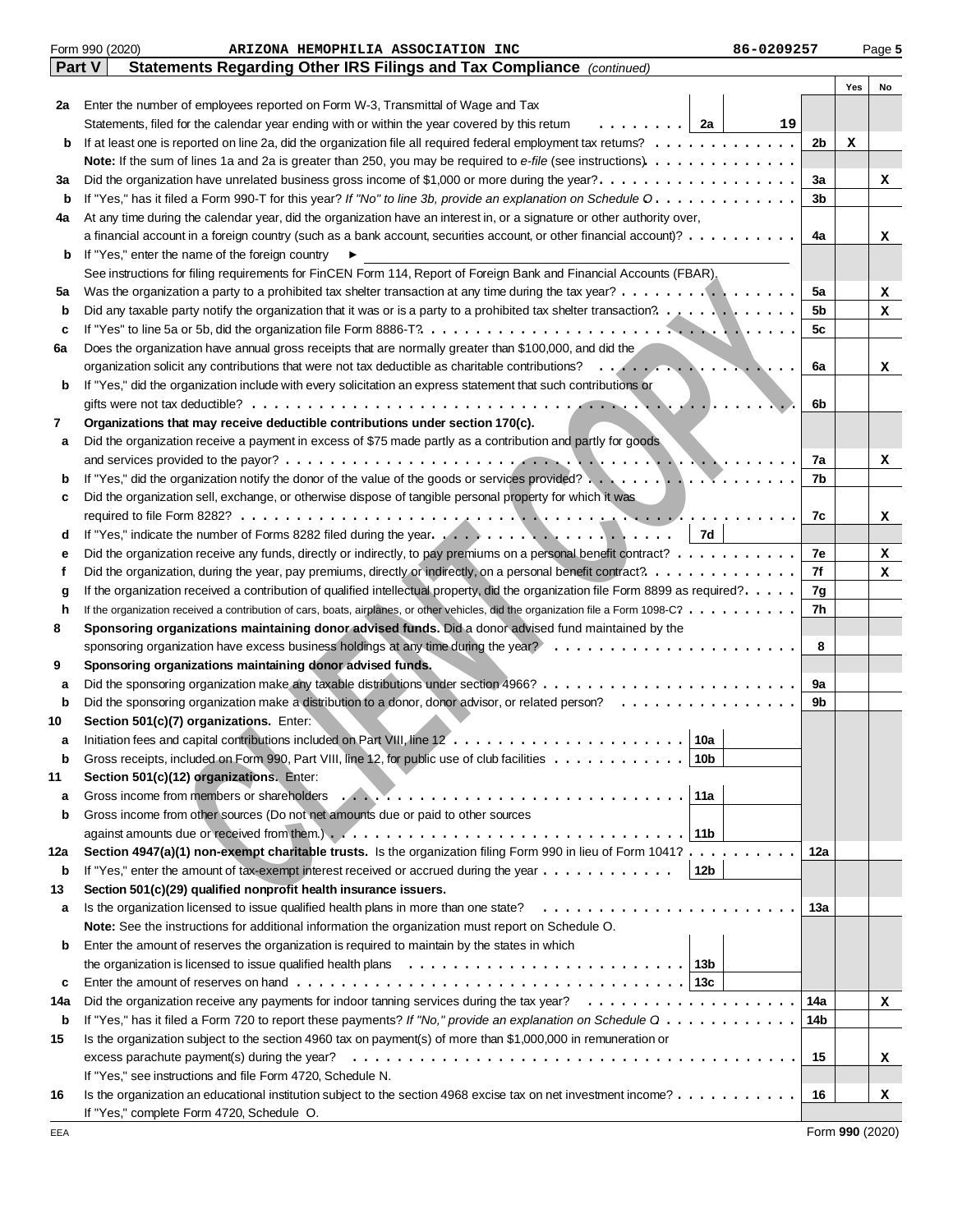|     | Form 990 (2020)<br>86-0209257<br>ARIZONA HEMOPHILIA ASSOCIATION INC                                                                                                                                               |                 |     | Page 6 |
|-----|-------------------------------------------------------------------------------------------------------------------------------------------------------------------------------------------------------------------|-----------------|-----|--------|
|     | <b>Part VI</b><br>Governance, Management, and Disclosure For each "Yes" response to lines 2 through 7b below, and for a "No"                                                                                      |                 |     |        |
|     | response to line 8a, 8b, or 10b below, describe the circumstances, processes, or changes in Schedule O. See instructions.                                                                                         |                 |     |        |
|     |                                                                                                                                                                                                                   |                 |     |        |
|     | <b>Section A. Governing Body and Management</b>                                                                                                                                                                   |                 |     |        |
|     |                                                                                                                                                                                                                   |                 | Yes | No     |
| 1a  | Enter the number of voting members of the governing body at the end of the tax year.<br>1a<br>6                                                                                                                   |                 |     |        |
|     | If there are material differences in voting rights among members of the governing body, or                                                                                                                        |                 |     |        |
|     | if the governing body delegated broad authority to an executive committee or similar                                                                                                                              |                 |     |        |
|     | committee, explain on Schedule O.                                                                                                                                                                                 |                 |     |        |
| b   | Enter the number of voting members included in line 1a, above, who are independent. .<br>1b<br>6<br>$\frac{1}{2}$ . $\frac{1}{2}$ . $\frac{1}{2}$ . $\frac{1}{2}$ . $\frac{1}{2}$ . $\frac{1}{2}$ . $\frac{1}{2}$ |                 |     |        |
| 2   | Did any officer, director, trustee, or key employee have a family relationship or a business relationship with                                                                                                    |                 |     |        |
|     |                                                                                                                                                                                                                   | 2               |     | x      |
| 3   | Did the organization delegate control over management duties customarily performed by or under the direct                                                                                                         |                 |     |        |
|     | supervision of officers, directors, or trustees, or key employees to a management company or other person?                                                                                                        | 3               |     | x      |
| 4   | Did the organization make any significant changes to its governing documents since the prior Form 990 was filed?                                                                                                  | 4               |     | x      |
| 5   | Did the organization become aware during the year of a significant diversion of the organization's assets? $\dots$ , $\dots$                                                                                      | 5               |     | x      |
| 6   |                                                                                                                                                                                                                   | 6               |     | x      |
| 7a  | Did the organization have members, stockholders, or other persons who had the power to elect or appoint                                                                                                           |                 |     |        |
|     |                                                                                                                                                                                                                   | 7a              |     | x      |
| b   | Are any governance decisions of the organization reserved to (or subject to approval by) members,                                                                                                                 |                 |     |        |
|     | $\blacksquare$ . The $\ldots$                                                                                                                                                                                     | 7b              |     | x      |
| 8   | Did the organization contemporaneously document the meetings held or written actions undertaken during                                                                                                            |                 |     |        |
|     | the year by the following:                                                                                                                                                                                        |                 |     |        |
| а   |                                                                                                                                                                                                                   | 8a              | x   |        |
| b   |                                                                                                                                                                                                                   | 8b              | х   |        |
| 9   | Is there any officer, director, trustee, or key employee listed in Part VII, Section A, who cannot be reached at                                                                                                  |                 |     |        |
|     | the organization's mailing address? If "Yes," provide the names and addresses on Schedule $0$                                                                                                                     | 9               |     | x      |
|     | <b>Section B. Policies</b> (This Section B requests information about policies not required by the Internal Revenue Code.)                                                                                        |                 |     |        |
|     |                                                                                                                                                                                                                   |                 | Yes | No     |
| 10a | Did the organization have local chapters, branches, or affiliates?                                                                                                                                                | 10a             |     | x      |
| b   | If "Yes," did the organization have written policies and procedures governing the activities of such chapters,                                                                                                    |                 |     |        |
|     | affiliates, and branches to ensure their operations are consistent with the organization's exempt purposes?                                                                                                       | 10b             |     |        |
| 11a | Has the organization provided a complete copy of this Form 990 to all members of its governing body before filing the form?                                                                                       | 11a             |     | x      |
| b   | Describe in Schedule O the process, if any, used by the organization to review this Form 990.                                                                                                                     |                 |     |        |
| 12a | Did the organization have a written conflict of interest policy? If "No," go to line 13.                                                                                                                          | 12a             | x   |        |
| b   | Were officers, directors, or trustees, and key employees required to disclose annually interests that could give rise to conflicts?                                                                               | 12 <sub>b</sub> | x   |        |
|     | Did the organization regularly and consistently monitor and enforce compliance with the policy? If "Yes,"                                                                                                         |                 |     |        |
|     |                                                                                                                                                                                                                   | 12c             | х   |        |
| 13  |                                                                                                                                                                                                                   | 13              | х   |        |
| 14  |                                                                                                                                                                                                                   | 14              | х   |        |
| 15  | Did the process for determining compensation of the following persons include a review and approval by                                                                                                            |                 |     |        |
|     | independent persons, comparability data, and contemporaneous substantiation of the deliberation and decision?                                                                                                     |                 |     |        |
| a   |                                                                                                                                                                                                                   | 15a             | x   |        |
| b   |                                                                                                                                                                                                                   | 15b             |     | x      |
|     | If "Yes" to line 15a or 15b, describe the process in Schedule O (see instructions).                                                                                                                               |                 |     |        |
| 16а | Did the organization invest in, contribute assets to, or participate in a joint venture or similar arrangement                                                                                                    |                 |     |        |
|     | with a taxable entity during the year? $\dots \dots \dots \dots \dots \dots \dots \dots \dots \dots \dots \dots \dots \dots \dots \dots \dots \dots$                                                              | 16a             | x   |        |
| b   | If "Yes," did the organization follow a written policy or procedure requiring the organization to evaluate its                                                                                                    |                 |     |        |
|     | participation in joint venture arrangements under applicable federal tax law, and take steps to safeguard the                                                                                                     |                 |     |        |
|     |                                                                                                                                                                                                                   | 16b             | x   |        |
|     | <b>Section C. Disclosure</b>                                                                                                                                                                                      |                 |     |        |
| 17  | List the states with which a copy of this Form 990 is required to be filed<br>▶                                                                                                                                   |                 |     |        |
| 18  | Section 6104 requires an organization to make its Forms 1023 (1024 or 1024-A if applicable), 990, and 990-T (Section 501(c)                                                                                       |                 |     |        |
|     | (3)s only) available for public inspection. Indicate how you made these available. Check all that apply.                                                                                                          |                 |     |        |
|     | X <br>Own website<br>Another's website<br>Upon request<br>$\perp$<br>$\perp$<br>Other (explain on Schedule O)                                                                                                     |                 |     |        |
| 19  | Describe on Schedule O whether (and if so, how) the organization made its governing documents, conflict of interest policy,                                                                                       |                 |     |        |
|     | and financial statements available to the public during the tax year.                                                                                                                                             |                 |     |        |
| 20  | State the name, address, and telephone number of the person who possesses the organization's books and records                                                                                                    |                 |     |        |
|     | JESSICA JACKSON (602)955-3947, 826 N 5TH AVENUE, PHOENIX, AZ 85003-1316                                                                                                                                           |                 |     |        |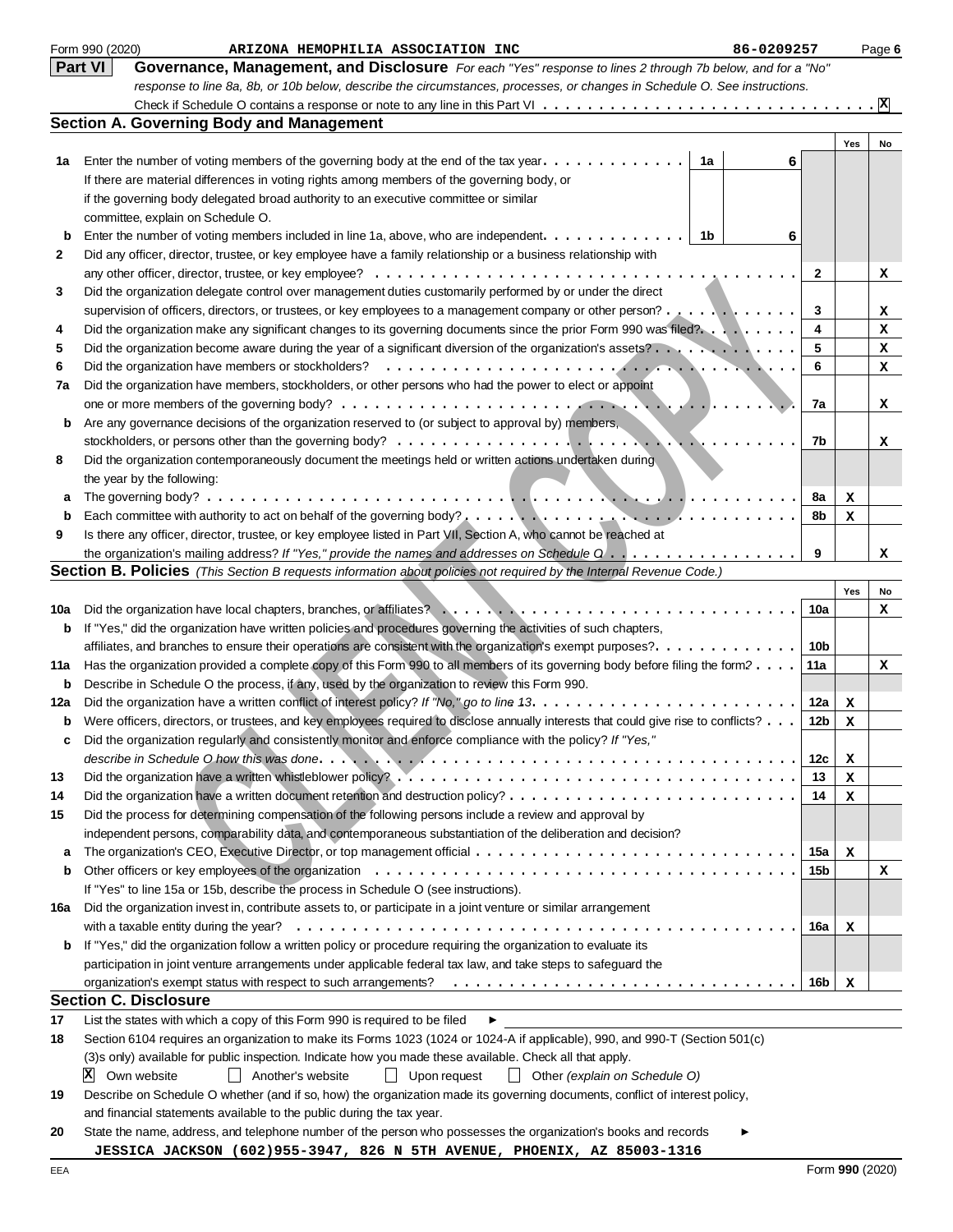| Form 990 (2020)                      | ARIZONA HEMOPHILIA ASSOCIATION INC                                                                                                                                                                                                         |                        |                                   |                       |          |                                                                  |        |                                 | 86-0209257                    | Page 7                   |
|--------------------------------------|--------------------------------------------------------------------------------------------------------------------------------------------------------------------------------------------------------------------------------------------|------------------------|-----------------------------------|-----------------------|----------|------------------------------------------------------------------|--------|---------------------------------|-------------------------------|--------------------------|
| <b>Part VII</b>                      | Compensation of Officers, Directors, Trustees, Key Employees, Highest Compensated Employees, and                                                                                                                                           |                        |                                   |                       |          |                                                                  |        |                                 |                               |                          |
|                                      | <b>Independent Contractors</b>                                                                                                                                                                                                             |                        |                                   |                       |          |                                                                  |        |                                 |                               |                          |
|                                      | Check if Schedule O contains a response or note to any line in this Part VII                                                                                                                                                               |                        |                                   |                       |          |                                                                  |        |                                 |                               |                          |
| Section A.                           | Officers, Directors, Trustees, Key Employees, and Highest Compensated Employees                                                                                                                                                            |                        |                                   |                       |          |                                                                  |        |                                 |                               |                          |
| organization's tax year.             | 1a Complete this table for all persons required to be listed. Report compensation for the calendar year ending with or within the                                                                                                          |                        |                                   |                       |          |                                                                  |        |                                 |                               |                          |
|                                      | • List all of the organization's <b>current</b> officers, directors, trustees (whether individuals or organizations), regardless of amount of<br>compensation. Enter -0- in columns $(D)$ , $(E)$ , and $(F)$ if no compensation was paid. |                        |                                   |                       |          |                                                                  |        |                                 |                               |                          |
|                                      | • List all of the organization's current key employees, if any. See instructions for definition of "key employee."                                                                                                                         |                        |                                   |                       |          |                                                                  |        |                                 |                               |                          |
|                                      | • List the organization's five current highest compensated employees (other than an officer, director, trustee, or key employee)                                                                                                           |                        |                                   |                       |          |                                                                  |        |                                 |                               |                          |
|                                      | who received reportable compensation (Box 5 of Form W-2 and/or Box 7 of Form 1099-MISC) of more than \$100,000 from the                                                                                                                    |                        |                                   |                       |          |                                                                  |        |                                 |                               |                          |
|                                      | organization and any related organizations.                                                                                                                                                                                                |                        |                                   |                       |          |                                                                  |        |                                 |                               |                          |
|                                      | • List all of the organization's former officers, key employees, and highest compensated employees who received more than                                                                                                                  |                        |                                   |                       |          |                                                                  |        |                                 |                               |                          |
|                                      | \$100,000 of reportable compensation from the organization and any related organizations.                                                                                                                                                  |                        |                                   |                       |          |                                                                  |        |                                 |                               |                          |
|                                      | • List all of the organization's former directors or trustees that received, in the capacity as a former director or trustee of the                                                                                                        |                        |                                   |                       |          |                                                                  |        |                                 |                               |                          |
|                                      | organization, more than \$10,000 of reportable compensation from the organization and any related organizations.                                                                                                                           |                        |                                   |                       |          |                                                                  |        |                                 |                               |                          |
|                                      | See instructions for the order in which to list the persons above.                                                                                                                                                                         |                        |                                   |                       |          |                                                                  |        |                                 |                               |                          |
|                                      | Check this box if neither the organization nor any related organization compensated any current officer, director, or trustee.                                                                                                             |                        |                                   |                       |          |                                                                  |        |                                 |                               |                          |
|                                      |                                                                                                                                                                                                                                            |                        |                                   |                       | (C)      |                                                                  |        |                                 |                               |                          |
|                                      |                                                                                                                                                                                                                                            |                        |                                   |                       | Position |                                                                  |        | (D)                             | $(\mathsf{F})$                | (F)                      |
|                                      | (A)<br>Name and title                                                                                                                                                                                                                      | (B)<br>Average         |                                   |                       |          | (do not check more than one                                      |        | Reportable                      | Reportable                    | <b>Estimated amount</b>  |
|                                      |                                                                                                                                                                                                                                            | hours                  |                                   |                       |          | box, unless person is both an<br>officer and a director/trustee) |        | compensation                    | compensation                  | of other                 |
|                                      |                                                                                                                                                                                                                                            | per week               |                                   |                       |          |                                                                  |        | from the                        | from related<br>organizations | compensation<br>from the |
|                                      |                                                                                                                                                                                                                                            | (list any<br>hours for | ă                                 |                       | Officer  |                                                                  | Former | organization<br>(W-2/1099-MISC) | (W-2/1099-MISC)               | organization and         |
|                                      |                                                                                                                                                                                                                                            | related                |                                   |                       |          |                                                                  |        |                                 |                               | related organizations    |
|                                      |                                                                                                                                                                                                                                            | organizations          |                                   |                       |          | Key employee                                                     |        |                                 |                               |                          |
|                                      |                                                                                                                                                                                                                                            | below<br>dotted line)  | Individual trustee<br>or director | Institutional trustee |          | Highest compensated<br>employee                                  |        |                                 |                               |                          |
|                                      |                                                                                                                                                                                                                                            |                        |                                   |                       |          |                                                                  |        |                                 |                               |                          |
|                                      |                                                                                                                                                                                                                                            |                        |                                   |                       |          |                                                                  |        |                                 |                               |                          |
|                                      |                                                                                                                                                                                                                                            |                        |                                   |                       |          |                                                                  |        |                                 |                               |                          |
|                                      | (1) CHASTITY FERMOILE                                                                                                                                                                                                                      | 40.00                  |                                   |                       |          |                                                                  |        |                                 |                               |                          |
|                                      | <b>EXECUTIVE DIRECTOR</b>                                                                                                                                                                                                                  |                        |                                   | x                     |          |                                                                  |        | 84,947                          | 0                             | 738                      |
| (2) KARIN GERLACH                    |                                                                                                                                                                                                                                            | 00<br>2                |                                   |                       |          |                                                                  |        |                                 |                               |                          |
| <b>DIRECTOR</b>                      |                                                                                                                                                                                                                                            |                        | $\mathbf{x}$                      |                       |          |                                                                  |        | 0                               | 0                             | 0                        |
| (3) KIANA VERDUGO<br><b>DIRECTOR</b> |                                                                                                                                                                                                                                            | 2.00                   |                                   |                       |          |                                                                  |        | 0                               | 0                             |                          |
|                                      | (4) WILLIAM KIRSCHNER                                                                                                                                                                                                                      | 2.00                   | x                                 |                       |          |                                                                  |        |                                 |                               | 0                        |
| <b>DIRECTOR</b>                      |                                                                                                                                                                                                                                            |                        | х                                 |                       |          |                                                                  |        | 0                               | 0                             | 0                        |
|                                      | (5) MICHAEL SCHWAHN                                                                                                                                                                                                                        | 2.00                   |                                   |                       |          |                                                                  |        |                                 |                               |                          |
| <b>DIRECTOR</b>                      |                                                                                                                                                                                                                                            |                        | х                                 |                       |          |                                                                  |        | 0                               | 0                             | 0                        |
| (6) ASHLEE RICHMAN                   |                                                                                                                                                                                                                                            | 2.00                   |                                   |                       |          |                                                                  |        |                                 |                               |                          |
| <b>DIRECTOR</b>                      |                                                                                                                                                                                                                                            |                        | х                                 |                       |          |                                                                  |        | 0                               | 0                             | 0                        |
|                                      | (7) JONATHAN WELLER                                                                                                                                                                                                                        | 2.00                   |                                   |                       |          |                                                                  |        |                                 |                               |                          |
| <b>DIRECTOR</b>                      |                                                                                                                                                                                                                                            |                        | х                                 |                       |          |                                                                  |        | 0                               | 0                             | 0                        |
|                                      | (8) YVETTE MUNOZ BRUDNOCK                                                                                                                                                                                                                  | 2.00                   |                                   |                       |          |                                                                  |        |                                 |                               |                          |
| <b>DIRECTOR</b>                      |                                                                                                                                                                                                                                            |                        | х                                 |                       |          |                                                                  |        | 0                               | 0                             | 0                        |
| (9) LEIGH MCKENNEY                   |                                                                                                                                                                                                                                            | 2.00                   |                                   |                       |          |                                                                  |        |                                 |                               |                          |
| <b>DIRECTOR</b>                      |                                                                                                                                                                                                                                            |                        | х                                 |                       |          |                                                                  |        | 0                               | 0                             | 0                        |
| (10) AL SCHMEISER                    |                                                                                                                                                                                                                                            | 2.00                   |                                   |                       |          |                                                                  |        |                                 |                               |                          |
| <b>CHAIR</b>                         |                                                                                                                                                                                                                                            |                        | х                                 |                       | х        |                                                                  |        | 0                               | 0                             | 0                        |

**VICE CHAIR**  $\begin{vmatrix} \mathbf{x} & \mathbf{x} \\ \mathbf{x} & \mathbf{x} \end{vmatrix}$  **0** 0 0 0 0

**TREASURER X X 0 0 0** 

 $- - - - -$ 

 $\frac{(14)}{6}$ 

**(13)**

**(11) MARK BOESEN 2.00** 

**(12) VICTOR I ALONZO 2.00**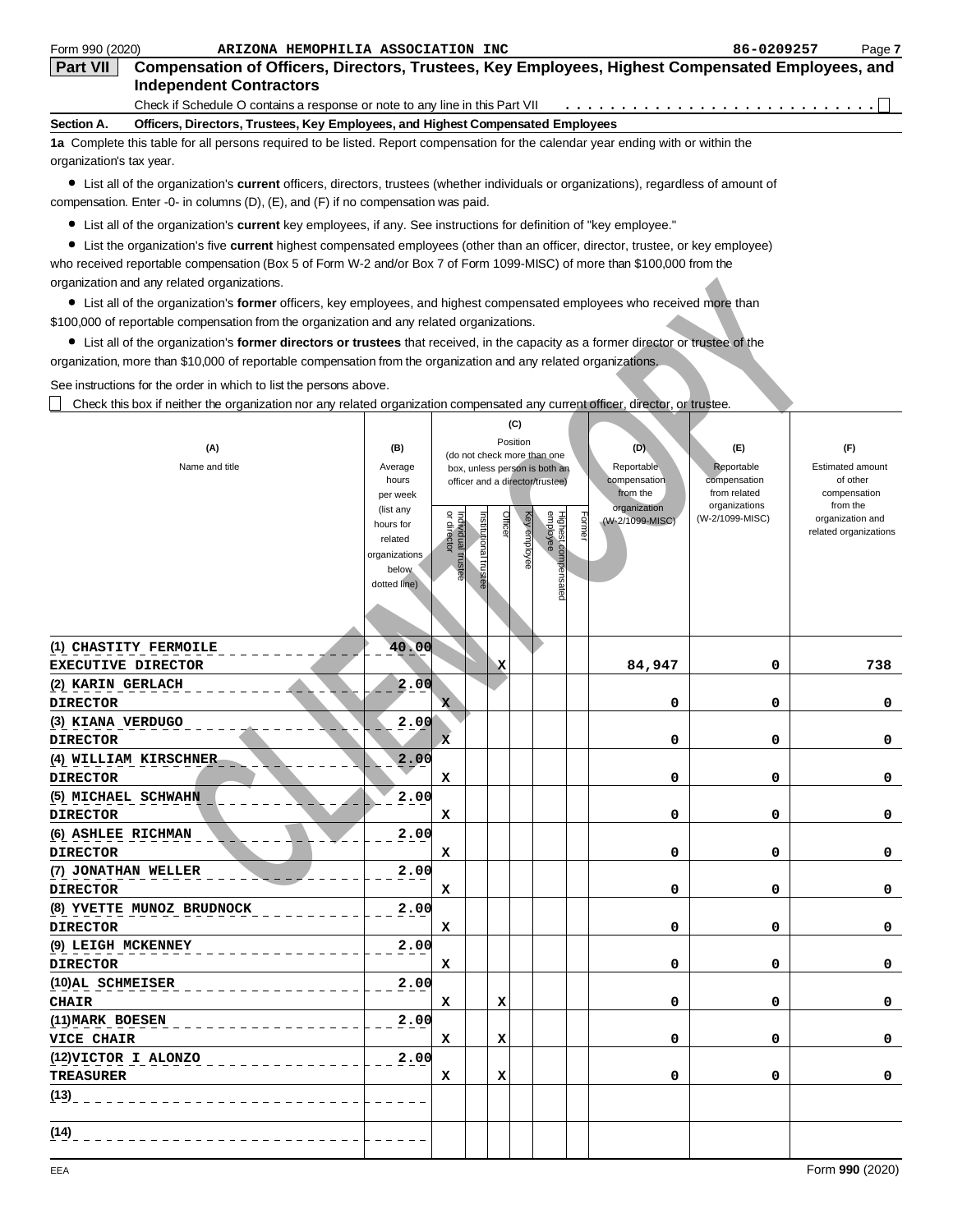### Form 990 (2020) Page **8 ARIZONA HEMOPHILIA ASSOCIATION INC 86-0209257**

| <b>Part VII</b> | Section A. Officers, Directors, Trustees, Key Employees, and Highest Compensated Employees (continued)                                                                                                                                                                                                                                                                                                                                                               |                                                                             |                                                                                                                                                    |                      | (C)                                                                                                       |  |  |                                                               |                                                                    |   |                                                                 |     |
|-----------------|----------------------------------------------------------------------------------------------------------------------------------------------------------------------------------------------------------------------------------------------------------------------------------------------------------------------------------------------------------------------------------------------------------------------------------------------------------------------|-----------------------------------------------------------------------------|----------------------------------------------------------------------------------------------------------------------------------------------------|----------------------|-----------------------------------------------------------------------------------------------------------|--|--|---------------------------------------------------------------|--------------------------------------------------------------------|---|-----------------------------------------------------------------|-----|
|                 | (A)<br>Name and title                                                                                                                                                                                                                                                                                                                                                                                                                                                |                                                                             | Position<br>(B)<br>(do not check more than one<br>Average<br>box, unless person is both an<br>hours<br>officer and a director/trustee)<br>per week |                      |                                                                                                           |  |  | (D)<br>Reportable<br>compensation<br>from the<br>organization | (E)<br>Reportable<br>compensation<br>from related<br>organizations |   | (F)<br>Estimated amount<br>of other<br>compensation<br>from the |     |
|                 |                                                                                                                                                                                                                                                                                                                                                                                                                                                                      | (list any<br>hours for<br>related<br>organizations<br>below<br>dotted line) | Individual trustee<br>or director                                                                                                                  | nstitutional trustee | Highest compensated<br>employee<br>Officer<br>Key employee<br>Forme<br>(W-2/1099-MISC)<br>(W-2/1099-MISC) |  |  | organization and<br>related organizations                     |                                                                    |   |                                                                 |     |
| (15)            | ___________________________                                                                                                                                                                                                                                                                                                                                                                                                                                          |                                                                             |                                                                                                                                                    |                      |                                                                                                           |  |  |                                                               |                                                                    |   |                                                                 |     |
| (16)            | ___________________________                                                                                                                                                                                                                                                                                                                                                                                                                                          |                                                                             |                                                                                                                                                    |                      |                                                                                                           |  |  |                                                               |                                                                    |   |                                                                 |     |
| (17)            | ___________________________                                                                                                                                                                                                                                                                                                                                                                                                                                          |                                                                             |                                                                                                                                                    |                      |                                                                                                           |  |  |                                                               |                                                                    |   |                                                                 |     |
| (18)            | ____________________________                                                                                                                                                                                                                                                                                                                                                                                                                                         |                                                                             |                                                                                                                                                    |                      |                                                                                                           |  |  |                                                               |                                                                    |   |                                                                 |     |
| (19)            | ____________________________                                                                                                                                                                                                                                                                                                                                                                                                                                         |                                                                             |                                                                                                                                                    |                      |                                                                                                           |  |  |                                                               |                                                                    |   |                                                                 |     |
| (20)            |                                                                                                                                                                                                                                                                                                                                                                                                                                                                      |                                                                             |                                                                                                                                                    |                      |                                                                                                           |  |  |                                                               |                                                                    |   |                                                                 |     |
| (21)            |                                                                                                                                                                                                                                                                                                                                                                                                                                                                      |                                                                             |                                                                                                                                                    |                      |                                                                                                           |  |  |                                                               |                                                                    |   |                                                                 |     |
| (22)            |                                                                                                                                                                                                                                                                                                                                                                                                                                                                      |                                                                             |                                                                                                                                                    |                      |                                                                                                           |  |  |                                                               |                                                                    |   |                                                                 |     |
| (23)            |                                                                                                                                                                                                                                                                                                                                                                                                                                                                      |                                                                             |                                                                                                                                                    |                      |                                                                                                           |  |  |                                                               |                                                                    |   |                                                                 |     |
| (24)            |                                                                                                                                                                                                                                                                                                                                                                                                                                                                      |                                                                             |                                                                                                                                                    |                      |                                                                                                           |  |  |                                                               |                                                                    |   |                                                                 |     |
| (25)            |                                                                                                                                                                                                                                                                                                                                                                                                                                                                      |                                                                             |                                                                                                                                                    |                      |                                                                                                           |  |  |                                                               |                                                                    |   |                                                                 |     |
| 1b<br>C         | Subtotal<br>.<br>Total from continuation sheets to Part VII, Section A                                                                                                                                                                                                                                                                                                                                                                                               |                                                                             |                                                                                                                                                    |                      |                                                                                                           |  |  |                                                               |                                                                    |   |                                                                 |     |
| d               | Total (add lines 1b and $1\bar{c}$ )<br>$\mathbf{X} = \mathbf{X} + \mathbf{X} + \mathbf{X} + \mathbf{X} + \mathbf{X} + \mathbf{X} + \mathbf{X} + \mathbf{X} + \mathbf{X} + \mathbf{X} + \mathbf{X} + \mathbf{X} + \mathbf{X} + \mathbf{X} + \mathbf{X} + \mathbf{X} + \mathbf{X} + \mathbf{X} + \mathbf{X} + \mathbf{X} + \mathbf{X} + \mathbf{X} + \mathbf{X} + \mathbf{X} + \mathbf{X} + \mathbf{X} + \mathbf{X} + \mathbf{X} + \mathbf{X} + \mathbf{X} + \mathbf$ |                                                                             |                                                                                                                                                    |                      |                                                                                                           |  |  | 84,947                                                        |                                                                    | 0 |                                                                 | 738 |
| 2               | Total number of individuals (including but not limited to those listed above) who received more than \$100,000 of<br>reportable compensation from the organization                                                                                                                                                                                                                                                                                                   |                                                                             |                                                                                                                                                    |                      |                                                                                                           |  |  |                                                               |                                                                    |   |                                                                 | 0   |
| 3               | Did the organization list any former officer, director, trustee, key employee, or highest compensated                                                                                                                                                                                                                                                                                                                                                                |                                                                             |                                                                                                                                                    |                      |                                                                                                           |  |  |                                                               |                                                                    |   | Yes                                                             | No  |
|                 |                                                                                                                                                                                                                                                                                                                                                                                                                                                                      |                                                                             |                                                                                                                                                    |                      |                                                                                                           |  |  |                                                               |                                                                    | 3 |                                                                 | x   |
| 4               | For any individual listed on line 1a, is the sum of reportable compensation and other compensation from the                                                                                                                                                                                                                                                                                                                                                          |                                                                             |                                                                                                                                                    |                      |                                                                                                           |  |  |                                                               |                                                                    |   |                                                                 |     |
|                 | organization and related organizations greater than \$150,000? If "Yes," complete Schedule J for such                                                                                                                                                                                                                                                                                                                                                                |                                                                             |                                                                                                                                                    |                      |                                                                                                           |  |  |                                                               |                                                                    |   |                                                                 |     |
| 5               | $indivial \ldots \ldots \ldots \ldots \ldots \ldots \ldots \ldots \ldots \ldots \ldots \ldots$<br>Did any person listed on line 1a receive or accrue compensation from any unrelated organization or individual                                                                                                                                                                                                                                                      |                                                                             |                                                                                                                                                    |                      |                                                                                                           |  |  |                                                               |                                                                    | 4 |                                                                 | x   |
|                 | for services rendered to the organization? If "Yes," complete Schedule J for such person                                                                                                                                                                                                                                                                                                                                                                             |                                                                             |                                                                                                                                                    |                      |                                                                                                           |  |  |                                                               |                                                                    | 5 |                                                                 | x   |
| 1               | <b>Section B. Independent Contractors</b><br>Complete this table for your five highest compensated independent contractors that received more than \$100,000 of                                                                                                                                                                                                                                                                                                      |                                                                             |                                                                                                                                                    |                      |                                                                                                           |  |  |                                                               |                                                                    |   |                                                                 |     |
|                 | compensation from the organization. Report compensation for the calendar year ending with or within the organization's tax year.                                                                                                                                                                                                                                                                                                                                     |                                                                             |                                                                                                                                                    |                      |                                                                                                           |  |  |                                                               |                                                                    |   |                                                                 |     |
|                 | (A)                                                                                                                                                                                                                                                                                                                                                                                                                                                                  |                                                                             |                                                                                                                                                    |                      |                                                                                                           |  |  | (B)                                                           |                                                                    |   | (C)                                                             |     |
|                 | Name and business address                                                                                                                                                                                                                                                                                                                                                                                                                                            |                                                                             |                                                                                                                                                    |                      |                                                                                                           |  |  | Description of services                                       |                                                                    |   | Compensation                                                    |     |
|                 |                                                                                                                                                                                                                                                                                                                                                                                                                                                                      |                                                                             |                                                                                                                                                    |                      |                                                                                                           |  |  |                                                               |                                                                    |   |                                                                 |     |
|                 |                                                                                                                                                                                                                                                                                                                                                                                                                                                                      |                                                                             |                                                                                                                                                    |                      |                                                                                                           |  |  |                                                               |                                                                    |   |                                                                 |     |
|                 |                                                                                                                                                                                                                                                                                                                                                                                                                                                                      |                                                                             |                                                                                                                                                    |                      |                                                                                                           |  |  |                                                               |                                                                    |   |                                                                 |     |
| 2               | Total number of independent contractors (including but not limited to those listed above) who                                                                                                                                                                                                                                                                                                                                                                        |                                                                             |                                                                                                                                                    |                      |                                                                                                           |  |  |                                                               |                                                                    |   |                                                                 |     |

 $\blacktriangleright$ 

received more than \$100,000 of compensation from the organization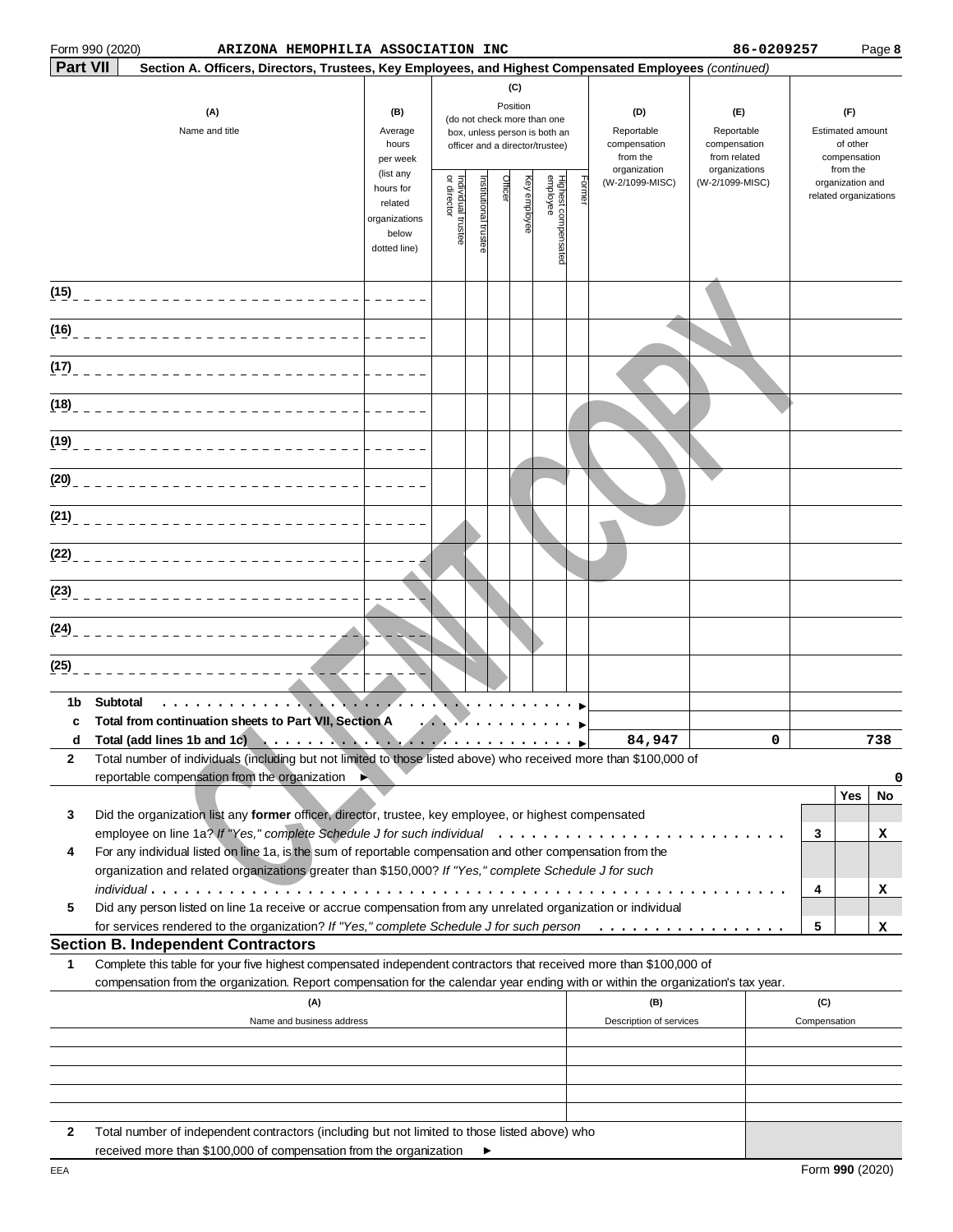| Form 990 (2020)                                           |    | ARIZONA HEMOPHILIA ASSOCIATION INC                                                                                                                      |                       |                      |                                              | 86-0209257                           | Page 9                                                        |
|-----------------------------------------------------------|----|---------------------------------------------------------------------------------------------------------------------------------------------------------|-----------------------|----------------------|----------------------------------------------|--------------------------------------|---------------------------------------------------------------|
| Part VIII                                                 |    | <b>Statement of Revenue</b>                                                                                                                             |                       |                      |                                              |                                      |                                                               |
|                                                           |    | Check if Schedule O contains a response or note to any line in this Part VIII                                                                           |                       | (A)<br>Total revenue | (B)<br>Related or exempt<br>function revenue | (C)<br>Unrelated<br>business revenue | (D)<br>Revenue excluded<br>from tax under<br>sections 512-514 |
|                                                           | 1a | Federated campaigns $\ldots$<br>1a                                                                                                                      |                       |                      |                                              |                                      |                                                               |
|                                                           | b  | Membership dues<br>1b                                                                                                                                   |                       |                      |                                              |                                      |                                                               |
|                                                           | c  | Fundraising events<br>1c                                                                                                                                |                       |                      |                                              |                                      |                                                               |
|                                                           | d  | Related organizations<br>1d                                                                                                                             |                       |                      |                                              |                                      |                                                               |
|                                                           | е  | Government grants (contributions)<br>1e                                                                                                                 | 205,500               |                      |                                              |                                      |                                                               |
|                                                           | f  | All other contributions, gifts, grants,                                                                                                                 |                       |                      |                                              |                                      |                                                               |
|                                                           |    | and similar amounts not included above<br>1f                                                                                                            | 638,221               |                      |                                              |                                      |                                                               |
| Contributions, Gifts, Grants<br>and Other Similar Amounts | g  | Noncash contributions included in                                                                                                                       |                       |                      |                                              |                                      |                                                               |
|                                                           |    | lines $1a-1f \ldots \ldots \ldots$<br>$1g \mid$ \$                                                                                                      |                       |                      |                                              |                                      |                                                               |
|                                                           | h. | Total. Add lines 1a-1f ▶                                                                                                                                |                       | 843,721              |                                              |                                      |                                                               |
|                                                           |    |                                                                                                                                                         | <b>Business Code</b>  |                      |                                              |                                      |                                                               |
|                                                           |    | 2a HEALTH CENTER FEES                                                                                                                                   | 621110                | 284,185              | 284,185                                      |                                      |                                                               |
|                                                           |    | <b>b CAMP &amp; CONFERENCE FEES</b>                                                                                                                     | 624100                | 2,718                | 2,718                                        |                                      |                                                               |
| Program Service<br>Revenue                                | c  |                                                                                                                                                         |                       |                      |                                              |                                      |                                                               |
|                                                           | d  | <u> 1989 - Johann Stoff, deutscher Stoffen und der Stoffen und der Stoffen und der Stoffen und der Stoffen und der</u>                                  |                       |                      |                                              |                                      |                                                               |
|                                                           | е  |                                                                                                                                                         |                       |                      |                                              |                                      |                                                               |
|                                                           |    | f All other program service revenue $\ldots \ldots$                                                                                                     |                       |                      |                                              |                                      |                                                               |
|                                                           |    |                                                                                                                                                         |                       | 286,903              |                                              |                                      |                                                               |
|                                                           | 3  | Investment income (including dividends, interest, and                                                                                                   |                       |                      |                                              |                                      |                                                               |
|                                                           |    | other similar amounts) $\ldots \ldots \ldots \ldots \ldots \ldots$                                                                                      |                       | 511,343              | 511,282                                      |                                      | 61                                                            |
|                                                           | 4  | Income from investment of tax-exempt bond proceeds                                                                                                      |                       |                      |                                              |                                      |                                                               |
|                                                           | 5  |                                                                                                                                                         | ▶                     |                      |                                              |                                      |                                                               |
|                                                           |    | (i) Real                                                                                                                                                | (ii) Personal         |                      |                                              |                                      |                                                               |
|                                                           |    | 6a Gross rents<br>6a<br>24,000<br>22,677<br><b>b</b> Less: rental expenses<br>6b                                                                        |                       |                      |                                              |                                      |                                                               |
|                                                           |    | c Rental income or (loss)<br>1,323<br>6с                                                                                                                |                       |                      |                                              |                                      |                                                               |
|                                                           |    | <b>d</b> Net rental income or (loss)<br>and the state of the state of the state of the state of the state of the state of the state of the state of the | Þ                     | 1,323                |                                              |                                      | 1,323                                                         |
|                                                           |    | (i) Securities                                                                                                                                          | (ii) Other            |                      |                                              |                                      |                                                               |
|                                                           |    | <b>7a</b> Gross amount from<br>sales of assets                                                                                                          |                       |                      |                                              |                                      |                                                               |
|                                                           |    | 7a<br>other than inventory                                                                                                                              |                       |                      |                                              |                                      |                                                               |
|                                                           |    | <b>b</b> Less: cost or other basis                                                                                                                      |                       |                      |                                              |                                      |                                                               |
|                                                           |    | $7\mathrm{b}$<br>and sales expenses                                                                                                                     | 955                   |                      |                                              |                                      |                                                               |
|                                                           |    | c Gain or (loss) $\ldots$ . $\sqrt{7}$                                                                                                                  | (955)                 |                      |                                              |                                      |                                                               |
|                                                           |    | d Net gain or (loss)                                                                                                                                    | ▶<br>المنتبذ والأنول  | (955)                |                                              |                                      | (955)                                                         |
| <b>Other Revenue</b>                                      |    | 8a Gross income from fundraising                                                                                                                        |                       |                      |                                              |                                      |                                                               |
|                                                           |    | events (not including \$                                                                                                                                |                       |                      |                                              |                                      |                                                               |
|                                                           |    | of contributions reported on line                                                                                                                       |                       |                      |                                              |                                      |                                                               |
|                                                           |    | 1c). See Part IV, line $18 \ldots \ldots$<br>8а                                                                                                         |                       |                      |                                              |                                      |                                                               |
|                                                           |    | b Less: direct expenses<br>8 <sub>b</sub>                                                                                                               |                       |                      |                                              |                                      |                                                               |
|                                                           |    | c Net income or (loss) from fundraising events                                                                                                          | .<br>▶                |                      |                                              |                                      |                                                               |
|                                                           |    | 9a Gross income from gaming<br>activities, See Part IV, line 19<br>9a                                                                                   |                       |                      |                                              |                                      |                                                               |
|                                                           |    | 9 <sub>b</sub><br><b>b</b> Less: direct expenses                                                                                                        |                       |                      |                                              |                                      |                                                               |
|                                                           |    | c Net income or (loss) from gaming activities                                                                                                           | .<br>▶                |                      |                                              |                                      |                                                               |
|                                                           |    |                                                                                                                                                         |                       |                      |                                              |                                      |                                                               |
|                                                           |    | 10a Gross sales of inventory, less<br>returns and allowances<br> 10a                                                                                    |                       |                      |                                              |                                      |                                                               |
|                                                           |    | <b>b</b> Less: $cost$ of goods sold $\ldots \ldots \ldots$<br>10bl                                                                                      |                       |                      |                                              |                                      |                                                               |
|                                                           |    | <b>c</b> Net income or (loss) from sales of inventory $\dots \dots$                                                                                     | $\blacktriangleright$ |                      |                                              |                                      |                                                               |
|                                                           |    |                                                                                                                                                         | <b>Business Code</b>  |                      |                                              |                                      |                                                               |
|                                                           |    | 11a OTHER                                                                                                                                               | 900099                | 2,329                | 2,329                                        |                                      |                                                               |
|                                                           | b  |                                                                                                                                                         |                       |                      |                                              |                                      |                                                               |
|                                                           | c  | the contract of the contract of the contract of the contract of the contract of                                                                         |                       |                      |                                              |                                      |                                                               |
| Miscellanous<br>Revenue                                   |    | <b>d</b> All other revenue $\ldots$ , $\ldots$ , $\ldots$ , $\ldots$                                                                                    |                       |                      |                                              |                                      |                                                               |
|                                                           |    | e Total. Add lines 11a-11d ▶                                                                                                                            |                       | 2,329                |                                              |                                      |                                                               |
|                                                           |    | 12 Total revenue. See instructions ▶                                                                                                                    |                       | 1,644,664            | 800,514                                      | 0                                    | 429                                                           |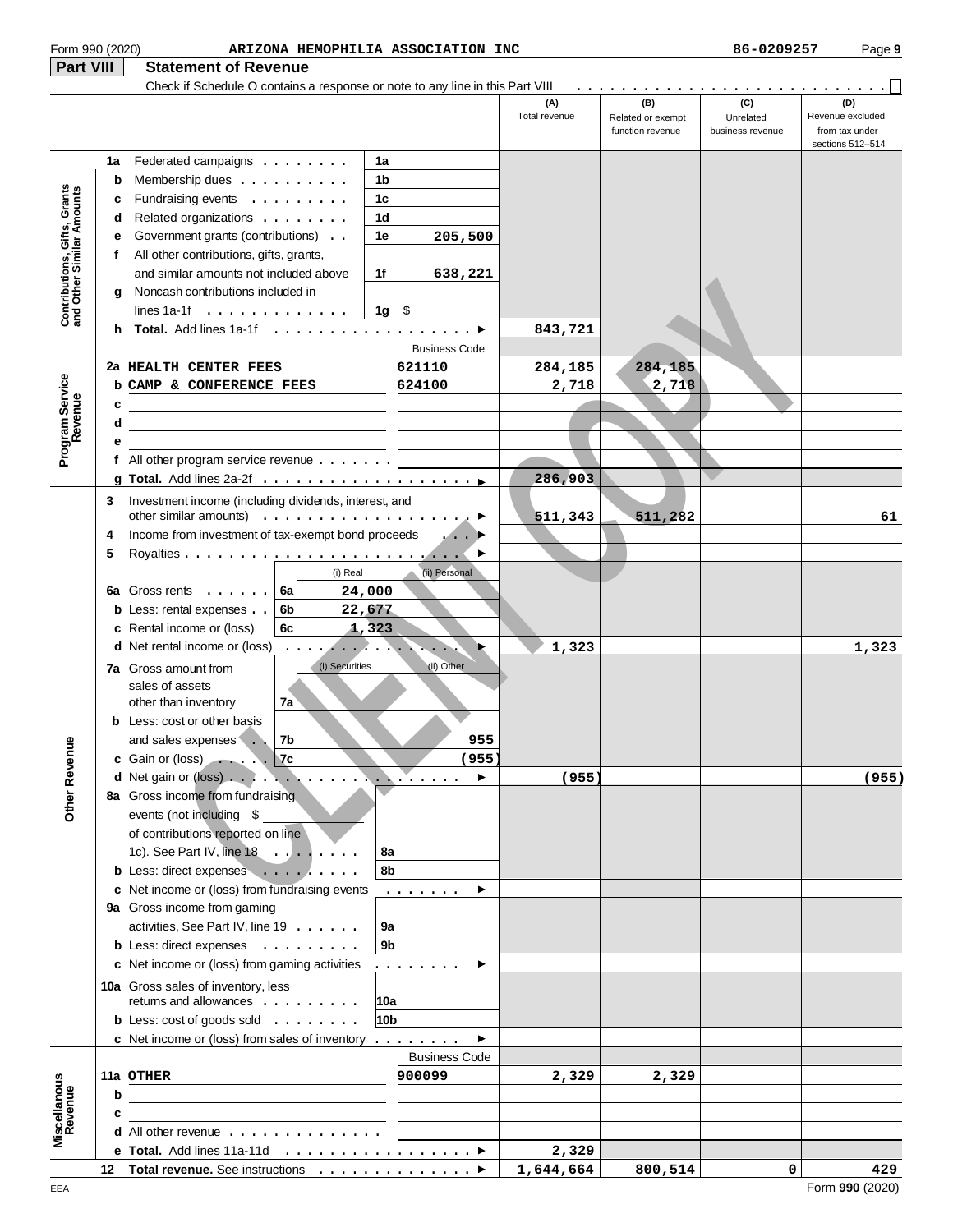### **Part IX Statement of Functional Expenses** Form 990 (2020) Page **10 ARIZONA HEMOPHILIA ASSOCIATION INC 86-0209257**

| Section 501(c)(3) and 501(c)(4) organizations must complete all columns. All other organizations must complete column (A). |                                                                                                                                                                                                                                                                                                                                                                                                                                                                            |                       |                        |                  |                                  |  |  |
|----------------------------------------------------------------------------------------------------------------------------|----------------------------------------------------------------------------------------------------------------------------------------------------------------------------------------------------------------------------------------------------------------------------------------------------------------------------------------------------------------------------------------------------------------------------------------------------------------------------|-----------------------|------------------------|------------------|----------------------------------|--|--|
|                                                                                                                            | Check if Schedule O contains a response or note to any line in this Part IX                                                                                                                                                                                                                                                                                                                                                                                                |                       |                        |                  | $\cdot$ . $\vert$ $\overline{x}$ |  |  |
|                                                                                                                            | Do not include amounts reported on lines 6b, 7b,                                                                                                                                                                                                                                                                                                                                                                                                                           | (A)<br>Total expenses | (B)<br>Program service | Management and   | (D)<br>Fundraising               |  |  |
|                                                                                                                            | 8b, 9b, and 10b of Part VIII.                                                                                                                                                                                                                                                                                                                                                                                                                                              |                       | expenses               | general expenses | expenses                         |  |  |
| 1                                                                                                                          | Grants and other assistance to domestic organizations                                                                                                                                                                                                                                                                                                                                                                                                                      |                       |                        |                  |                                  |  |  |
|                                                                                                                            | and domestic governments. See Part IV, line 21                                                                                                                                                                                                                                                                                                                                                                                                                             |                       |                        |                  |                                  |  |  |
| $\mathbf{2}$                                                                                                               | Grants and other assistance to domestic                                                                                                                                                                                                                                                                                                                                                                                                                                    |                       |                        |                  |                                  |  |  |
|                                                                                                                            | individuals. See Part IV, line 22                                                                                                                                                                                                                                                                                                                                                                                                                                          | 4,307                 | 4,307                  |                  |                                  |  |  |
| 3                                                                                                                          | Grants and other assistance to foreign                                                                                                                                                                                                                                                                                                                                                                                                                                     |                       |                        |                  |                                  |  |  |
|                                                                                                                            | organizations, foreign governments, and                                                                                                                                                                                                                                                                                                                                                                                                                                    |                       |                        |                  |                                  |  |  |
|                                                                                                                            | foreign individuals. See Part IV, lines 15 and 16                                                                                                                                                                                                                                                                                                                                                                                                                          |                       |                        |                  |                                  |  |  |
| 4                                                                                                                          | Benefits paid to or for members                                                                                                                                                                                                                                                                                                                                                                                                                                            |                       |                        |                  |                                  |  |  |
| 5                                                                                                                          | Compensation of current officers, directors,                                                                                                                                                                                                                                                                                                                                                                                                                               |                       |                        |                  |                                  |  |  |
|                                                                                                                            | trustees, and key employees $\dots \dots$                                                                                                                                                                                                                                                                                                                                                                                                                                  | 159,064               | 125,660                | 4,772            | 28,632                           |  |  |
| 6                                                                                                                          | Compensation not included above, to disqualified                                                                                                                                                                                                                                                                                                                                                                                                                           |                       |                        |                  |                                  |  |  |
|                                                                                                                            | persons (as defined under section 4958(f)(1)) and                                                                                                                                                                                                                                                                                                                                                                                                                          |                       |                        |                  |                                  |  |  |
|                                                                                                                            | persons described in section 4958(c)(3)(B)                                                                                                                                                                                                                                                                                                                                                                                                                                 |                       |                        |                  |                                  |  |  |
| 7                                                                                                                          | Other salaries and wages<br>.                                                                                                                                                                                                                                                                                                                                                                                                                                              | 556,670               | 521,433                | 16,031           | 19,206                           |  |  |
| 8                                                                                                                          | Pension plan accruals and contributions (include                                                                                                                                                                                                                                                                                                                                                                                                                           |                       |                        |                  |                                  |  |  |
|                                                                                                                            | section 401(k) and 403(b) employer contributions)<br>$\ddot{\phantom{0}}$                                                                                                                                                                                                                                                                                                                                                                                                  |                       |                        |                  |                                  |  |  |
| 9                                                                                                                          | Other employee benefits                                                                                                                                                                                                                                                                                                                                                                                                                                                    | 3,549                 | 3,479                  | 21               | 49                               |  |  |
| 10                                                                                                                         |                                                                                                                                                                                                                                                                                                                                                                                                                                                                            | 53,473                | 48,374                 | 1,546            | 3,553                            |  |  |
| 11                                                                                                                         | Fees for services (nonemployees):                                                                                                                                                                                                                                                                                                                                                                                                                                          |                       |                        |                  |                                  |  |  |
| a                                                                                                                          |                                                                                                                                                                                                                                                                                                                                                                                                                                                                            |                       |                        |                  |                                  |  |  |
| b                                                                                                                          | Legal                                                                                                                                                                                                                                                                                                                                                                                                                                                                      | 31,545                |                        | 31,545           |                                  |  |  |
| c                                                                                                                          |                                                                                                                                                                                                                                                                                                                                                                                                                                                                            | 10,789                |                        | 10,789           |                                  |  |  |
| d                                                                                                                          |                                                                                                                                                                                                                                                                                                                                                                                                                                                                            |                       |                        |                  |                                  |  |  |
| е                                                                                                                          | Professional fundraising services. See Part IV, line 17.                                                                                                                                                                                                                                                                                                                                                                                                                   |                       |                        |                  |                                  |  |  |
| f                                                                                                                          | Investment management fees                                                                                                                                                                                                                                                                                                                                                                                                                                                 |                       |                        |                  |                                  |  |  |
| g                                                                                                                          | Other. (If line 11g amount exceeds 10% of line 25, column                                                                                                                                                                                                                                                                                                                                                                                                                  |                       |                        |                  |                                  |  |  |
|                                                                                                                            | (A) amount, list line 11g expenses on Schedule O.)                                                                                                                                                                                                                                                                                                                                                                                                                         | 155,458               | 153,532                | 1,926            |                                  |  |  |
| 12                                                                                                                         | Advertising and promotion                                                                                                                                                                                                                                                                                                                                                                                                                                                  | 22,730                | 22,234                 | 376              | 120                              |  |  |
| 13                                                                                                                         |                                                                                                                                                                                                                                                                                                                                                                                                                                                                            |                       |                        |                  |                                  |  |  |
| 14                                                                                                                         |                                                                                                                                                                                                                                                                                                                                                                                                                                                                            | 17,052                | 14,510                 | 726              | 1,816                            |  |  |
| 15                                                                                                                         |                                                                                                                                                                                                                                                                                                                                                                                                                                                                            |                       |                        |                  |                                  |  |  |
| 16                                                                                                                         |                                                                                                                                                                                                                                                                                                                                                                                                                                                                            | 43,788                | 39,525                 | 1,218            | 3,045                            |  |  |
| 17                                                                                                                         |                                                                                                                                                                                                                                                                                                                                                                                                                                                                            | 1,389                 | 364                    | 1,025            |                                  |  |  |
| 18                                                                                                                         | Payments of travel or entertainment expenses                                                                                                                                                                                                                                                                                                                                                                                                                               |                       |                        |                  |                                  |  |  |
|                                                                                                                            | for any federal, state, or local public officials                                                                                                                                                                                                                                                                                                                                                                                                                          |                       |                        |                  |                                  |  |  |
| 19                                                                                                                         | Conferences, conventions, and meetings<br>$\cdots$                                                                                                                                                                                                                                                                                                                                                                                                                         |                       |                        |                  |                                  |  |  |
| 20                                                                                                                         | Interest. $\dots$ .                                                                                                                                                                                                                                                                                                                                                                                                                                                        | 33,853                | 28,701                 | 1,472            | 3,680                            |  |  |
| 21                                                                                                                         | Payments to affiliates                                                                                                                                                                                                                                                                                                                                                                                                                                                     |                       |                        |                  |                                  |  |  |
| 22                                                                                                                         | Depreciation, depletion, and amortization                                                                                                                                                                                                                                                                                                                                                                                                                                  | 18,528                | 16,280                 | 643              | 1,605                            |  |  |
| 23                                                                                                                         | Insurance<br>$\mathcal{L}^{\mathcal{L}}\left( \mathcal{L}^{\mathcal{L}}\left( \mathcal{L}^{\mathcal{L}}\left( \mathcal{L}^{\mathcal{L}}\left( \mathcal{L}^{\mathcal{L}}\right) \mathcal{L}^{\mathcal{L}}\left( \mathcal{L}^{\mathcal{L}}\right) \mathcal{L}^{\mathcal{L}}\right) \right) =\mathcal{L}^{\mathcal{L}}\left( \mathcal{L}^{\mathcal{L}}\left( \mathcal{L}^{\mathcal{L}}\left( \mathcal{L}^{\mathcal{L}}\right) \mathcal{L}^{\mathcal{L}}\left( \mathcal{L}^{\$ | 25,579                | 21,796                 | 1,081            | 2,702                            |  |  |
| 24                                                                                                                         | Other expenses. Itemize expenses not covered                                                                                                                                                                                                                                                                                                                                                                                                                               |                       |                        |                  |                                  |  |  |
|                                                                                                                            | above (List miscellaneous expenses on line 24e. If                                                                                                                                                                                                                                                                                                                                                                                                                         |                       |                        |                  |                                  |  |  |
|                                                                                                                            | line 24e amount exceeds 10% of line 25, column                                                                                                                                                                                                                                                                                                                                                                                                                             |                       |                        |                  |                                  |  |  |
|                                                                                                                            | (A) amount, list line 24e expenses on Schedule O.)                                                                                                                                                                                                                                                                                                                                                                                                                         |                       |                        |                  |                                  |  |  |
| a                                                                                                                          | SUPPLIES AND MATERIALS                                                                                                                                                                                                                                                                                                                                                                                                                                                     | 87,091                | 84,647                 | 2,444            |                                  |  |  |
| b                                                                                                                          | PROGRAM ACTIVITIES                                                                                                                                                                                                                                                                                                                                                                                                                                                         | 18,395                | 16,435                 |                  | 1,960                            |  |  |
| c                                                                                                                          | EQUIPMENT RENT AND REPAIR                                                                                                                                                                                                                                                                                                                                                                                                                                                  | 8,154                 | 3,808                  | 4,346            |                                  |  |  |
| d                                                                                                                          | <b>OTHER</b>                                                                                                                                                                                                                                                                                                                                                                                                                                                               | 14,361                | 8,868                  | 5,169            | 324                              |  |  |
| е                                                                                                                          | All other expenses                                                                                                                                                                                                                                                                                                                                                                                                                                                         | 13,991                | 11,613                 | 2,295            | 83                               |  |  |
| 25                                                                                                                         | Total functional expenses. Add lines 1 through 24e. .                                                                                                                                                                                                                                                                                                                                                                                                                      | 1,279,766             | 1,125,566              | 87,425           | 66,775                           |  |  |
| 26                                                                                                                         | Joint costs. Complete this line only if the                                                                                                                                                                                                                                                                                                                                                                                                                                |                       |                        |                  |                                  |  |  |
|                                                                                                                            | organization reported in column (B) joint costs<br>from a combined educational campaign and                                                                                                                                                                                                                                                                                                                                                                                |                       |                        |                  |                                  |  |  |
|                                                                                                                            | fundraising solicitation. Check here<br>$\blacktriangleright$ $\perp$ if                                                                                                                                                                                                                                                                                                                                                                                                   |                       |                        |                  |                                  |  |  |
|                                                                                                                            | following SOP 98-2 (ASC 958-720)                                                                                                                                                                                                                                                                                                                                                                                                                                           |                       |                        |                  |                                  |  |  |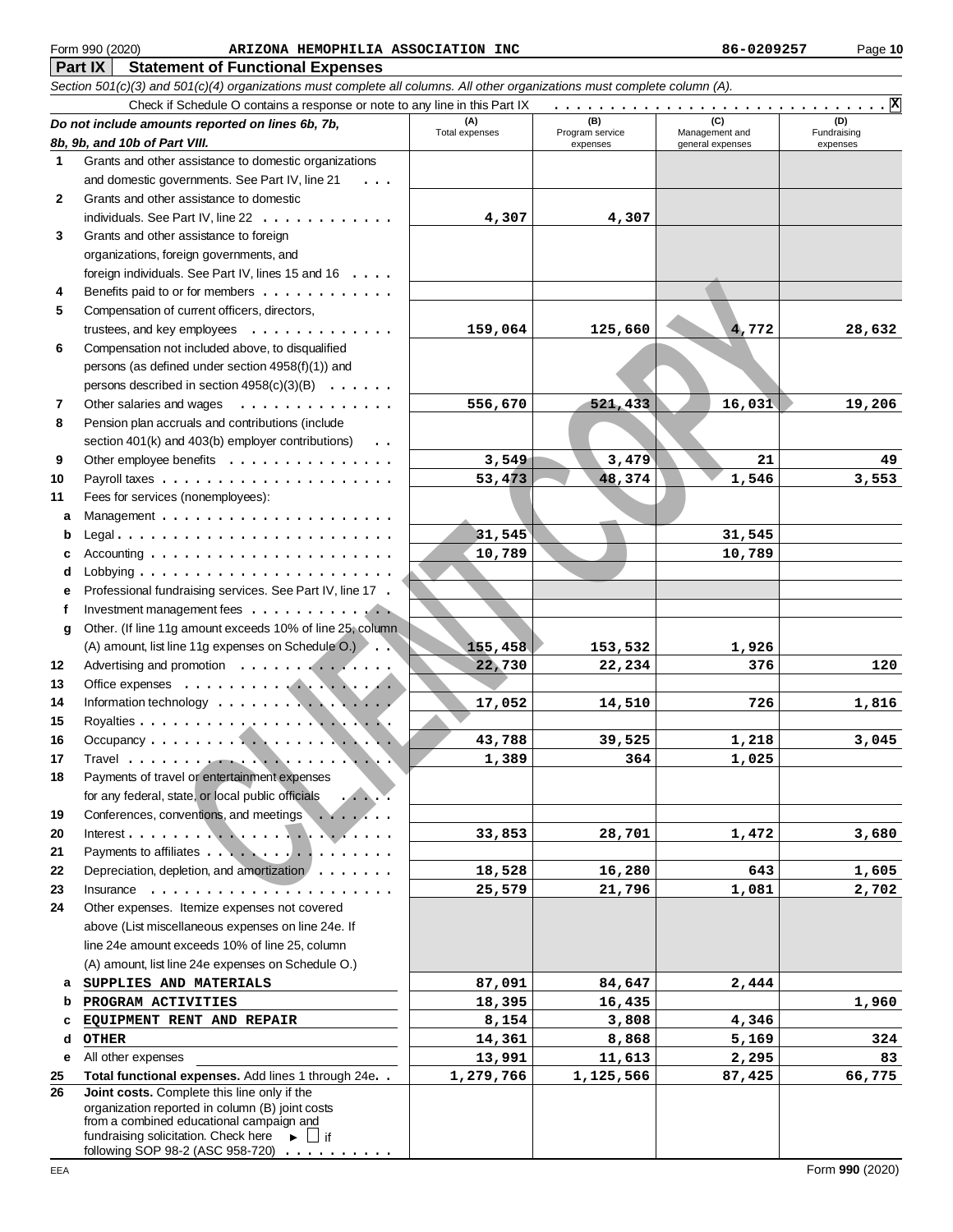|  | Form 990 (2020) |
|--|-----------------|
|  |                 |

| Part X                      |              | <b>Balance Sheet</b>                                                                                                            |                   |                 |                              |
|-----------------------------|--------------|---------------------------------------------------------------------------------------------------------------------------------|-------------------|-----------------|------------------------------|
|                             |              |                                                                                                                                 |                   |                 |                              |
|                             |              |                                                                                                                                 | (A)               |                 | (B)                          |
|                             |              |                                                                                                                                 | Beginning of year |                 | End of year                  |
|                             | 1            | Cash - non-interest-bearing                                                                                                     | 497,679           | 1               | 581,731                      |
|                             | $\mathbf{2}$ | Savings and temporary cash investments $\dots \dots \dots \dots \dots \dots \dots \dots$                                        | 406,767           | 2               | 796,803                      |
|                             | 3            |                                                                                                                                 | 32,600            | 3               | 2,500                        |
|                             | 4            |                                                                                                                                 | 18,500            | 4               | 27,500                       |
|                             | 5            | Loans and other receivables from any current or former officer, director,                                                       |                   |                 |                              |
|                             |              | trustee, key employee, creator or founder, substantial contributor, or 35%                                                      |                   |                 |                              |
|                             |              | controlled entity or family member of any of these persons<br>.                                                                 |                   | 5               |                              |
|                             | 6            | Loans and other receivables from other disqualified persons (as defined                                                         |                   |                 |                              |
|                             |              | under section 4958(f)(1)), and persons described in section 4958(c)(3)(B) $\ldots \ldots$                                       |                   | 6               |                              |
|                             | 7            |                                                                                                                                 |                   | $\overline{7}$  |                              |
| Assets                      | 8            | Inventories for sale or use $\ldots \ldots \ldots \ldots \ldots$                                                                |                   | 8               |                              |
|                             | 9            |                                                                                                                                 | 11,075            | 9               | 8,422                        |
|                             | 10a          | Land, buildings, and equipment: cost or other                                                                                   |                   |                 |                              |
|                             |              | basis. Complete Part VI of Schedule D $\ldots$ , $\ldots$   10a<br>1,193,333                                                    |                   |                 |                              |
|                             | b            | Less: accumulated depreciation $\ldots \ldots \ldots$   10b<br>240,595                                                          | 976,463           | 10 <sub>c</sub> | 952,738                      |
|                             | 11           |                                                                                                                                 |                   | 11              |                              |
|                             | 12           |                                                                                                                                 |                   | 12              |                              |
|                             | 13           |                                                                                                                                 | 37,521            | 13              |                              |
|                             | 14           |                                                                                                                                 |                   | 14              |                              |
|                             | 15           |                                                                                                                                 | 7,642             | 15              | 6,695                        |
|                             | 16           | Total assets. Add lines 1 through 15 (must equal line 33)                                                                       | 1,988,247         | 16              | 2,376,389                    |
|                             | 17           |                                                                                                                                 | 80,998            | 17              | 131,459                      |
|                             | 18           |                                                                                                                                 |                   | 18              |                              |
|                             | 19           |                                                                                                                                 | 1,775             | 19              |                              |
|                             | 20           |                                                                                                                                 |                   | 20              |                              |
|                             | 21           | Escrow or custodial account liability. Complete Part IV of Schedule D                                                           | 1,194             | 21              | 1,194                        |
|                             | 22           | Loans and other payables to any current or former officer, director,                                                            |                   |                 |                              |
|                             |              | trustee, key employee, creator or founder, substantial contributor, or 35%                                                      |                   |                 |                              |
| Liabilities                 |              | controlled entity or family member of any of these persons<br>.                                                                 |                   | 22              |                              |
|                             | 23           | Secured mortgages and notes payable to unrelated third parties                                                                  | 932,140           | 23              | 908,315                      |
|                             | 24           | Unsecured notes and loans payable to unrelated third parties                                                                    | 205,125           | 24              | 203,508                      |
|                             | 25           | Other liabilities (including federal income tax, payables to related third                                                      |                   |                 |                              |
|                             |              | parties, and other liabilities not included on lines 17-24). Complete Part X                                                    |                   |                 |                              |
|                             |              |                                                                                                                                 |                   | 25              |                              |
|                             | 26           | $\triangleright$ X                                                                                                              | 1,221,232         | 26              | 1,244,476                    |
|                             |              | Organizations that follow FASB ASC 958, check here                                                                              |                   |                 |                              |
|                             |              | and complete lines 27, 28, 32, and 33.                                                                                          |                   |                 |                              |
|                             | 27           |                                                                                                                                 | 65,157            | 27              | 464,311                      |
|                             | 28           | Net assets with donor restrictions<br>Organizations that do not follow FASB ASC 958, check here<br>$\blacktriangleright$ $\Box$ | 701,858           | 28              | 667,602                      |
|                             |              |                                                                                                                                 |                   |                 |                              |
|                             |              | and complete lines 29 through 33.                                                                                               |                   | 29              |                              |
|                             | 29<br>30     | Paid-in or capital surplus, or land, building, or equipment fund<br>.                                                           |                   | 30              |                              |
|                             |              |                                                                                                                                 |                   |                 |                              |
| Net Assets or Fund Balances | 31<br>32     | Retained earnings, endowment, accumulated income, or other funds                                                                |                   | 31<br>32        |                              |
|                             | 33           |                                                                                                                                 | 767,015           | 33              | 1,131,913                    |
| EEA                         |              |                                                                                                                                 | 1,988,247         |                 | 2,376,389<br>Form 990 (2020) |
|                             |              |                                                                                                                                 |                   |                 |                              |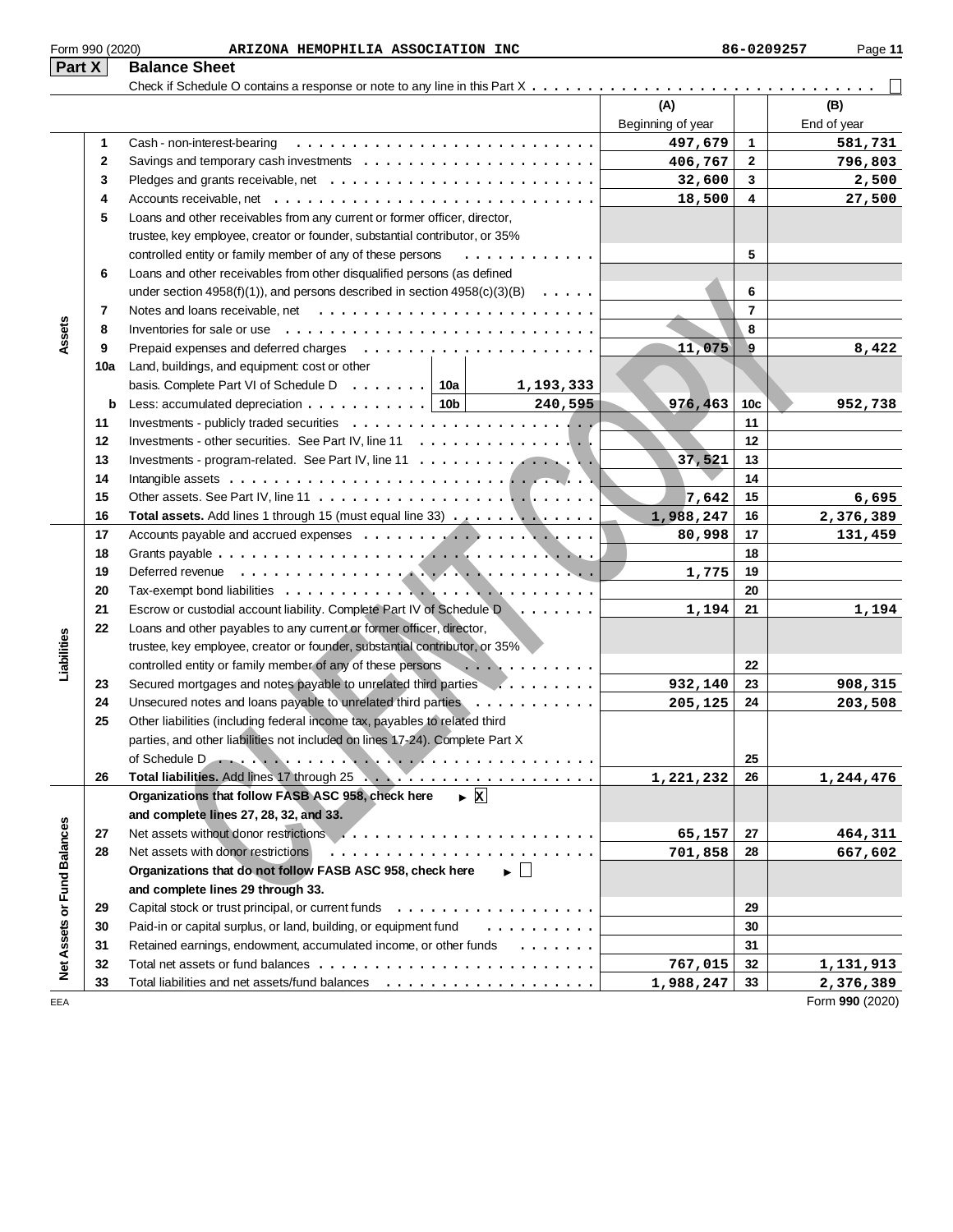|     | Form 990 (2020)<br>ARIZONA HEMOPHILIA ASSOCIATION INC                                                                                                                | 86-0209257     |                 |            | Page 12 |
|-----|----------------------------------------------------------------------------------------------------------------------------------------------------------------------|----------------|-----------------|------------|---------|
|     | Part XI<br><b>Reconciliation of Net Assets</b>                                                                                                                       |                |                 |            |         |
|     | Check if Schedule O contains a response or note to any line in this Part XI $\ldots \ldots \ldots \ldots \ldots \ldots \ldots \ldots \ldots \ldots \ldots$           |                |                 |            |         |
| 1   |                                                                                                                                                                      | $\mathbf{1}$   |                 | 1,644,664  |         |
| 2   |                                                                                                                                                                      | $\overline{2}$ |                 | 1,279,766  |         |
| 3   | Revenue less expenses. Subtract line 2 from line 1                                                                                                                   | 3              |                 | 364,898    |         |
| 4   | Net assets or fund balances at beginning of year (must equal Part X, line 32, column $(A)$ ) $\ldots$                                                                | 4              |                 | 767,015    |         |
| 5   |                                                                                                                                                                      | 5              |                 |            |         |
| 6   |                                                                                                                                                                      | 6              |                 |            |         |
| 7   | Investment expenses                                                                                                                                                  | $\overline{7}$ |                 |            |         |
| 8   |                                                                                                                                                                      | 8              |                 |            |         |
| 9   |                                                                                                                                                                      | 9              |                 |            | 0       |
| 10  | Net assets or fund balances at end of year. Combine lines 3 through 9 (must equal Part X, line                                                                       |                |                 |            |         |
|     |                                                                                                                                                                      | 10             |                 | 1,131,913  |         |
|     | Part XII<br><b>Financial Statements and Reporting</b>                                                                                                                |                |                 |            |         |
|     |                                                                                                                                                                      |                |                 |            |         |
|     |                                                                                                                                                                      |                |                 | <b>Yes</b> | No      |
| 1   | $\Box$ Other<br>$ \mathbf{X} $ Accrual<br>Accounting method used to prepare the Form 990:<br>∣ I Cash                                                                |                |                 |            |         |
|     | If the organization changed its method of accounting from a prior year or checked "Other," explain in                                                                |                |                 |            |         |
|     | Schedule O.                                                                                                                                                          |                |                 |            |         |
|     | 2a Were the organization's financial statements compiled or reviewed by an independent accountant?                                                                   |                | 2a              |            | x       |
|     | If "Yes," check a box below to indicate whether the financial statements for the year were compiled or<br>reviewed on a separate basis, consolidated basis, or both: |                |                 |            |         |
|     | Separate basis<br>  Consolidated basis<br>  Both consolidated and separate basis                                                                                     |                |                 |            |         |
|     | b Were the organization's financial statements audited by an independent accountant?<br>$\sim$ $\sim$ $\sim$ $\sim$ $\sim$                                           |                | 2b              | x          |         |
|     | If "Yes," check a box below to indicate whether the financial statements for the year were audited on a                                                              |                |                 |            |         |
|     | separate basis, consolidated basis, or both:                                                                                                                         |                |                 |            |         |
|     | $ \mathbf{X} $ Separate basis<br>  Consolidated basis<br>  Both consolidated and separate basis                                                                      |                |                 |            |         |
|     | If "Yes" to line 2a or 2b, does the organization have a committee that assumes responsibility for oversight of                                                       |                |                 |            |         |
|     | the audit, review, or compilation of its financial statements and selection of an independent accountant?                                                            |                | 2c              | x          |         |
|     | If the organization changed either its oversight process or selection process during the tax year, explain on                                                        |                |                 |            |         |
|     | Schedule O.                                                                                                                                                          |                |                 |            |         |
|     | 3a As a result of a federal award, was the organization required to undergo an audit or audits as set forth in the                                                   |                |                 |            |         |
|     |                                                                                                                                                                      |                | За              |            | х       |
|     | b If "Yes," did the organization undergo the required audit or audits? If the organization did not undergo the                                                       |                |                 |            |         |
|     | required audit or audits, explain why on Schedule O and describe any steps taken to undergo such audits                                                              |                | 3b              |            |         |
| EEA |                                                                                                                                                                      |                | Form 990 (2020) |            |         |
|     |                                                                                                                                                                      |                |                 |            |         |
|     |                                                                                                                                                                      |                |                 |            |         |
|     |                                                                                                                                                                      |                |                 |            |         |
|     |                                                                                                                                                                      |                |                 |            |         |
|     |                                                                                                                                                                      |                |                 |            |         |
|     |                                                                                                                                                                      |                |                 |            |         |
|     |                                                                                                                                                                      |                |                 |            |         |
|     |                                                                                                                                                                      |                |                 |            |         |
|     |                                                                                                                                                                      |                |                 |            |         |
|     |                                                                                                                                                                      |                |                 |            |         |
|     |                                                                                                                                                                      |                |                 |            |         |
|     |                                                                                                                                                                      |                |                 |            |         |
|     |                                                                                                                                                                      |                |                 |            |         |
|     |                                                                                                                                                                      |                |                 |            |         |
|     |                                                                                                                                                                      |                |                 |            |         |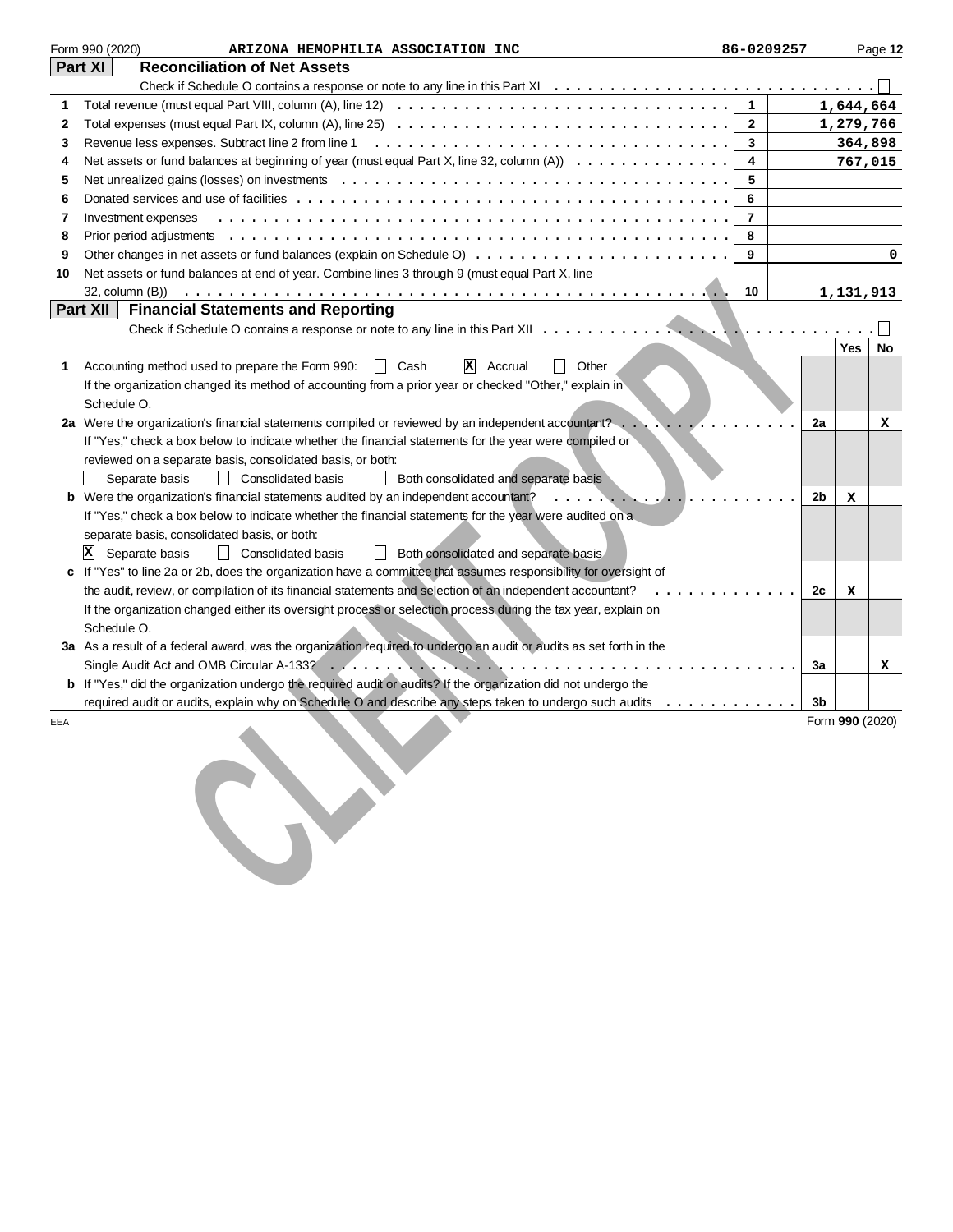|             |                | <b>SCHEDULE A</b>                                      |                                                                              |          | <b>Public Charity Status and Public Support</b>                                                                                                            |                                                      |    |                                        | OMB No. 1545-0047                    |
|-------------|----------------|--------------------------------------------------------|------------------------------------------------------------------------------|----------|------------------------------------------------------------------------------------------------------------------------------------------------------------|------------------------------------------------------|----|----------------------------------------|--------------------------------------|
|             |                | (Form 990 or 990-EZ)                                   |                                                                              |          |                                                                                                                                                            |                                                      |    |                                        | 2020                                 |
|             |                |                                                        |                                                                              |          | Complete if the organization is a section 501(c)(3) organization or a section 4947(a)(1) nonexempt charitable trust.<br>Attach to Form 990 or Form 990-EZ. |                                                      |    |                                        | <b>Open to Public</b>                |
|             |                | Department of the Treasury<br>Internal Revenue Service |                                                                              |          | ► Go to www.irs.gov/Form990 for instructions and the latest information.                                                                                   |                                                      |    |                                        | <b>Inspection</b>                    |
|             |                | Name of the organization                               |                                                                              |          |                                                                                                                                                            |                                                      |    | <b>Employer identification number</b>  |                                      |
|             |                |                                                        | ARIZONA HEMOPHILIA ASSOCIATION INC                                           |          |                                                                                                                                                            |                                                      |    | 86-0209257                             |                                      |
| Part I      |                |                                                        |                                                                              |          | Reason for Public Charity Status. (All organizations must complete this part.) See instructions.                                                           |                                                      |    |                                        |                                      |
|             |                |                                                        |                                                                              |          | The organization is not a private foundation because it is: (For lines 1 through 12, check only one box.)                                                  |                                                      |    |                                        |                                      |
| 1           |                |                                                        |                                                                              |          | A church, convention of churches, or association of churches described in <b>section 170(b)(1)(A)(i).</b>                                                  |                                                      |    |                                        |                                      |
| $\mathbf 2$ |                |                                                        |                                                                              |          | A school described in section 170(b)(1)(A)(ii). (Attach Schedule E (Form 990 or 990-EZ).)                                                                  |                                                      |    |                                        |                                      |
| 3           | $\blacksquare$ |                                                        |                                                                              |          | A hospital or a cooperative hospital service organization described in section 170(b)(1)(A)(iii).                                                          |                                                      |    |                                        |                                      |
| 4           |                |                                                        |                                                                              |          | A medical research organization operated in conjunction with a hospital described in section 170(b)(1)(A)(iii). Enter the                                  |                                                      |    |                                        |                                      |
|             |                |                                                        | hospital's name, city, and state:                                            |          |                                                                                                                                                            |                                                      |    |                                        |                                      |
| 5           |                |                                                        |                                                                              |          | An organization operated for the benefit of a college or university owned or operated by a governmental unit described in                                  |                                                      |    |                                        |                                      |
|             |                |                                                        | section 170(b)(1)(A)(iv). (Complete Part II.)                                |          |                                                                                                                                                            |                                                      |    |                                        |                                      |
| 6           | $\blacksquare$ |                                                        |                                                                              |          | A federal, state, or local government or governmental unit described in section 170(b)(1)(A)(v).                                                           |                                                      |    |                                        |                                      |
| 7           | $\mathbf{x}$   |                                                        |                                                                              |          | An organization that normally receives a substantial part of its support from a governmental unit or from the general public                               |                                                      |    |                                        |                                      |
|             |                |                                                        | described in section 170(b)(1)(A)(vi). (Complete Part II.)                   |          |                                                                                                                                                            |                                                      |    |                                        |                                      |
| 8           | $\blacksquare$ |                                                        | A community trust described in section 170(b)(1)(A)(vi). (Complete Part II.) |          |                                                                                                                                                            |                                                      |    |                                        |                                      |
| 9           | $\blacksquare$ |                                                        |                                                                              |          | An agricultural research organization described in section 170(b)(1)(A)(ix) operated in conjunction with a land-grant college                              |                                                      |    |                                        |                                      |
|             |                |                                                        |                                                                              |          | or university or a non-land-grant college of agriculture (see instructions). Enter the name, city, and state of the college or                             |                                                      |    |                                        |                                      |
| 10          |                | university:                                            |                                                                              |          | An organization that normally receives: (1) more than 33 1/3% of its support from contributions, membership fees, and gross                                |                                                      |    |                                        |                                      |
|             |                |                                                        |                                                                              |          | receipts from activities related to its exempt functions - subject to certain exceptions; and (2) no more than 33 1/3% of its                              |                                                      |    |                                        |                                      |
|             |                |                                                        |                                                                              |          | support from gross investment income and unrelated business taxable income (less section 511 tax) from businesses                                          |                                                      |    |                                        |                                      |
|             |                |                                                        |                                                                              |          | acquired by the organization after June 30, 1975. See section 509(a)(2). (Complete Part III.)                                                              |                                                      |    |                                        |                                      |
| 11          |                |                                                        |                                                                              |          | An organization organized and operated exclusively to test for public safety. See section 509(a)(4).                                                       |                                                      |    |                                        |                                      |
| 12          |                |                                                        |                                                                              |          | An organization organized and operated exclusively for the benefit of, to perform the functions of, or to carry out the purposes                           |                                                      |    |                                        |                                      |
|             |                |                                                        |                                                                              |          | of one or more publicly supported organizations described in section 509(a)(1) or section 509(a)(2). See section 509(a)(3).                                |                                                      |    |                                        |                                      |
|             |                |                                                        |                                                                              |          | Check the box in lines 12a through 12d that describes the type of supporting organization and complete lines 12e, 12f, and 12g.                            |                                                      |    |                                        |                                      |
|             | a              |                                                        |                                                                              |          | Type I. A supporting organization operated, supervised, or controlled by its supported organization(s), typically by giving                                |                                                      |    |                                        |                                      |
|             |                |                                                        |                                                                              |          | the supported organization(s) the power to regularly appoint or elect a majority of the directors or trustees of the                                       |                                                      |    |                                        |                                      |
|             |                |                                                        |                                                                              |          | supporting organization. You must complete Part IV, Sections A and B.                                                                                      |                                                      |    |                                        |                                      |
|             | b              |                                                        |                                                                              |          | Type II. A supporting organization supervised or controlled in connection with its supported organization(s), by having                                    |                                                      |    |                                        |                                      |
|             |                |                                                        |                                                                              |          | control or management of the supporting organization vested in the same persons that control or manage the supported                                       |                                                      |    |                                        |                                      |
|             |                |                                                        | organization(s). You must complete Part IV, Sections A and C.                |          |                                                                                                                                                            |                                                      |    |                                        |                                      |
|             | c              |                                                        |                                                                              |          | Type III functionally integrated. A supporting organization operated in connection with, and functionally integrated with,                                 |                                                      |    |                                        |                                      |
|             |                |                                                        |                                                                              |          | its supported organization(s) (see instructions). You must complete Part IV, Sections A, D, and E.                                                         |                                                      |    |                                        |                                      |
|             | d              |                                                        |                                                                              |          | Type III non-functionally integrated. A supporting organization operated in connection with its supported organization(s)                                  |                                                      |    |                                        |                                      |
|             |                |                                                        |                                                                              |          | that is not functionally integrated. The organization generally must satisfy a distribution requirement and an attentiveness                               |                                                      |    |                                        |                                      |
|             |                |                                                        |                                                                              |          | requirement (see instructions). You must complete Part IV, Sections A and D, and Part V.                                                                   |                                                      |    |                                        |                                      |
|             | е              |                                                        |                                                                              |          | Check this box if the organization received a written determination from the IRS that it is a Type I, Type II, Type III                                    |                                                      |    |                                        |                                      |
|             |                |                                                        |                                                                              |          | functionally integrated, or Type III non-functionally integrated supporting organization.                                                                  |                                                      |    |                                        |                                      |
|             | f              |                                                        | Enter the number of supported organizations                                  |          | . <b>.</b> .                                                                                                                                               |                                                      |    |                                        |                                      |
|             | g              |                                                        | Provide the following information about the supported organization(s).       |          |                                                                                                                                                            |                                                      |    |                                        |                                      |
|             |                | (i) Name of supported organization                     |                                                                              | (ii) EIN | (iii) Type of organization<br>(described on lines 1-10                                                                                                     | (iv) Is the organization<br>listed in your governing |    | (v) Amount of monetary<br>support (see | (vi) Amount of<br>other support (see |
|             |                |                                                        |                                                                              |          | above (see instructions))                                                                                                                                  | document?                                            |    | instructions)                          | instructions)                        |
|             |                |                                                        |                                                                              |          |                                                                                                                                                            | Yes                                                  | No |                                        |                                      |
|             |                |                                                        |                                                                              |          |                                                                                                                                                            |                                                      |    |                                        |                                      |
| (A)         |                |                                                        |                                                                              |          |                                                                                                                                                            |                                                      |    |                                        |                                      |
|             |                |                                                        |                                                                              |          |                                                                                                                                                            |                                                      |    |                                        |                                      |
| (B)         |                |                                                        |                                                                              |          |                                                                                                                                                            |                                                      |    |                                        |                                      |
|             |                |                                                        |                                                                              |          |                                                                                                                                                            |                                                      |    |                                        |                                      |
| (C)         |                |                                                        |                                                                              |          |                                                                                                                                                            |                                                      |    |                                        |                                      |

**(D)**

**(E)**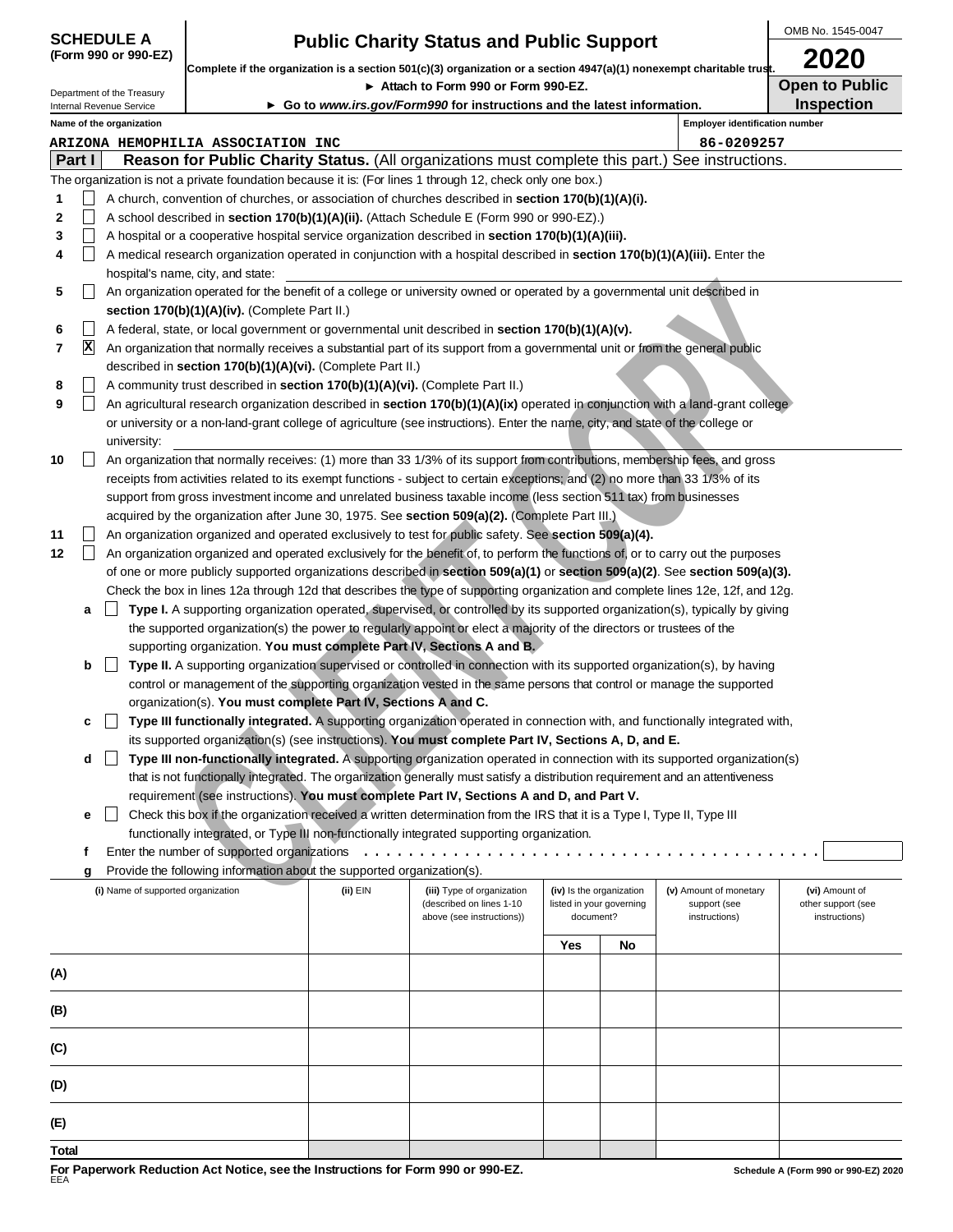|                 | Schedule A (Form 990 or 990-EZ) 2020                                                                                                  | ARIZONA HEMOPHILIA ASSOCIATION INC |                                           |            |            | 86-0209257 | Page 2            |
|-----------------|---------------------------------------------------------------------------------------------------------------------------------------|------------------------------------|-------------------------------------------|------------|------------|------------|-------------------|
|                 | Support Schedule for Organizations Described in Sections 170(b)(1)(A)(iv) and 170(b)(1)(A)(vi)<br>Part II                             |                                    |                                           |            |            |            |                   |
|                 | (Complete only if you checked the box on line 5, 7, or 8 of Part I or if the organization failed to qualify under                     |                                    |                                           |            |            |            |                   |
|                 | Part III. If the organization fails to qualify under the tests listed below, please complete Part III.)                               |                                    |                                           |            |            |            |                   |
|                 | <b>Section A. Public Support</b>                                                                                                      |                                    |                                           |            |            |            |                   |
|                 | Calendar year (or fiscal year beginning in) >                                                                                         | (a) 2016                           | (b) 2017                                  | $(c)$ 2018 | $(d)$ 2019 | (e) 2020   | (f) Total         |
|                 | 1 Gifts, grants, contributions, and                                                                                                   |                                    |                                           |            |            |            |                   |
|                 | membership fees received. (Do not                                                                                                     |                                    |                                           |            |            |            |                   |
|                 | include any "unusual grants.") $\ldots \ldots$                                                                                        |                                    | $1,672,378$ 1,904,514 1,847,452 1,357,011 |            |            | 843,721    | 7,625,076         |
|                 | 2 Tax revenues levied for the                                                                                                         |                                    |                                           |            |            |            |                   |
|                 | organization's benefit and either paid to                                                                                             |                                    |                                           |            |            |            |                   |
|                 | or expended on its behalf                                                                                                             |                                    |                                           |            |            |            |                   |
|                 | 3 The value of services or facilities                                                                                                 |                                    |                                           |            |            |            |                   |
|                 | furnished by a governmental unit to the                                                                                               |                                    |                                           |            |            |            |                   |
|                 | organization without charge                                                                                                           |                                    |                                           |            |            |            |                   |
|                 | Total. Add lines 1 through 3                                                                                                          |                                    | 1,672,378 1,904,514 1,847,452 1,357,011   |            |            | 843,721    | 7,625,076         |
| 5               | The portion of total contributions by                                                                                                 |                                    |                                           |            |            |            |                   |
|                 | each person (other than a                                                                                                             |                                    |                                           |            |            |            |                   |
|                 | governmental unit or publicly                                                                                                         |                                    |                                           |            |            |            |                   |
|                 | supported organization) included on                                                                                                   |                                    |                                           |            |            |            |                   |
|                 | line 1 that exceeds 2% of the amount                                                                                                  |                                    |                                           |            |            |            |                   |
|                 | shown on line 11, column (f) $\ldots \ldots$                                                                                          |                                    |                                           |            |            |            | 5,478,867         |
|                 | 6 Public support. Subtract line 5 from line 4                                                                                         |                                    |                                           |            |            |            | 2,146,209         |
|                 | <b>Section B. Total Support</b>                                                                                                       |                                    |                                           |            |            |            |                   |
|                 | Calendar year (or fiscal year beginning in) >                                                                                         | (a) 2016                           | (b) 2017                                  | $(c)$ 2018 | $(d)$ 2019 | (e) 2020   | (f) Total         |
|                 | 7 Amounts from line 4.                                                                                                                |                                    | $1,672,378$ 1,904,514 1,847,452           |            | 1,357,011  | 843,721    | 7,625,076         |
| 8               | Gross income from interest, dividends,                                                                                                |                                    |                                           |            |            |            |                   |
|                 | payments received on securities loans,                                                                                                |                                    |                                           |            |            |            |                   |
|                 | rents, royalties, and income from                                                                                                     |                                    |                                           |            |            |            |                   |
|                 | similar sources                                                                                                                       | 457                                | 19,497                                    | 25,299     | 27,247     | 24,061     | 96,561            |
| 9               | Net income from unrelated business                                                                                                    |                                    |                                           |            |            |            |                   |
|                 | activities, whether or not the business                                                                                               |                                    |                                           |            |            |            |                   |
|                 | is regularly carried on $\dots$                                                                                                       |                                    |                                           |            |            |            |                   |
|                 | 10 Other income. Do not include gain or                                                                                               |                                    |                                           |            |            |            |                   |
|                 | loss from the sale of capital assets                                                                                                  |                                    |                                           |            |            |            |                   |
|                 | (Explain in Part VI.)                                                                                                                 | 70,554                             | 55,514                                    | 30,749     | 14,970     |            | 171,787           |
|                 | 11 Total support. Add lines 7 through 10.                                                                                             |                                    |                                           |            |            |            | 7,893,424         |
|                 | 13 First five years. If the Form 990 is for the organization's first, second, third, fourth, or fifth tax year as a section 501(c)(3) |                                    |                                           |            |            |            |                   |
|                 |                                                                                                                                       |                                    |                                           |            |            |            | ▶ │ │             |
|                 | <b>Section C. Computation of Public Support Percentage</b>                                                                            |                                    |                                           |            |            |            |                   |
| 14              | Public support percentage for 2020 (line 6, column (f), divided by line 11, column (f) $\ldots \ldots \ldots$                         |                                    |                                           |            |            | 14         | 27.19%            |
| 15 <sub>1</sub> |                                                                                                                                       |                                    |                                           |            |            | 15         | 29.49%            |
|                 | 16a 33 1/3% support test - 2020. If the organization did not check the box on line 13, and line 14 is 33 1/3% or more, check this     |                                    |                                           |            |            |            |                   |
|                 | box and stop here. The organization qualifies as a publicly supported organization $\ldots \ldots \ldots \ldots \ldots \ldots \ldots$ |                                    |                                           |            |            |            | ▶                 |
|                 | b 33 1/3% support test - 2019. If the organization did not check a box on line 13 or 16a, and line 15 is 33 1/3% or more, check       |                                    |                                           |            |            |            |                   |
|                 | this box and stop here. The organization qualifies as a publicly supported organization $\ldots \ldots \ldots \ldots \ldots \ldots$   |                                    |                                           |            |            |            | $\perp$<br>▸      |
|                 | 17a 10%-facts-and-circumstances test - 2020. If the organization did not check a box on line 13, 16a, or 16b, and line 14 is          |                                    |                                           |            |            |            |                   |
|                 | 10% or more, and if the organization meets the facts-and-circumstances test, check this box and stop here. Explain in                 |                                    |                                           |            |            |            |                   |
|                 | Part VI how the organization meets the facts-and-circumstances test. The organization qualifies as a publicly supported               |                                    |                                           |            |            |            |                   |
|                 |                                                                                                                                       |                                    |                                           |            |            |            | $\mathbf{x}$<br>▶ |
|                 | b 10%-facts-and-circumstances test - 2019. If the organization did not check a box on line 13, 16a, 16b, or 17a, and line             |                                    |                                           |            |            |            |                   |
|                 | 15 is 10% or more, and if the organization meets the facts-and-circumstances test, check this box and stop here. Explain              |                                    |                                           |            |            |            |                   |
|                 | in Part VI how the organization meets the facts-and-circumstances test. The organization qualifies as a publicly supported            |                                    |                                           |            |            |            |                   |
|                 |                                                                                                                                       |                                    |                                           |            |            |            |                   |
|                 | 18 Private foundation. If the organization did not check a box on line 13, 16a, 16b, 17a, or 17b, check this box and see              |                                    |                                           |            |            |            |                   |
|                 |                                                                                                                                       |                                    |                                           |            |            |            |                   |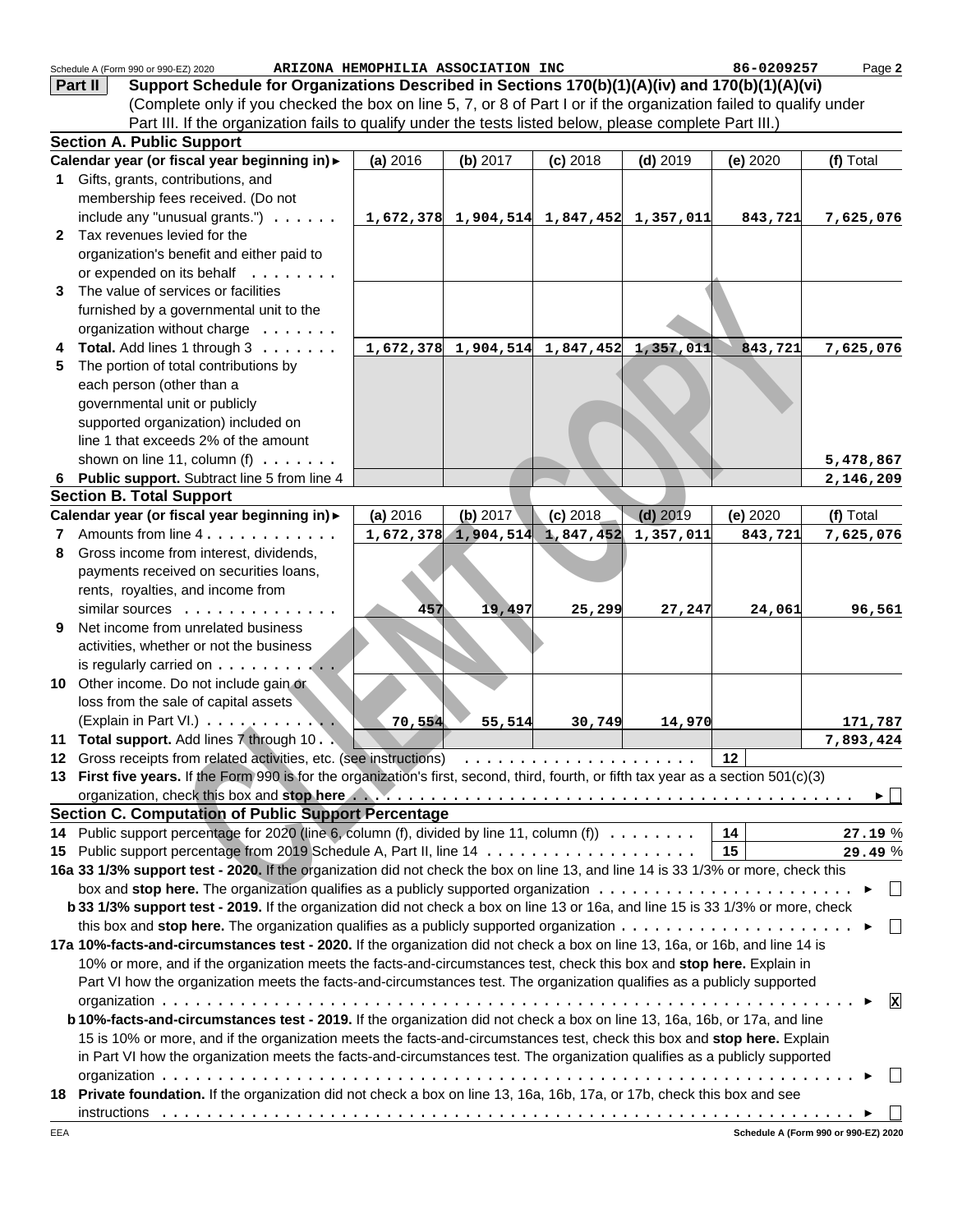|    | Schedule A (Form 990 or 990-EZ) 2020                                                                                                                       | ARIZONA HEMOPHILIA ASSOCIATION INC |          |            |            | 86-0209257 | Page 3    |
|----|------------------------------------------------------------------------------------------------------------------------------------------------------------|------------------------------------|----------|------------|------------|------------|-----------|
|    | Support Schedule for Organizations Described in Section 509(a)(2)<br>Part III                                                                              |                                    |          |            |            |            |           |
|    | (Complete only if you checked the box on line 10 of Part I or if the organization failed to qualify under Part II.                                         |                                    |          |            |            |            |           |
|    | If the organization fails to qualify under the tests listed below, please complete Part II.)                                                               |                                    |          |            |            |            |           |
|    | <b>Section A. Public Support</b>                                                                                                                           |                                    |          |            |            |            |           |
|    | Calendar year (or fiscal year beginning in) >                                                                                                              | (a) 2016                           | (b) 2017 | $(c)$ 2018 | $(d)$ 2019 | (e) 2020   | (f) Total |
| 1. | Gifts, grants, contributions, and membership fees                                                                                                          |                                    |          |            |            |            |           |
|    |                                                                                                                                                            |                                    |          |            |            |            |           |
|    | received. (Do not include any "unusual grants.")                                                                                                           |                                    |          |            |            |            |           |
| 2  | Gross receipts from admissions, merchandise<br>sold or services performed, or facilities                                                                   |                                    |          |            |            |            |           |
|    | fumished in any activity that is related to the                                                                                                            |                                    |          |            |            |            |           |
|    | organization's tax-exempt purpose $\ldots \ldots$                                                                                                          |                                    |          |            |            |            |           |
| 3  | Gross receipts from activities that are not an                                                                                                             |                                    |          |            |            |            |           |
|    | unrelated trade or business under section 513.                                                                                                             |                                    |          |            |            |            |           |
| 4  | Tax revenues levied for the                                                                                                                                |                                    |          |            |            |            |           |
|    | organization's benefit and either paid to                                                                                                                  |                                    |          |            |            |            |           |
|    | or expended on its behalf                                                                                                                                  |                                    |          |            |            |            |           |
| 5. | The value of services or facilities                                                                                                                        |                                    |          |            |            |            |           |
|    | furnished by a governmental unit to the                                                                                                                    |                                    |          |            |            |            |           |
|    | organization without charge                                                                                                                                |                                    |          |            |            |            |           |
| 6  | Total. Add lines 1 through 5                                                                                                                               |                                    |          |            |            |            |           |
|    | 7a Amounts included on lines 1, 2, and 3                                                                                                                   |                                    |          |            |            |            |           |
|    |                                                                                                                                                            |                                    |          |            |            |            |           |
|    | received from disqualified persons<br>$\cdots$<br><b>b</b> Amounts included on lines 2 and 3                                                               |                                    |          |            |            |            |           |
|    |                                                                                                                                                            |                                    |          |            |            |            |           |
|    | received from other than disqualified                                                                                                                      |                                    |          |            |            |            |           |
|    | persons that exceed the greater of \$5,000                                                                                                                 |                                    |          |            |            |            |           |
|    | or 1% of the amount on line 13 for the year                                                                                                                |                                    |          |            |            |            |           |
|    | Add lines 7a and 7b                                                                                                                                        |                                    |          |            |            |            |           |
| 8  | Public support. (Subtract line 7c from                                                                                                                     |                                    |          |            |            |            |           |
|    | line 6.) $\ldots \ldots \ldots \ldots \ldots \ldots$                                                                                                       |                                    |          |            |            |            |           |
|    | <b>Section B. Total Support</b>                                                                                                                            |                                    |          |            |            |            |           |
|    | Calendar year (or fiscal year beginning in) >                                                                                                              | (a) 2016                           | (b) 2017 | $(c)$ 2018 | $(d)$ 2019 | (e) 2020   | (f) Total |
|    | 9 Amounts from line 6                                                                                                                                      |                                    |          |            |            |            |           |
|    | 10a Gross income from interest, dividends,                                                                                                                 |                                    |          |            |            |            |           |
|    | payments received on securities loans, rents,                                                                                                              |                                    |          |            |            |            |           |
|    | royalties, and income from similar sources                                                                                                                 |                                    |          |            |            |            |           |
|    | <b>b</b> Unrelated business taxable income (less                                                                                                           |                                    |          |            |            |            |           |
|    | section 511 taxes) from businesses                                                                                                                         |                                    |          |            |            |            |           |
|    | acquired after June 30, 1975                                                                                                                               |                                    |          |            |            |            |           |
|    |                                                                                                                                                            |                                    |          |            |            |            |           |
|    | 11 Net income from unrelated business                                                                                                                      |                                    |          |            |            |            |           |
|    |                                                                                                                                                            |                                    |          |            |            |            |           |
|    | activities not included in line 10b, whether                                                                                                               |                                    |          |            |            |            |           |
|    | or not the business is regularly carried on                                                                                                                |                                    |          |            |            |            |           |
|    | 12 Other income. Do not include gain or                                                                                                                    |                                    |          |            |            |            |           |
|    | loss from the sale of capital assets                                                                                                                       |                                    |          |            |            |            |           |
|    | (Explain in Part VI.)                                                                                                                                      |                                    |          |            |            |            |           |
|    | 13 Total support. (Add lines 9, 10c, 11,                                                                                                                   |                                    |          |            |            |            |           |
|    | and 12.) $\ldots \ldots \ldots \ldots \ldots$                                                                                                              |                                    |          |            |            |            |           |
|    | 14 First 5 years. If the Form 990 is for the organization's first, second, third, fourth, or fifth tax year as a section 501(c)(3)                         |                                    |          |            |            |            |           |
|    |                                                                                                                                                            |                                    |          |            |            |            |           |
|    | <b>Section C. Computation of Public Support Percentage</b>                                                                                                 |                                    |          |            |            |            |           |
|    | 15 Public support percentage for 2020 (line 8, column (f), divided by line 13, column (f))                                                                 |                                    |          |            |            | 15         | %         |
|    |                                                                                                                                                            |                                    |          |            |            | 16         | %         |
|    | Section D. Computation of Investment Income Percentage                                                                                                     |                                    |          |            |            |            |           |
|    |                                                                                                                                                            |                                    |          |            |            | 17         | %         |
|    | 17 Investment income percentage for 2020 (line 10c, column (f), divided by line 13, column (f)                                                             |                                    |          |            |            |            |           |
| 18 | Investment income percentage from 2019 Schedule A, Part III, line 17                                                                                       |                                    |          |            |            | 18         | %         |
|    | 19a 33 1/3% support tests - 2020. If the organization did not check the box on line 14, and line 15 is more than 33 1/3%, and line                         |                                    |          |            |            |            |           |
|    | 17 is not more than 33 1/3%, check this box and stop here. The organization qualifies as a publicly supported organization ►                               |                                    |          |            |            |            |           |
|    | b 33 1/3% support tests - 2019. If the organization did not check a box on line 14 or line 19a, and line 16 is more than 33 1/3%, and                      |                                    |          |            |            |            |           |
|    | line 18 is not more than 33 1/3%, check this box and stop here. The organization qualifies as a publicly supported organization $\blacktriangleright \Box$ |                                    |          |            |            |            |           |
| 20 | <b>Private foundation.</b> If the organization did not check a box on line 14, 19a, or 19b, check this box and see instructions $\ldots \bullet \Box$      |                                    |          |            |            |            |           |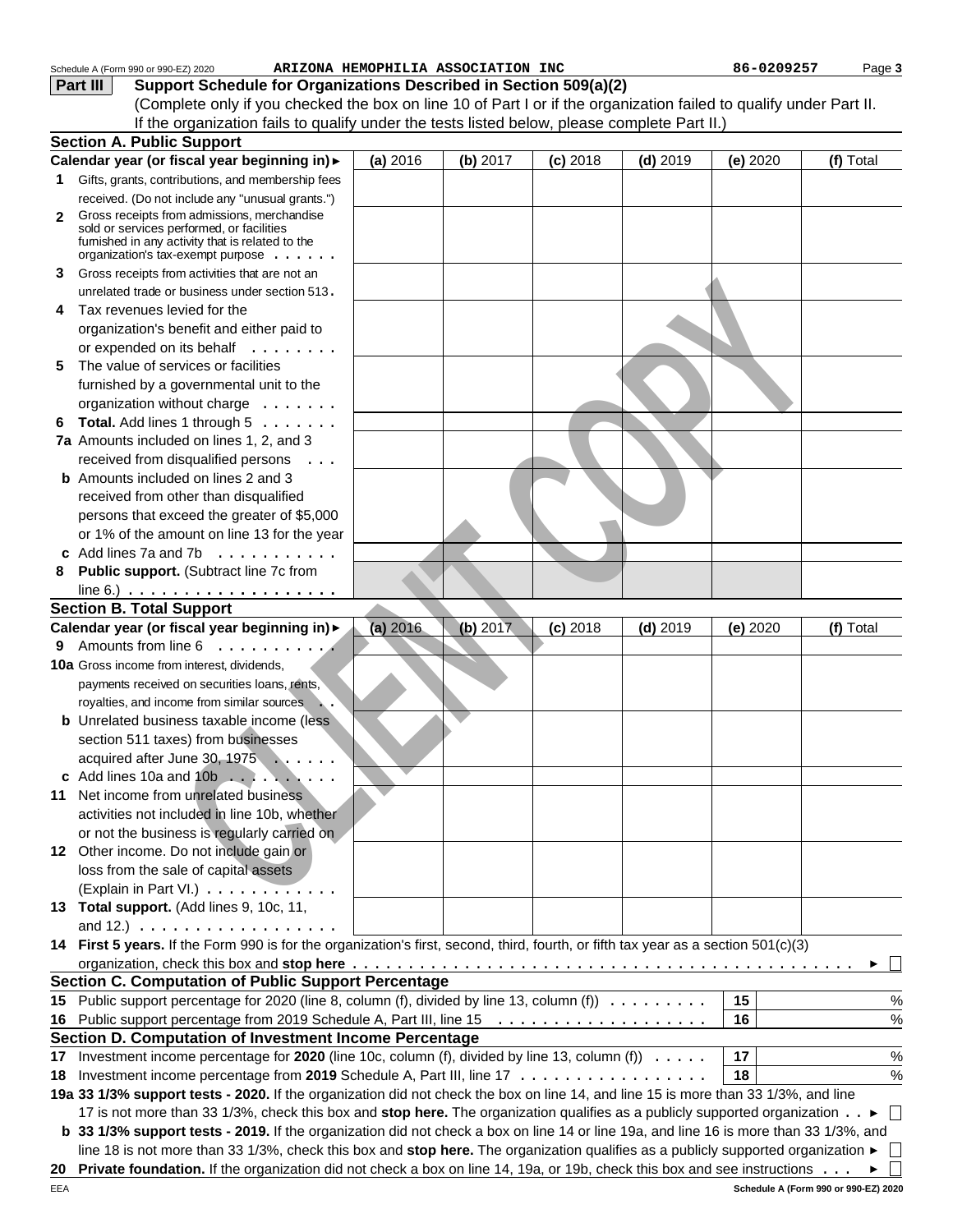|         | 86-0209257<br>Schedule A (Form 990 or 990-EZ) 2020<br>ARIZONA HEMOPHILIA ASSOCIATION INC                                                                                                                                        |                 |     | Page 4 |
|---------|---------------------------------------------------------------------------------------------------------------------------------------------------------------------------------------------------------------------------------|-----------------|-----|--------|
| Part IV | <b>Supporting Organizations</b>                                                                                                                                                                                                 |                 |     |        |
|         | (Complete only if you checked a box in line 12 on Part I. If you checked box 12a, Part I, complete Sections A                                                                                                                   |                 |     |        |
|         | and B. If you checked box 12b, Part I, complete Sections A and C. If you checked box 12c, Part I, complete                                                                                                                      |                 |     |        |
|         | Sections A, D, and E. If you checked box 12d, Part I, complete Sections A and D, and complete Part V.)                                                                                                                          |                 |     |        |
|         | <b>Section A. All Supporting Organizations</b>                                                                                                                                                                                  |                 |     |        |
|         |                                                                                                                                                                                                                                 |                 | Yes | No     |
| 1       | Are all of the organization's supported organizations listed by name in the organization's governing                                                                                                                            |                 |     |        |
|         | documents? If "No," describe in Part VI how the supported organizations are designated. If designated by                                                                                                                        |                 |     |        |
|         | class or purpose, describe the designation. If historic and continuing relationship, explain.                                                                                                                                   | $\mathbf{1}$    |     |        |
| 2       | Did the organization have any supported organization that does not have an IRS determination of status                                                                                                                          |                 |     |        |
|         | under section 509(a)(1) or (2)? If "Yes," explain in <b>Part VI</b> how the organization determined that the supported                                                                                                          |                 |     |        |
|         | organization was described in section 509(a)(1) or (2).                                                                                                                                                                         | $\mathbf{2}$    |     |        |
|         | 3a Did the organization have a supported organization described in section 501(c)(4), (5), or (6)? If "Yes," answer                                                                                                             |                 |     |        |
|         | lines 3b and 3c below.                                                                                                                                                                                                          | 3a              |     |        |
| b       | Did the organization confirm that each supported organization qualified under section 501(c)(4), (5), or (6) and                                                                                                                |                 |     |        |
|         | satisfied the public support tests under section $509(a)(2)?$ If "Yes," describe in Part VI when and how the                                                                                                                    |                 |     |        |
|         | organization made the determination.                                                                                                                                                                                            | 3 <sub>b</sub>  |     |        |
|         | c Did the organization ensure that all support to such organizations was used exclusively for section $170(c)(2)(B)$                                                                                                            |                 |     |        |
|         | purposes? If "Yes," explain in Part VI what controls the organization put in place to ensure such use.                                                                                                                          | 3 <sub>c</sub>  |     |        |
|         | 4a Was any supported organization not organized in the United States ("foreign supported organization")? If                                                                                                                     |                 |     |        |
|         | "Yes," and if you checked 12a or 12b in Part I, answer lines 4b and 4c below.                                                                                                                                                   | 4a              |     |        |
| b       | Did the organization have ultimate control and discretion in deciding whether to make grants to the foreign                                                                                                                     |                 |     |        |
|         | supported organization? If "Yes," describe in Part VI how the organization had such control and discretion                                                                                                                      |                 |     |        |
|         | despite being controlled or supervised by or in connection with its supported organizations.                                                                                                                                    | 4b              |     |        |
| c       | Did the organization support any foreign supported organization that does not have an IRS determination                                                                                                                         |                 |     |        |
|         | under sections 501(c)(3) and 509(a)(1) or (2)? If "Yes," explain in Part VI what controls the organization used                                                                                                                 |                 |     |        |
|         | to ensure that all support to the foreign supported organization was used exclusively for section 170(c)(2)(B)                                                                                                                  |                 |     |        |
|         | purposes.                                                                                                                                                                                                                       | 4c              |     |        |
|         | 5a Did the organization add, substitute, or remove any supported organizations during the tax year? If "Yes,"                                                                                                                   |                 |     |        |
|         | answer lines 5b and 5c below (if applicable). Also, provide detail in Part VI, including (i) the names and EIN<br>numbers of the supported organizations added, substituted, or removed; (ii) the reasons for each such action; |                 |     |        |
|         | (iii) the authority under the organization's organizing document authorizing such action; and (iv) how the action                                                                                                               |                 |     |        |
|         | was accomplished (such as by amendment to the organizing document).                                                                                                                                                             | 5a              |     |        |
|         | <b>b</b> Type I or Type II only. Was any added or substituted supported organization part of a class already                                                                                                                    |                 |     |        |
|         | designated in the organization's organizing document?                                                                                                                                                                           | 5 <sub>b</sub>  |     |        |
|         | c Substitutions only. Was the substitution the result of an event beyond the organization's control?                                                                                                                            | 5 <sub>c</sub>  |     |        |
|         | Did the organization provide support (whether in the form of grants or the provision of services or facilities) to                                                                                                              |                 |     |        |
|         | anyone other than (i) its supported organizations, (ii) individuals that are part of the charitable class benefited                                                                                                             |                 |     |        |
|         | by one or more of its supported organizations, or (iii) other supporting organizations that also support or                                                                                                                     |                 |     |        |
|         | benefit one or more of the filing organization's supported organizations? If "Yes," provide detail in Part VI.                                                                                                                  | 6               |     |        |
| 7       | Did the organization provide a grant, loan, compensation, or other similar payment to a substantial contributor                                                                                                                 |                 |     |        |
|         | (as defined in section 4958(c)(3)(C)), a family member of a substantial contributor, or a 35% controlled entity                                                                                                                 |                 |     |        |
|         | with regard to a substantial contributor? If "Yes," complete Part I of Schedule L (Form 990 or 990-EZ).                                                                                                                         | $\overline{7}$  |     |        |
| 8       | Did the organization make a loan to a disqualified person (as defined in section 4958) not described in line 7?                                                                                                                 |                 |     |        |
|         | If "Yes," complete Part I of Schedule L (Form 990 or 990-EZ).                                                                                                                                                                   | 8               |     |        |
| 9а      | Was the organization controlled directly or indirectly at any time during the tax year by one or more                                                                                                                           |                 |     |        |
|         | disqualified persons, as defined in section 4946 (other than foundation managers and organizations                                                                                                                              |                 |     |        |
|         | described in section 509(a)(1) or (2))? If "Yes," provide detail in Part VI.                                                                                                                                                    | 9a              |     |        |
|         | <b>b</b> Did one or more disqualified persons (as defined in line 9a) hold a controlling interest in any entity in which                                                                                                        |                 |     |        |
|         | the supporting organization had an interest? If "Yes," provide detail in Part VI.                                                                                                                                               | 9b              |     |        |
|         | c Did a disqualified person (as defined in line 9a) have an ownership interest in, or derive any personal benefit                                                                                                               |                 |     |        |
|         | from, assets in which the supporting organization also had an interest? If "Yes," provide detail in Part VI.                                                                                                                    | 9c              |     |        |
|         | 10a Was the organization subject to the excess business holdings rules of section 4943 because of section                                                                                                                       |                 |     |        |
|         | 4943(f) (regarding certain Type II supporting organizations, and all Type III non-functionally integrated                                                                                                                       |                 |     |        |
|         | supporting organizations)? If "Yes," answer 10b below.                                                                                                                                                                          | 10a             |     |        |
|         | <b>b</b> Did the organization have any excess business holdings in the tax year? (Use Schedule C, Form 4720, to                                                                                                                 |                 |     |        |
|         | determine whether the organization had excess business holdings.)                                                                                                                                                               | 10 <sub>b</sub> |     |        |

**Schedule A (Form 990 or 990-EZ) 2020**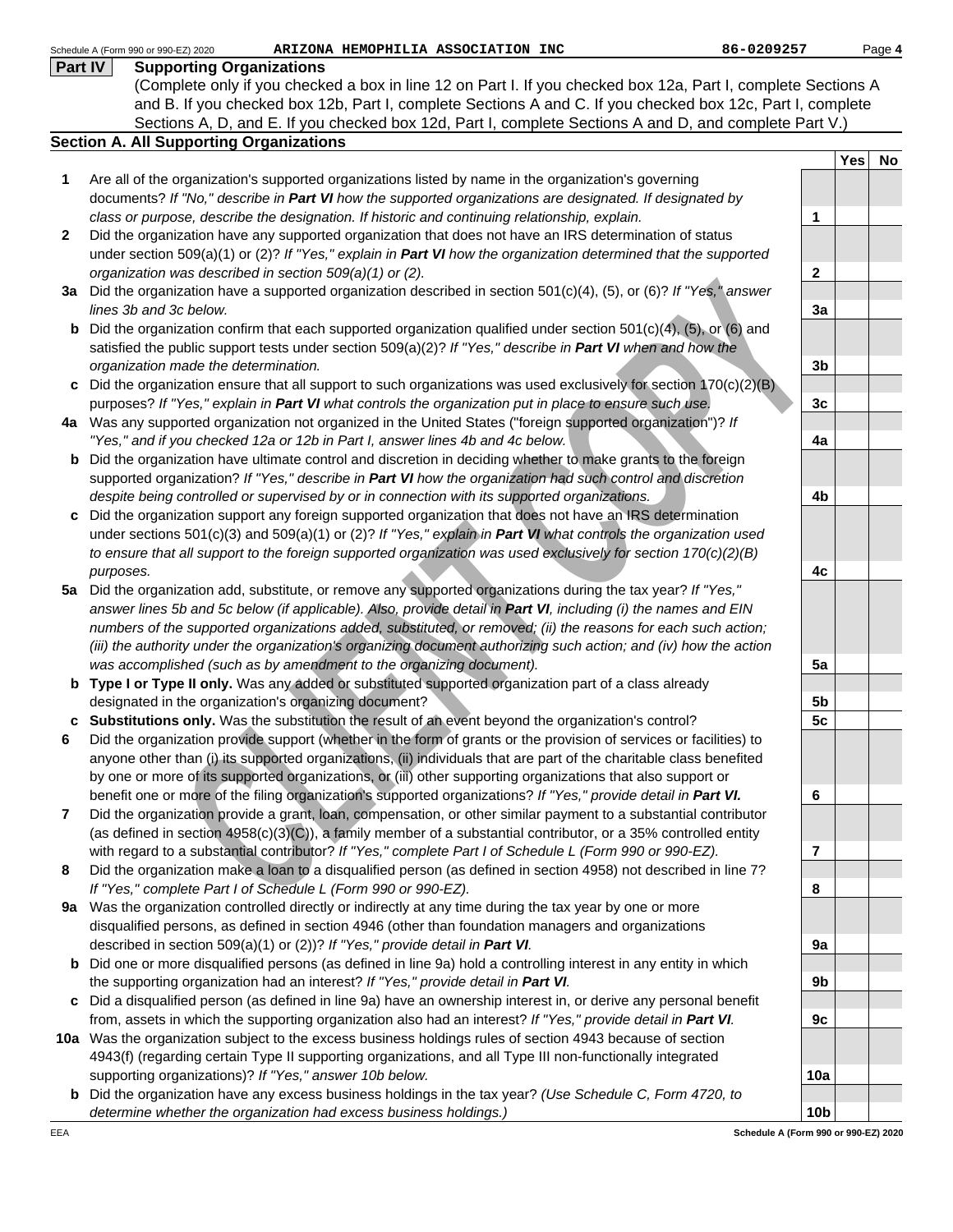|   | 86-0209257<br>Schedule A (Form 990 or 990-EZ) 2020<br>ARIZONA HEMOPHILIA ASSOCIATION INC                                                                                                                       |                 |        | Page 5 |
|---|----------------------------------------------------------------------------------------------------------------------------------------------------------------------------------------------------------------|-----------------|--------|--------|
|   | <b>Supporting Organizations (continued)</b><br>Part IV                                                                                                                                                         |                 |        |        |
|   |                                                                                                                                                                                                                |                 | Yes    | No     |
|   | 11 Has the organization accepted a gift or contribution from any of the following persons?<br>a A person who directly or indirectly controls, either alone or together with persons described in lines 11b and |                 |        |        |
|   | 11c below, the governing body of a supported organization?                                                                                                                                                     | 11a             |        |        |
|   | <b>b</b> A family member of a person described in line 11a above?                                                                                                                                              | 11 <sub>b</sub> |        |        |
|   | c A 35% controlled entity of a person described in 11a or 11b above? If "Yes" to line 11a, 11b, or 11c, provide                                                                                                |                 |        |        |
|   | detail in Part VI.                                                                                                                                                                                             | 11c             |        |        |
|   | <b>Section B. Type I Supporting Organizations</b>                                                                                                                                                              |                 |        |        |
|   |                                                                                                                                                                                                                |                 | Yes    | No     |
| 1 | Did the governing body, members of the governing body, officers acting in their official capacity, or membership of one or                                                                                     |                 |        |        |
|   | more supported organizations have the power to regularly appoint or elect at least a majority of the organization's officers,                                                                                  |                 |        |        |
|   | directors, or trustees at all times during the tax year? If "No," describe in Part VI how the supported organization(s)                                                                                        |                 |        |        |
|   | effectively operated, supervised, or controlled the organization's activities. If the organization had more than one supported                                                                                 |                 |        |        |
|   | organization, describe how the powers to appoint and/or remove officers, directors, or trustees were allocated among the                                                                                       |                 |        |        |
|   | supported organizations and what conditions or restrictions, if any, applied to such powers during the tax year.                                                                                               | 1               |        |        |
| 2 | Did the organization operate for the benefit of any supported organization other than the supported                                                                                                            |                 |        |        |
|   | organization(s) that operated, supervised, or controlled the supporting organization? If "Yes," explain in Part                                                                                                |                 |        |        |
|   | VI how providing such benefit carried out the purposes of the supported organization(s) that operated,                                                                                                         |                 |        |        |
|   | supervised, or controlled the supporting organization.                                                                                                                                                         | $\mathbf{2}$    |        |        |
|   | <b>Section C. Type II Supporting Organizations</b>                                                                                                                                                             |                 |        |        |
|   |                                                                                                                                                                                                                |                 | Yes    | No     |
| 1 | Were a majority of the organization's directors or trustees during the tax year also a majority of the directors                                                                                               |                 |        |        |
|   | or trustees of each of the organization's supported organization(s)? If "No," describe in Part VI how control                                                                                                  |                 |        |        |
|   | or management of the supporting organization was vested in the same persons that controlled or managed                                                                                                         | 1               |        |        |
|   | the supported organization(s).<br><b>Section D. All Type III Supporting Organizations</b>                                                                                                                      |                 |        |        |
|   |                                                                                                                                                                                                                |                 | Yes    | No     |
| 1 | Did the organization provide to each of its supported organizations, by the last day of the fifth month of the                                                                                                 |                 |        |        |
|   | organization's tax year, (i) a written notice describing the type and amount of support provided during the prior tax                                                                                          |                 |        |        |
|   | year, (ii) a copy of the Form 990 that was most recently filed as of the date of notification, and (iii) copies of the                                                                                         |                 |        |        |
|   | organization's governing documents in effect on the date of notification, to the extent not previously provided?                                                                                               | 1               |        |        |
| 2 | Were any of the organization's officers, directors, or trustees either (i) appointed or elected by the supported                                                                                               |                 |        |        |
|   | organization(s) or (ii) serving on the governing body of a supported organization? If "No," explain in Part VI how                                                                                             |                 |        |        |
|   | the organization maintained a close and continuous working relationship with the supported organization(s).                                                                                                    |                 |        |        |
| 3 | By reason of the relationship described in line 2, above, did the organization's supported organizations have                                                                                                  | $\mathbf{2}$    |        |        |
|   | a significant voice in the organization's investment policies and in directing the use of the organization's                                                                                                   |                 |        |        |
|   | income or assets at all times during the tax year? If "Yes," describe in Part VI the role the organization's                                                                                                   |                 |        |        |
|   | supported organizations played in this regard.                                                                                                                                                                 | 3               |        |        |
|   | Section E. Type III Functionally Integrated Supporting Organizations                                                                                                                                           |                 |        |        |
| 1 | Check the box next to the method that the organization used to satisfy the Integral Part Test during the year (see instructions).                                                                              |                 |        |        |
| a | The organization satisfied the Activities Test. Complete line 2 below.                                                                                                                                         |                 |        |        |
| b | The organization is the parent of each of its supported organizations. Complete line 3 below.                                                                                                                  |                 |        |        |
| c | The organization supported a governmental entity. Describe in Part VI how you supported a government entity (see instructions).                                                                                |                 |        |        |
| 2 | Activities Test. Answer lines 2a and 2b below.                                                                                                                                                                 |                 | Yes No |        |
| a | Did substantially all of the organization's activities during the tax year directly further the exempt purposes of                                                                                             |                 |        |        |
|   | the supported organization(s) to which the organization was responsive? If "Yes," then in Part VI identify                                                                                                     |                 |        |        |
|   | those supported organizations and explain how these activities directly furthered their exempt purposes,                                                                                                       |                 |        |        |
|   | how the organization was responsive to those supported organizations, and how the organization determined                                                                                                      |                 |        |        |
|   | that these activities constituted substantially all of its activities.                                                                                                                                         | 2a              |        |        |
|   | <b>b</b> Did the activities described in line 2a, above, constitute activities that, but for the organization's involvement,                                                                                   |                 |        |        |

|                                                                                                                        |  | טוו נכשו |
|------------------------------------------------------------------------------------------------------------------------|--|----------|
| Did the organization provide to each of its supported organizations, by the last day of the fifth month of the         |  |          |
| organization's tax year, (i) a written notice describing the type and amount of support provided during the prior tax  |  |          |
| year, (ii) a copy of the Form 990 that was most recently filed as of the date of notification, and (iii) copies of the |  |          |
| organization's governing documents in effect on the date of notification, to the extent not previously provided?       |  |          |
| 2 Were any of the organization's officers, directors, or trustees either (i) appointed or elected by the supported     |  |          |
| organization(s) or (ii) serving on the governing body of a supported organization? If "No," explain in Part VI how     |  |          |
| the organization maintained a close and continuous working relationship with the supported organization(s).            |  |          |
| 3 By reason of the relationship described in line 2, above, did the organization's supported organizations have        |  |          |
| a significant voice in the organization's investment policies and in directing the use of the organization's           |  |          |

## **Section E. Type III Functionally Integrated Supporting Organizations**

- **1** Check the box next to the method that the organization used to satisfy the Integral Part Test during the year **(see instructions)**.
- **a** The organization satisfied the Activities Test. Complete **line 2** below.
- **b The organization is the parent of each of its supported organizations. Complete line 3 below.**
- **c** The organization supported a governmental entity. Describe in **Part VI** how you supported a government entity (see instructions).
- **2 Yes No** Activities Test. **Answer lines 2a and 2b below.**
- **a** Did substantially all of the organization's activities during the tax year directly further the exempt purposes of the supported organization(s) to which the organization was responsive? If "Yes," then in **Part VI identify those supported organizations and explain** how these activities directly furthered their exempt purposes, how the organization was responsive to those supported organizations, and how the organization determined that these activities constituted substantially all of its activities.
- **b** Did the activities described in line 2a, above, constitute activities that, but for the organization's involvement, one or more of the organization's supported organization(s) would have been engaged in? If "Yes," explain in **Part VI** the reasons for the organization's position that its supported organization(s) would have engaged in these activities but for the organization's involvement.
- **3** Parent of Supported Organizations. **Answer lines 3a and 3b below.**
- **a** Did the organization have the power to regularly appoint or elect a majority of the officers, directors, or trustees of each of the supported organizations? If "Yes" or "No," provide details in **Part VI.**
- **b** Did the organization exercise a substantial degree of direction over the policies, programs, and activities of each of its supported organizations? If "Yes," describe in **Part VI** the role played by the organization in this regard.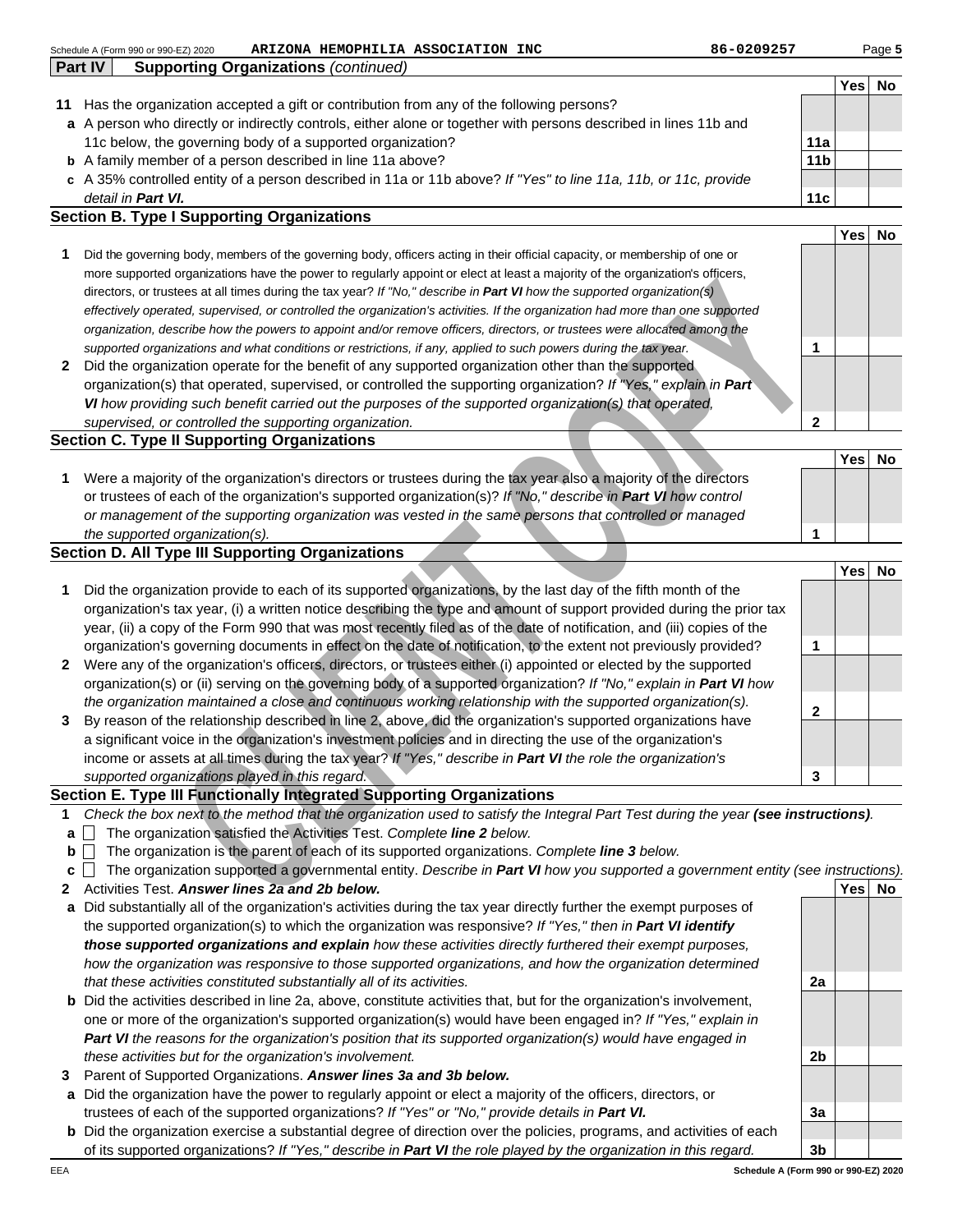| Part V         | Type III Non-Functionally Integrated 509(a)(3) Supporting Organizations                                                          |                         |                |                                      |
|----------------|----------------------------------------------------------------------------------------------------------------------------------|-------------------------|----------------|--------------------------------------|
|                |                                                                                                                                  |                         |                |                                      |
| 1              | Check here if the organization satisfied the Integral Part Test as a qualifying trust on Nov. 20, 1970 (explain in Part VI). See |                         |                |                                      |
|                | instructions. All other Type III non-functionally integrated supporting organizations must complete Sections A through E.        |                         |                |                                      |
|                | <b>Section A - Adjusted Net Income</b>                                                                                           |                         | (A) Prior Year | (B) Current Year<br>(optional)       |
| 1              | Net short-term capital gain                                                                                                      | 1                       |                |                                      |
| 2              | Recoveries of prior-year distributions                                                                                           | $\mathbf 2$             |                |                                      |
| 3              | Other gross income (see instructions)                                                                                            | 3                       |                |                                      |
| 4              | Add lines 1 through 3.                                                                                                           | 4                       |                |                                      |
| 5              | Depreciation and depletion                                                                                                       | 5                       |                |                                      |
| 6              | Portion of operating expenses paid or incurred for production or collection                                                      |                         |                |                                      |
|                | of gross income or for management, conservation, or maintenance of                                                               |                         |                |                                      |
|                | property held for production of income (see instructions)                                                                        | 6                       |                |                                      |
| 7              | Other expenses (see instructions)                                                                                                | 7                       |                |                                      |
| 8              | Adjusted Net Income (subtract lines 5, 6, and 7 from line 4)                                                                     | 8                       |                |                                      |
|                | <b>Section B - Minimum Asset Amount</b>                                                                                          |                         | (A) Prior Year | (B) Current Year<br>(optional)       |
| 1              | Aggregate fair market value of all non-exempt-use assets (see                                                                    |                         |                |                                      |
|                | instructions for short tax year or assets held for part of year):                                                                |                         |                |                                      |
|                | a Average monthly value of securities                                                                                            | 1a                      |                |                                      |
|                | <b>b</b> Average monthly cash balances                                                                                           | 1 <sub>b</sub>          |                |                                      |
|                | c Fair market value of other non-exempt-use assets                                                                               | 1 <sub>c</sub>          |                |                                      |
|                | d Total (add lines 1a, 1b, and 1c)                                                                                               | 1 <sub>d</sub>          |                |                                      |
|                | e Discount claimed for blockage or other factors                                                                                 |                         |                |                                      |
|                | (explain in detail in Part VI):                                                                                                  |                         |                |                                      |
|                | 2 Acquisition indebtedness applicable to non-exempt-use assets                                                                   | $\overline{2}$          |                |                                      |
| 3              | Subtract line 2 from line 1d.                                                                                                    | 3                       |                |                                      |
| 4              | Cash deemed held for exempt use. Enter 0.015 of line 3 (for greater amount,                                                      |                         |                |                                      |
|                | see instructions).                                                                                                               | 4                       |                |                                      |
| 5              | Net value of non-exempt-use assets (subtract line 4 from line 3)                                                                 | 5                       |                |                                      |
| 6              | Multiply line 5 by 0.035.                                                                                                        | 6                       |                |                                      |
| 7              | Recoveries of prior-year distributions                                                                                           | $\overline{7}$          |                |                                      |
| 8              | Minimum Asset Amount (add line 7 to line 6)                                                                                      | 8                       |                |                                      |
|                | <b>Section C - Distributable Amount</b>                                                                                          |                         |                | <b>Current Year</b>                  |
| 1              | Adjusted net income for prior year (from Section A, line 8, Column A)                                                            | 1                       |                |                                      |
| 2              | Enter 0.85 of line 1.                                                                                                            | $\overline{\mathbf{c}}$ |                |                                      |
| 3              | Minimum asset amount for prior year (from Section B, line 8, Column A)                                                           | 3                       |                |                                      |
| 4              | Enter greater of line 2 or line 3.                                                                                               | 4                       |                |                                      |
| 5              | Income tax imposed in prior year                                                                                                 | 5                       |                |                                      |
| 6              | Distributable Amount. Subtract line 5 from line 4, unless subject to                                                             |                         |                |                                      |
|                | emergency temporary reduction (see instructions).                                                                                | 6                       |                |                                      |
| $\overline{7}$ | Check here if the current year is the organization's first as a non-functionally integrated Type III supporting organization     |                         |                |                                      |
|                | (see instructions).                                                                                                              |                         |                |                                      |
| EEA            |                                                                                                                                  |                         |                | Schedule A (Form 990 or 990-EZ) 2020 |
|                |                                                                                                                                  |                         |                |                                      |
|                |                                                                                                                                  |                         |                |                                      |
|                |                                                                                                                                  |                         |                |                                      |
|                |                                                                                                                                  |                         |                |                                      |
|                |                                                                                                                                  |                         |                |                                      |
|                |                                                                                                                                  |                         |                |                                      |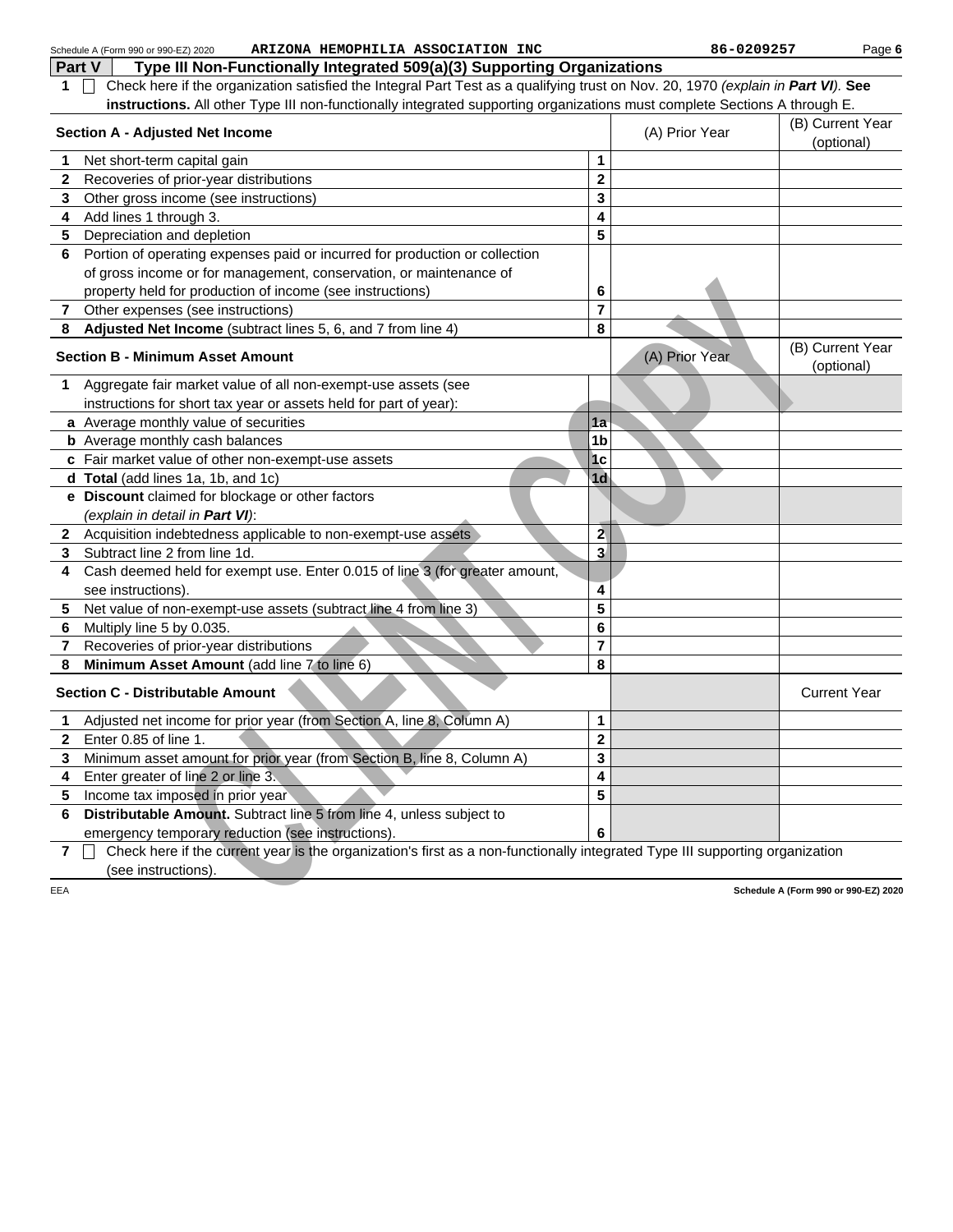|              | ARIZONA HEMOPHILIA ASSOCIATION INC<br>Schedule A (Form 990 or 990-EZ) 2020                 |                                    | 86-0209257                                            | Page 7                                                  |
|--------------|--------------------------------------------------------------------------------------------|------------------------------------|-------------------------------------------------------|---------------------------------------------------------|
| Part V       | Type III Non-Functionally Integrated 509(a)(3) Supporting Organizations (continued)        |                                    |                                                       |                                                         |
|              | <b>Section D - Distributions</b>                                                           |                                    |                                                       | <b>Current Year</b>                                     |
| 1            | Amounts paid to supported organizations to accomplish exempt purposes                      |                                    | 1                                                     |                                                         |
| $\mathbf{2}$ | Amounts paid to perform activity that directly furthers exempt purposes of supported       |                                    |                                                       |                                                         |
|              | organizations, in excess of income from activity                                           |                                    | $\mathbf 2$                                           |                                                         |
| 3            | Administrative expenses paid to accomplish exempt purposes of supported organizations      |                                    | 3                                                     |                                                         |
| 4            | Amounts paid to acquire exempt-use assets                                                  |                                    | 4                                                     |                                                         |
| 5            | Qualified set-aside amounts (prior IRS approval required) - provide details in Part VI)    |                                    | 5                                                     |                                                         |
| 6            | Other distributions (describe in Part VI). See instructions.                               |                                    | 6                                                     |                                                         |
| 7            | Total annual distributions. Add lines 1 through 6.                                         |                                    | $\overline{\mathbf{r}}$                               |                                                         |
| 8            | Distributions to attentive supported organizations to which the organization is responsive |                                    |                                                       |                                                         |
|              | (provide details in Part VI). See instructions.                                            |                                    | 8                                                     |                                                         |
| 9            | Distributable amount for 2020 from Section C, line 6                                       |                                    | 9                                                     |                                                         |
| 10           | Line 8 amount divided by line 9 amount                                                     |                                    | 10                                                    |                                                         |
|              | <b>Section E - Distribution Allocations (see instructions)</b>                             | (i)<br><b>Excess Distributions</b> | (iii)<br><b>Underdistributions</b><br><b>Pre-2020</b> | (iii)<br><b>Distributable</b><br><b>Amount for 2020</b> |
| 1            | Distributable amount for 2020 from Section C, line 6                                       |                                    |                                                       |                                                         |
| $\mathbf{2}$ | Underdistributions, if any, for years prior to 2020                                        |                                    |                                                       |                                                         |
|              | (reasonable cause required - explain in Part VI). See                                      |                                    |                                                       |                                                         |
|              | instructions.                                                                              |                                    |                                                       |                                                         |
| 3.           | Excess distributions carryover, if any, to 2020                                            |                                    |                                                       |                                                         |
|              | a From 2015<br>.                                                                           |                                    |                                                       |                                                         |
|              | <b>b</b> From 2016<br>.                                                                    |                                    |                                                       |                                                         |
|              | c From 2017<br>.                                                                           |                                    |                                                       |                                                         |
|              | d From 2018<br>.                                                                           |                                    |                                                       |                                                         |
|              | e From 2019<br>.                                                                           |                                    |                                                       |                                                         |
|              | f Total of lines 3a through 3e                                                             |                                    |                                                       |                                                         |
|              | g Applied to underdistributions of prior years<br>h Applied to 2020 distributable amount   |                                    |                                                       |                                                         |
|              | <i>i</i> Carryover from 2015 not applied (see instructions)                                |                                    |                                                       |                                                         |
|              | Remainder. Subtract lines 3g, 3h, and 3i from line 3f.                                     |                                    |                                                       |                                                         |
| 4            | Distributions for 2020 from                                                                |                                    |                                                       |                                                         |
|              | \$<br>Section D, line 7:                                                                   |                                    |                                                       |                                                         |
|              | a Applied to underdistributions of prior years                                             |                                    |                                                       |                                                         |
|              | <b>b</b> Applied to 2020 distributable amount                                              |                                    |                                                       |                                                         |
|              | c Remainder. Subtract lines 4a and 4b from line 4.                                         |                                    |                                                       |                                                         |
|              | 5 Remaining underdistributions for years prior to 2020, if                                 |                                    |                                                       |                                                         |
|              | any. Subtract lines 3g and 4a from line 2. For result                                      |                                    |                                                       |                                                         |
|              | greater than zero, explain in Part VI. See instructions.                                   |                                    |                                                       |                                                         |
| 6.           | Remaining underdistributions for 2020. Subtract lines 3h                                   |                                    |                                                       |                                                         |
|              | and 4b from line 1. For result greater than zero, explain in                               |                                    |                                                       |                                                         |
|              | <b>Part VI.</b> See instructions.                                                          |                                    |                                                       |                                                         |
|              | 7 Excess distributions carryover to 2021. Add lines 3j                                     |                                    |                                                       |                                                         |
|              | and 4c.                                                                                    |                                    |                                                       |                                                         |
| 8            | Breakdown of line 7:                                                                       |                                    |                                                       |                                                         |
|              | a Excess from 2016<br>.                                                                    |                                    |                                                       |                                                         |
|              | <b>b</b> Excess from 2017<br>$\cdots$<br>c Excess from 2018                                |                                    |                                                       |                                                         |
|              | $\cdots$<br>d Excess from 2019                                                             |                                    |                                                       |                                                         |
|              | .<br>e Excess from 2020                                                                    |                                    |                                                       |                                                         |
| FFA          | .                                                                                          |                                    |                                                       | Schedule A (Form 990 or 990-F7) 2020                    |

EEA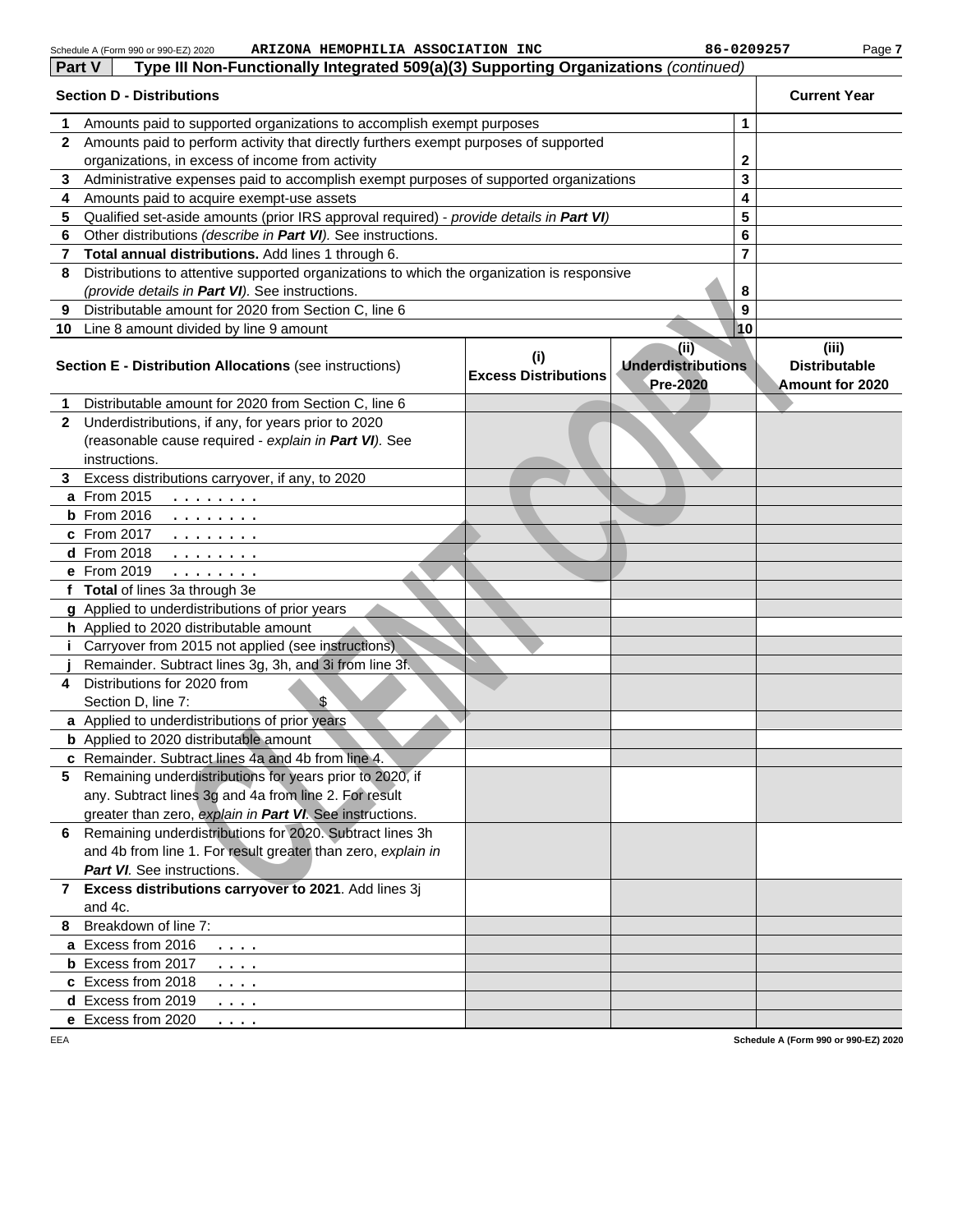NOTE AND SOURCES OF SUPPORT.<br>
AND SOURCES OF SUPPORT.<br>
3 ANNUAL MAJOR FUND RAISING EVENTS ALONG WITH ON-GOING MAIL, SOCIAL REDIA,<br>
SOLICITATION OF DOMATIONS, AND SECEIVES SUPPORT FROM HUNDERDS OF INDIVIDUAL<br>
HE GENERAL FUN **Part VI** Supplemental Information. Provide the explanations required by Part II, line 10; Part II, line 17a or 17b; Part III, line 12; Part IV, Section A, lines 1, 2, 3b, 3c, 4b, 4c, 5a, 6, 9a, 9b, 9c, 11a, 11b, and 11c; Part IV, Section B, lines 1 and 2; Part IV, Section C, line 1; Part IV, Section D, lines 2 and 3; Part IV, Section E, lines 1c, 2a, 2b, 3a, and 3b; Part V, line 1; Part V, Section B, line 1e; Part V, Section D, lines 5, 6, and 8; and Part V, Section E, lines 2, 5, and 6. Also complete this part for any additional information. (See instructions.) Page **8** Schedule A (Form 990 or 990-EZ) 2020 **ARIZONA HEMOPHILIA ASSOCIATION INC 86-0209257 01. Other income (Part II, line 10 or Part III, line 12) NET FUND RAISING REVENUE FROM SPECIAL EVENTS 02. 10% Facts and Circumstances Test (Part II, line 17a or 17b) SOLICITATION AND SOURCES OF SUPPORT: AHA CONDUCTS 3 ANNUAL MAJOR FUND RAISING EVENTS ALONG WITH ON-GOING MAIL, SOCIAL MEDIA, AND WEB-SITE SOLICITATION OF DONATIONS, AND RECEIVES SUPPORT FROM HUNDREDS OF INDIVIDUAL DONORS FROM THE GENERAL PUBLIC EACH YEAR. IN ADDITION, AHA RECEIVES A SIGNIFICANT AMOUNT OF SUPPORT FROM OVER 50 CORPORATE DONORS FOR PROGRAMS AND SPECIAL EVENTS. ALL MAJOR ANNUAL FUND RAISING EVENTS WERE CANCELLED DUE TO COVID-19. GOVERNING BODY: THE GOVERNING BOARD IS COMPRISED OF VARIOUS INDEPENDENT COMMUNITY LEADERS WHO ARE ELECTED TO SERVE 3 YEAR TERMS. AVAILABILITY TO THE PUBLIC: THE ADMINISTRATIVE OFFICES ARE OPEN TO SERVE THE PUBLIC MONDAY THROUGH FRIDAY AND THE HEALTH CENTER IS OPEN MONDAY THROUGH THURSDAY. IN ADDITION, SUPPORT GROUP MEETINGS, CAMPS, EDUCATIONAL CONFERENCES, AND SPECIAL FUND RASING EVENTS ARE CONDUCTED ON WEEKENDS AND EVENINGS.**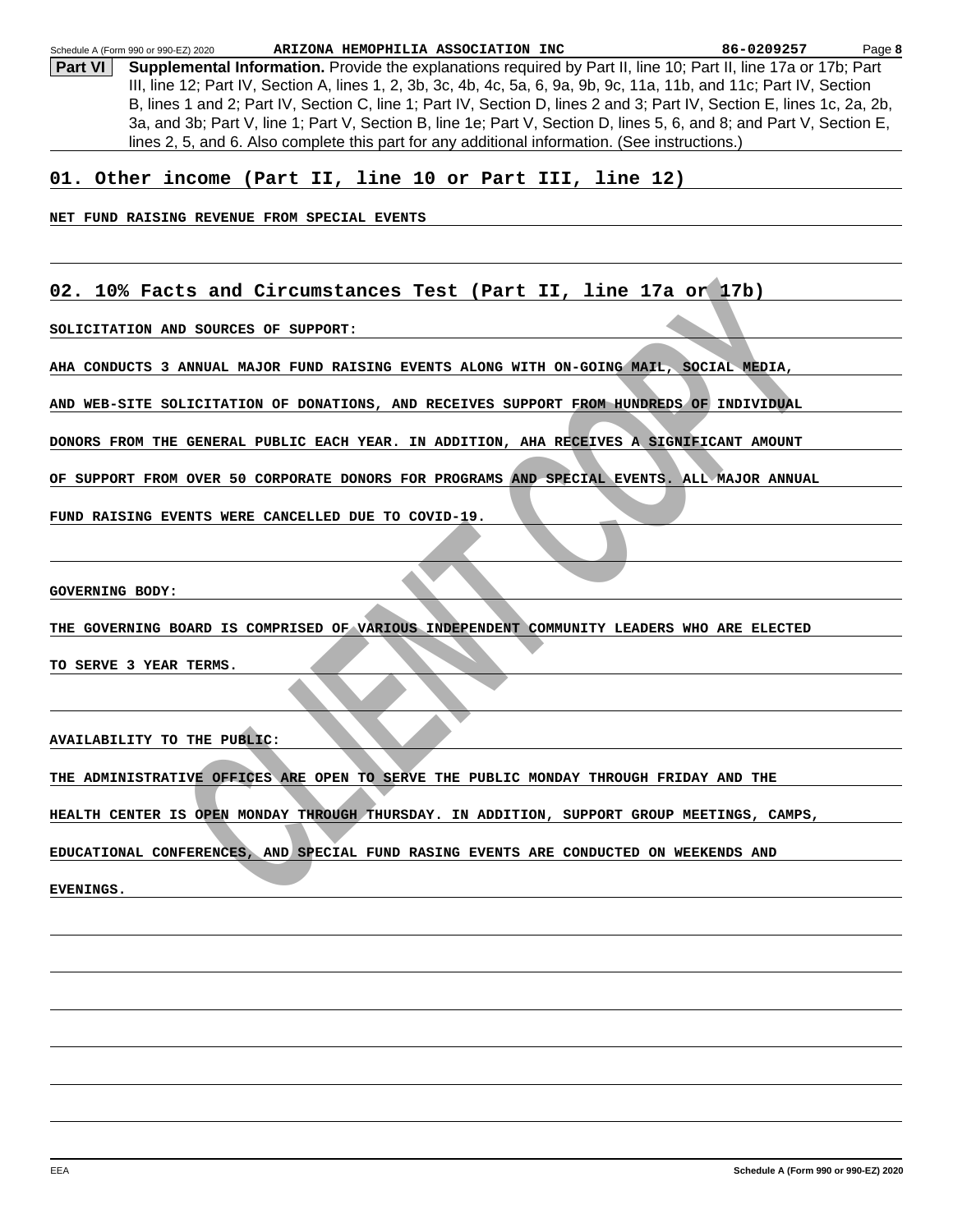**(Form 990, 990-EZ,**

Department of the Treasury Internal Revenue Service

Name of the organization

# **Schedule B Schedule of Contributors**

OMB No. 1545-0047

**2020**

**or 990-PF) Attach to Form 990, Form 990-EZ, or Form 990-PF.**

**Go to www.irs.gov/Form990 for the latest information.**

**Employer identification number ARIZONA HEMOPHILIA ASSOCIATION INC 86-0209257**

# **Organization type** (check one):

| Filers of:                                            | Section:                                                                                                                                                                                                                                                                                                                                                                                                                                                                                                                                                                                                                                                                                                                                                                                                                                                                                  |
|-------------------------------------------------------|-------------------------------------------------------------------------------------------------------------------------------------------------------------------------------------------------------------------------------------------------------------------------------------------------------------------------------------------------------------------------------------------------------------------------------------------------------------------------------------------------------------------------------------------------------------------------------------------------------------------------------------------------------------------------------------------------------------------------------------------------------------------------------------------------------------------------------------------------------------------------------------------|
| Form 990 or 990-EZ                                    | $\vert x \vert$<br>$501(c)$ (3<br>) (enter number) organization                                                                                                                                                                                                                                                                                                                                                                                                                                                                                                                                                                                                                                                                                                                                                                                                                           |
|                                                       | $4947(a)(1)$ nonexempt charitable trust not treated as a private foundation                                                                                                                                                                                                                                                                                                                                                                                                                                                                                                                                                                                                                                                                                                                                                                                                               |
|                                                       | 527 political organization                                                                                                                                                                                                                                                                                                                                                                                                                                                                                                                                                                                                                                                                                                                                                                                                                                                                |
| Form 990-PF                                           | 501(c)(3) exempt private foundation                                                                                                                                                                                                                                                                                                                                                                                                                                                                                                                                                                                                                                                                                                                                                                                                                                                       |
|                                                       | 4947(a)(1) nonexempt charitable trust treated as a private foundation                                                                                                                                                                                                                                                                                                                                                                                                                                                                                                                                                                                                                                                                                                                                                                                                                     |
|                                                       | 501(c)(3) taxable private foundation                                                                                                                                                                                                                                                                                                                                                                                                                                                                                                                                                                                                                                                                                                                                                                                                                                                      |
|                                                       | Check if your organization is covered by the General Rule or a Special Rule.                                                                                                                                                                                                                                                                                                                                                                                                                                                                                                                                                                                                                                                                                                                                                                                                              |
| instructions.                                         | Note: Only a section 501(c)(7), (8), or (10) organization can check boxes for both the General Rule and a Special Rule. See                                                                                                                                                                                                                                                                                                                                                                                                                                                                                                                                                                                                                                                                                                                                                               |
| <b>General Rule</b>                                   |                                                                                                                                                                                                                                                                                                                                                                                                                                                                                                                                                                                                                                                                                                                                                                                                                                                                                           |
| $\vert x \vert$<br>contributor's total contributions. | For an organization filing Form 990, 990-EZ, or 990-PF that received, during the year, contributions totaling \$5,000<br>or more (in money or property) from any one contributor. Complete Parts I and II. See instructions for determining a                                                                                                                                                                                                                                                                                                                                                                                                                                                                                                                                                                                                                                             |
| <b>Special Rules</b>                                  |                                                                                                                                                                                                                                                                                                                                                                                                                                                                                                                                                                                                                                                                                                                                                                                                                                                                                           |
|                                                       | For an organization described in section 501(c)(3) filing Form 990 or 990-EZ that met the 33 1/3% support test of the<br>regulations under sections 509(a)(1) and 170(b)(1)(A)(vi), that checked Schedule A (Form 990 or 990-EZ), Part II, line<br>13, 16a, or 16b, and that received from any one contributor, during the year, total contributions of the greater of (1)<br>\$5,000; or (2) 2% of the amount on (i) Form 990, Part VIII, line 1h; or (ii) Form 990-EZ, line 1. Complete Parts I and II.<br>For an organization described in section 501(c)(7), (8), or (10) filing Form 990 or 990-EZ that received from any one<br>contributor, during the year, total contributions of more than \$1,000 exclusively for religious, charitable, scientific,<br>literary, or educational purposes, or for the prevention of cruelty to children or animals. Complete Parts I (entering |
|                                                       | "N/A" in column (b) instead of the contributor name and address), II, and III.<br>For an organization described in section 501(c)(7), (8), or (10) filing Form 990 or 990-EZ that received from any one                                                                                                                                                                                                                                                                                                                                                                                                                                                                                                                                                                                                                                                                                   |
|                                                       | contributor, during the year, contributions exclusively for religious, charitable, etc., purposes, but no such<br>contributions totaled more than \$1,000. If this box is checked, enter here the total contributions that were received<br>during the year for an exclusively religious, charitable, etc., purpose. Don't complete any of the parts unless the<br>General Rule applies to this organization because it received nonexclusively religious, charitable, etc., contributions                                                                                                                                                                                                                                                                                                                                                                                                |
|                                                       | $\blacktriangleright$ s                                                                                                                                                                                                                                                                                                                                                                                                                                                                                                                                                                                                                                                                                                                                                                                                                                                                   |

### Check if your organization is covered by the **General Rule** or a **Special Rule.**

### **General Rule**

### **Special Rules**

- For an organization described in section  $501(c)(3)$  filing Form 990 or 990-EZ that met the 33 1/3% support test of the regulations under sections 509(a)(1) and 170(b)(1)(A)(vi), that checked Schedule A (Form 990 or 990-EZ), Part II, line 13, 16a, or 16b, and that received from any one contributor, during the year, total contributions of the greater of **(1)** \$5,000; or **(2)** 2% of the amount on (i) Form 990, Part VIII, line 1h; or (ii) Form 990-EZ, line 1. Complete Parts I and II.
- $\Box$  For an organization described in section 501(c)(7), (8), or (10) filing Form 990 or 990-EZ that received from any one contributor, during the year, total contributions of more than \$1,000 exclusively for religious, charitable, scientific, literary, or educational purposes, or for the prevention of cruelty to children or animals. Complete Parts I (entering "N/A" in column (b) instead of the contributor name and address), II, and III.
- For an organization described in section 501(c)(7),  $(8)$ , or (10) filing Form 990 or 990-EZ that received from any one contributor, during the year, contributions exclusively for religious, charitable, etc., purposes, but no such contributions totaled more than \$1,000. If this box is checked, enter here the total contributions that were received during the year for an exclusively religious, charitable, etc., purpose. Don't complete any of the parts unless the **General Rule** applies to this organization because it received nonexclusively religious, charitable, etc., contributions totaling \$5,000 or more during the year \$ .................................

**Caution:** An organization that isn't covered by the General Rule and/or the Special Rules doesn't file Schedule B (Form 990, 990-EZ, or 990-PF), but it **must** answer "No" on Part IV, line 2, of its Form 990; or check the box on line H of its Form 990-EZ or on its Form 990-PF, Part I, line 2, to certify that it doesn't meet the filing requirements of Schedule B (Form 990, 990-EZ, or 990-PF).

**For Paperwork Reduction Act Notice, see the Instructions for Form 990, 990-EZ, or 990-PF. Schedule B (Form 990, 990-EZ, or 990-PF) (2020)**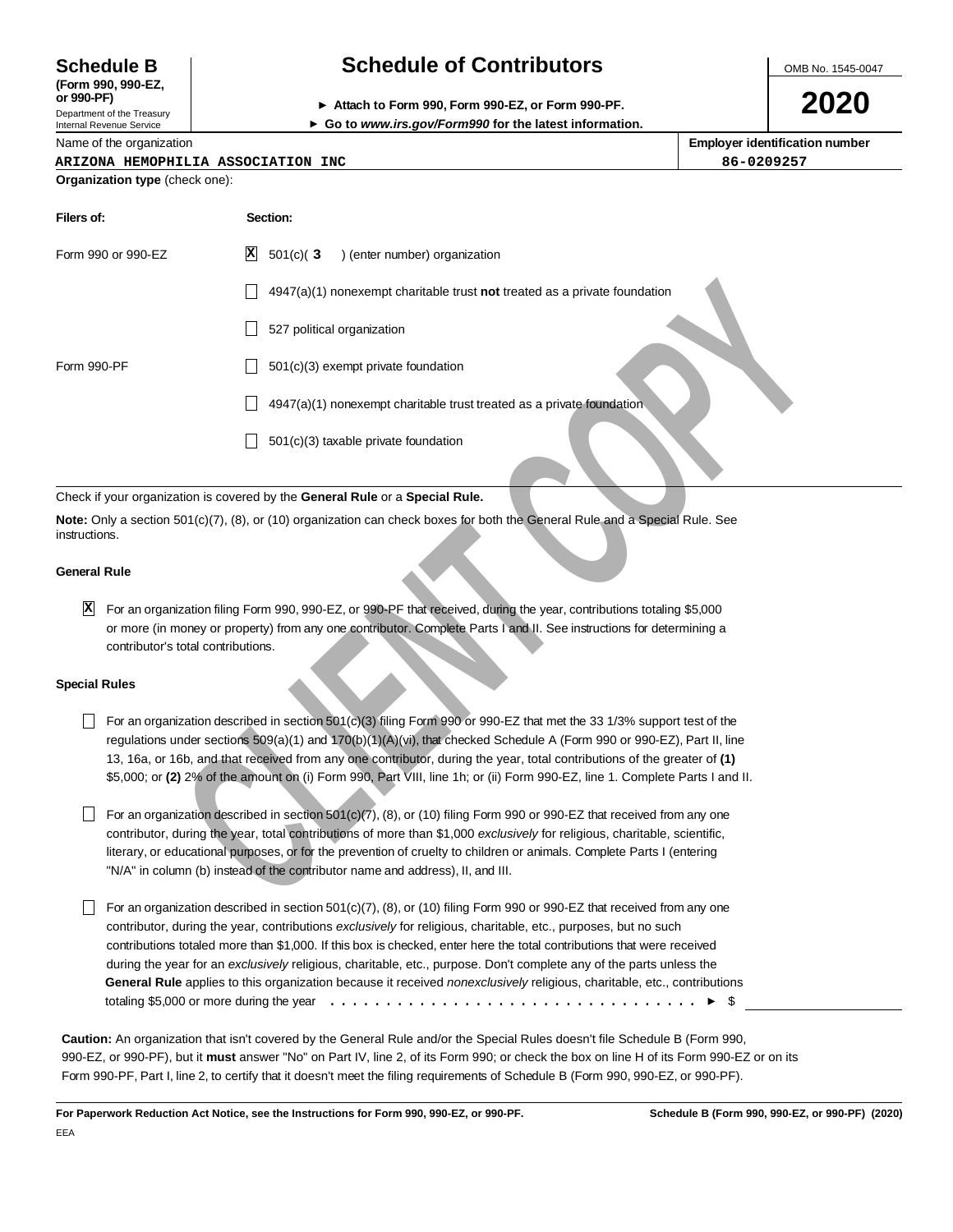**ARIZONA HEMOPHILIA ASSOCIATION INC 86-0209257**

Name of organization **Employer identification number**

| Part I                  | <b>Contributors</b> (see instructions). Use duplicate copies of Part I if additional space is needed. |                                   |                                                                                                                                                     |
|-------------------------|-------------------------------------------------------------------------------------------------------|-----------------------------------|-----------------------------------------------------------------------------------------------------------------------------------------------------|
| (a)<br>No.              | (b)<br>Name, address, and ZIP + 4                                                                     | (c)<br><b>Total contributions</b> | (d)<br><b>Type of contribution</b>                                                                                                                  |
| $\mathbf{1}$            | PFIZER<br>4317 S NIELSEN WAY                                                                          | \$<br>126,000                     | <b>Person</b><br>$\mathbf{x}$<br><b>Payroll</b><br>$\Box$<br><b>Noncash</b><br>$\Box$<br>(Complete Part II for                                      |
|                         | SALT LAKE CITY UT 84119                                                                               |                                   | noncash contributions.)                                                                                                                             |
| (a)<br>No.              | (b)<br>Name, address, and ZIP + 4                                                                     | (c)<br><b>Total contributions</b> | (d)<br><b>Type of contribution</b>                                                                                                                  |
| $\mathbf{2}$            | SHIRE/TAKEDA<br>475 W VAUGHN ST, STE 101                                                              | \$<br>77,500                      | x<br>Person<br><b>Payroll</b><br>$\Box$<br><b>Noncash</b><br>$\Box$<br>(Complete Part II for                                                        |
| (a)<br>No.              | <b>TEMPE AZ 85283</b><br>(b)<br>Name, address, and ZIP + 4                                            | (c)<br><b>Total contributions</b> | noncash contributions.)<br>(d)<br><b>Type of contribution</b>                                                                                       |
| $\mathbf{3}$            | PHOENIX CHILDRENS HOSPITAL FDN<br>1919 E THOMAS ROAD                                                  | \$<br>64,250                      | <b>Person</b><br>x<br><b>Payroll</b><br>$\Box$<br><b>Noncash</b><br>П                                                                               |
|                         | PHOENIX AZ 85016                                                                                      |                                   | (Complete Part II for<br>noncash contributions.)                                                                                                    |
| (a)<br>No.              | (b)<br>Name, address, and ZIP + 4                                                                     | (c)<br><b>Total contributions</b> | (d)<br><b>Type of contribution</b>                                                                                                                  |
| $\overline{\mathbf{4}}$ | <b>CSL BEHRING</b><br>1020 FIRST AVENUE<br>KING OF PRUSSIA PA 19406                                   | \$<br>8,000                       | <b>Person</b><br>x<br><b>Payroll</b><br>$\Box$<br><b>Noncash</b><br>$\Box$<br>(Complete Part II for<br>noncash contributions.)                      |
| (a)<br>No.              | (b)<br>Name, address, and ZIP + 4                                                                     | (c)<br><b>Total contributions</b> | (d)<br><b>Type of contribution</b>                                                                                                                  |
| 5 <sub>1</sub>          | <b>BAYER HEALTH CARE</b><br>5850 EUBANK STREETNE B49<br>ALBUQUERQUE NM 87111                          | \$<br>12,000                      | <b>Person</b><br>x<br><b>Payroll</b><br>$\Box$<br><b>Noncash</b><br>$\mathcal{L}$<br>(Complete Part II for<br>noncash contributions.)               |
| (a)<br>No.              | (b)<br>Name, address, and ZIP + 4                                                                     | (c)<br><b>Total contributions</b> | (d)<br><b>Type of contribution</b>                                                                                                                  |
| 6                       | <b>BIOVERATIV</b><br>225 SECOND AVENUE                                                                | \$<br>41,250                      | <b>Person</b><br>$\mathbf x$<br><b>Payroll</b><br>$\Box$<br><b>Noncash</b><br>$\vert \ \ \vert$<br>(Complete Part II for<br>noncash contributions.) |
|                         | WALTHAM MA 02451                                                                                      |                                   |                                                                                                                                                     |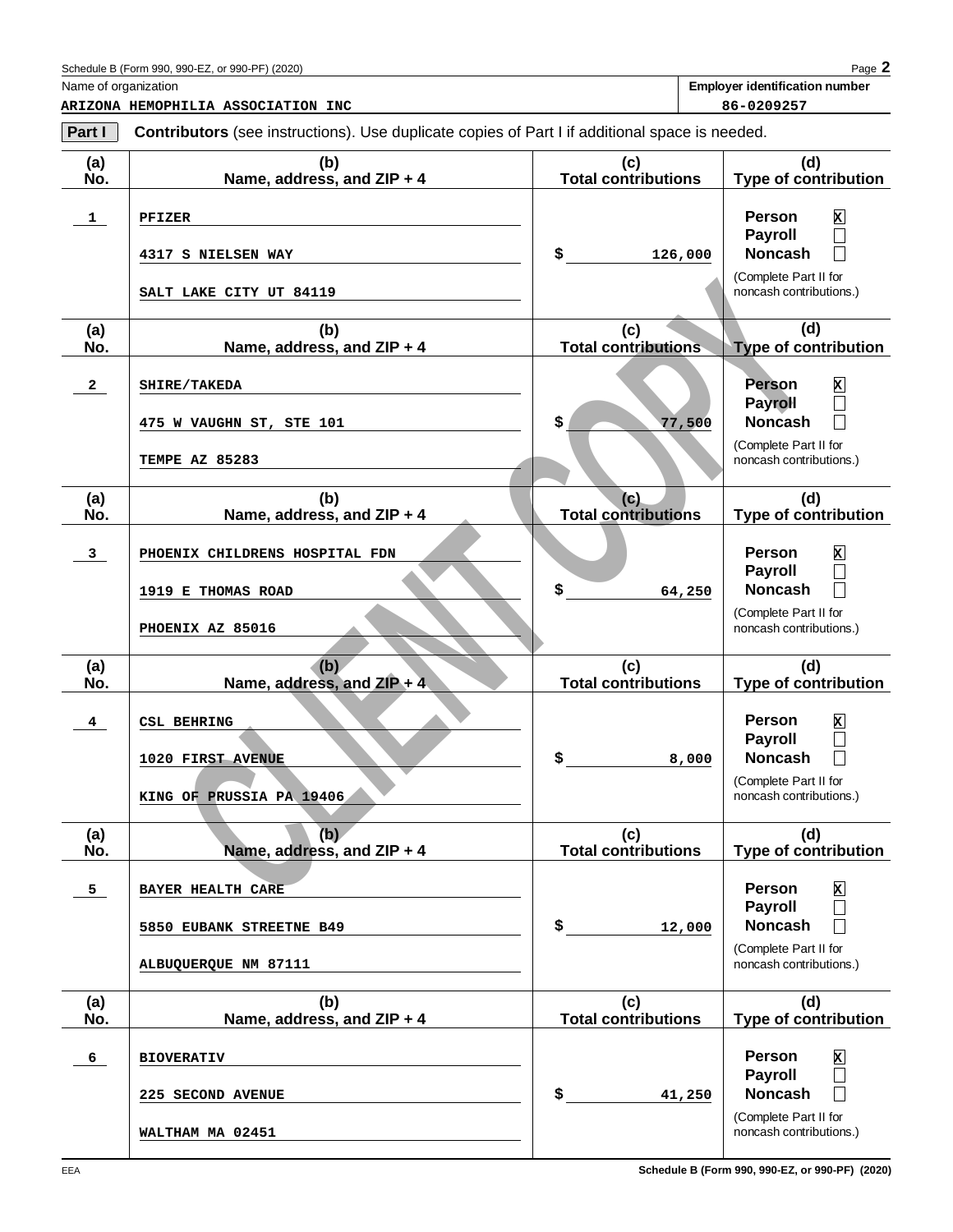Name of organization **Employer identification number**

| Part I     | <b>Contributors</b> (see instructions). Use duplicate copies of Part I if additional space is needed. |                                   |                                                                                                                   |
|------------|-------------------------------------------------------------------------------------------------------|-----------------------------------|-------------------------------------------------------------------------------------------------------------------|
| (a)<br>No. | (b)<br>Name, address, and ZIP + 4                                                                     | (c)<br><b>Total contributions</b> | (d)<br><b>Type of contribution</b>                                                                                |
| 7          | <b>OCTAPHARMA</b>                                                                                     |                                   | <b>Person</b><br>$\mathbf{x}$<br>Payroll<br>$\Box$                                                                |
|            | 121 RIVER STREET, STE. 1201<br>HOBOKEN NJ 07030                                                       | \$<br>34,500                      | <b>Noncash</b><br>$\overline{\phantom{a}}$<br>(Complete Part II for<br>noncash contributions.)                    |
|            |                                                                                                       |                                   |                                                                                                                   |
| (a)<br>No. | (b)<br>Name, address, and ZIP + 4                                                                     | (c)<br><b>Total contributions</b> | (d)<br><b>Type of contribution</b>                                                                                |
| 8          | BIOMARIN PHARMACEUTICAL, INC.                                                                         |                                   | Person<br>$\mathbf{x}$<br><b>Payroll</b><br>$\Box$                                                                |
|            | 770 LINDARE STREET                                                                                    | \$<br>22,000                      | <b>Noncash</b><br>$\Box$                                                                                          |
|            | SAN RAFAEL CA 94901                                                                                   |                                   | (Complete Part II for<br>noncash contributions.)                                                                  |
| (a)<br>No. | (b)<br>Name, address, and ZIP + 4                                                                     | (c)<br><b>Total contributions</b> | (d)<br>Type of contribution                                                                                       |
| 9          | GENENTECH, INC.                                                                                       |                                   | Person<br>x                                                                                                       |
|            | 1 DNA WAY, MS 36                                                                                      | \$<br>14,500                      | <b>Payroll</b><br>$\Box$<br><b>Noncash</b><br>$\Box$                                                              |
|            | SOUTH SAN FRANCISCO CA 94080                                                                          |                                   | (Complete Part II for<br>noncash contributions.)                                                                  |
|            |                                                                                                       |                                   |                                                                                                                   |
| (a)<br>No. | (b)<br>Name, address, and ZIP + 4.                                                                    | (c)<br><b>Total contributions</b> | (d)<br>Type of contribution                                                                                       |
| 10         | HEMOPHILIA ALLIANCE FOUNDATION<br>1758 ALLENTOWN ROAD, 170                                            | \$<br>19,000                      | <b>Person</b><br>x<br><b>Payroll</b><br><b>Noncash</b><br>$\Box$                                                  |
|            | LANSDALE PA 19446                                                                                     |                                   | (Complete Part II for<br>noncash contributions.)                                                                  |
| (a)<br>No. | (b)<br>Name, address, and ZIP + 4                                                                     | (c)<br><b>Total contributions</b> | (d)<br><b>Type of contribution</b>                                                                                |
| 11         | HEMOPHILIA FEDERATION OF AMERICA                                                                      |                                   | <b>Person</b><br>$\mathbf{x}$                                                                                     |
|            | 116 W. 32ND STREET, 11TH FLOOR                                                                        | \$<br>6,000                       | <b>Payroll</b><br><b>Noncash</b><br>$\overline{\phantom{a}}$                                                      |
|            | NEW YORK NY 10001                                                                                     |                                   | (Complete Part II for<br>noncash contributions.)                                                                  |
| (a)<br>No. | (b)<br>Name, address, and ZIP + 4                                                                     | (c)<br><b>Total contributions</b> | (d)<br><b>Type of contribution</b>                                                                                |
| 12         | NATIONAL HEMOPHILIA FOUNDATION                                                                        |                                   | Person<br>$\mathbf{x}$                                                                                            |
|            | 116 W 32ND ST, 11TH FLOOR                                                                             | \$<br>10,000                      | <b>Payroll</b><br>$\overline{\phantom{a}}$<br><b>Noncash</b><br>$\overline{\phantom{a}}$<br>(Complete Part II for |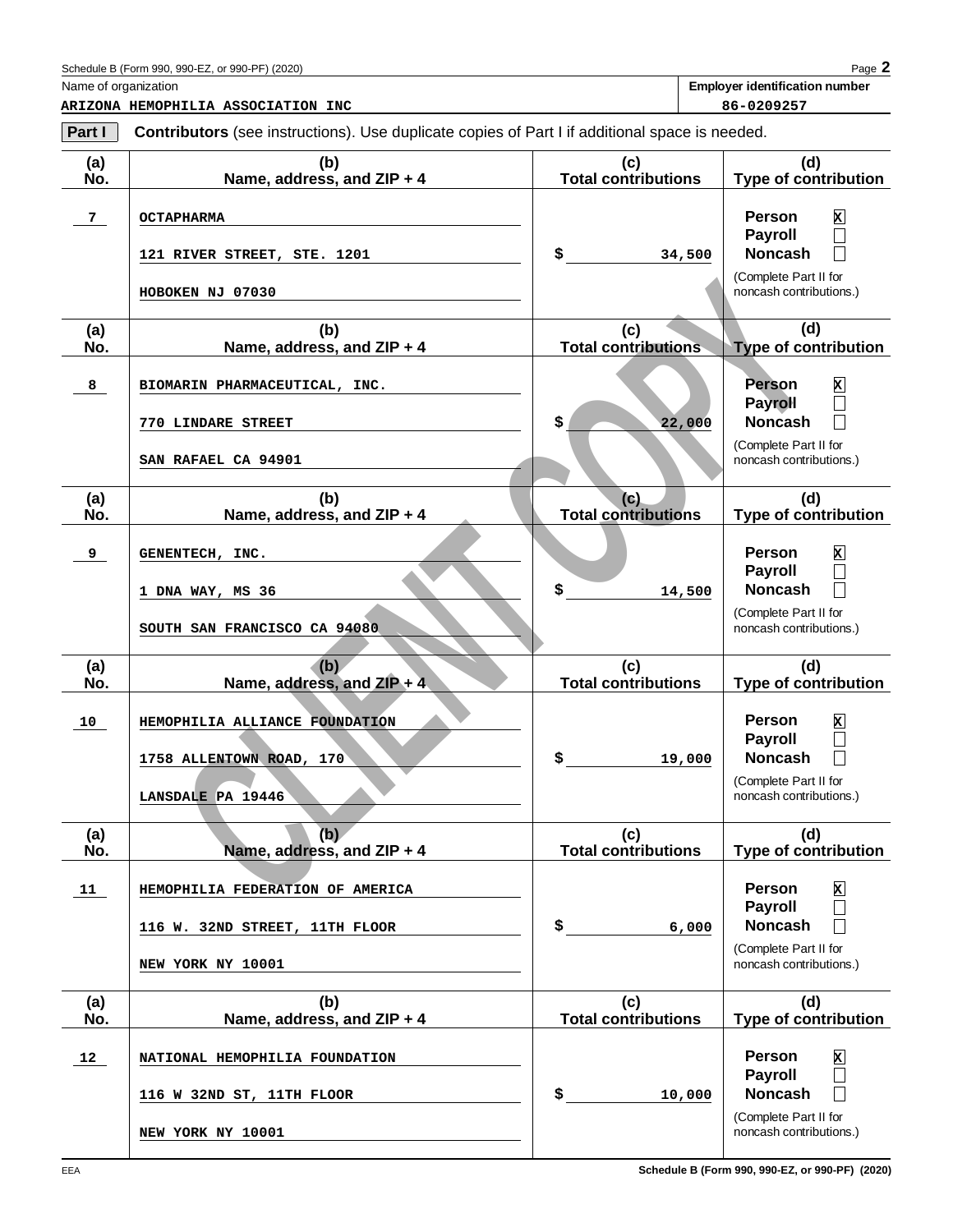EEA

Name of organization **Employer identification number**

| Part I     | <b>Contributors</b> (see instructions). Use duplicate copies of Part I if additional space is needed. |                                   |                                                  |
|------------|-------------------------------------------------------------------------------------------------------|-----------------------------------|--------------------------------------------------|
| (a)<br>No. | (b)<br>Name, address, and ZIP + 4                                                                     | (c)<br><b>Total contributions</b> | (d)<br><b>Type of contribution</b>               |
| 13         | <b>GLOBAL PRARIE</b>                                                                                  |                                   | $\mathbf{x}$<br><b>Person</b><br><b>Payroll</b>  |
|            | 2836 BLEDSOE ST                                                                                       | \$<br>6,250                       | <b>Noncash</b><br>(Complete Part II for          |
|            | FORT WORTH TX 76107                                                                                   |                                   | noncash contributions.)                          |
| (a)<br>No. | (b)<br>Name, address, and ZIP + 4                                                                     | (c)<br><b>Total contributions</b> | (d)<br><b>Type of contribution</b>               |
| 14         | SPARK THERAPEUTICS                                                                                    |                                   | $\mathbf x$<br><b>Person</b><br><b>Payroll</b>   |
|            | 3737 MARKET STREET                                                                                    | \$<br>6,990                       | <b>Noncash</b><br>(Complete Part II for          |
|            | PHILADELPHIA PA 19104                                                                                 |                                   | noncash contributions.)                          |
| (a)<br>No. | (b)<br>Name, address, and ZIP + 4                                                                     | (c)<br><b>Total contributions</b> | (d)<br><b>Type of contribution</b>               |
| 15         | CRANE FUND FOR WIDOWS AND CHILDREN                                                                    |                                   | $\mathbf x$<br><b>Person</b><br><b>Payroll</b>   |
|            | 100 FIRST STAMFORD PLACE                                                                              | \$<br>5,000                       | <b>Noncash</b>                                   |
|            | STAMFORD CT 06902                                                                                     |                                   | (Complete Part II for<br>noncash contributions.) |
| (a)<br>No. | (b)<br>Name, address, and ZIP + 4                                                                     | (c)<br><b>Total contributions</b> | (d)<br><b>Type of contribution</b>               |
| 16         | AZBDBR, LLC                                                                                           |                                   | $\mathbf{x}$<br><b>Person</b>                    |
|            | 2 PENNS WAY SUITE 404                                                                                 | \$<br>126,972                     | <b>Payroll</b><br><b>Noncash</b>                 |
|            | NEW CASTLE DE 19720                                                                                   |                                   | (Complete Part II for<br>noncash contributions.) |
| (a)<br>No. | (b)<br>Name, address, and ZIP + 4                                                                     | (c)<br><b>Total contributions</b> | (d)<br><b>Type of contribution</b>               |
| 17         | UPS                                                                                                   |                                   | $\mathbf{x}$<br><b>Person</b>                    |
|            | 55 GLENLAKE PKWY NE                                                                                   | \$<br>5,000                       | <b>Payroll</b><br><b>Noncash</b>                 |
|            | ATLANTA GA 30328                                                                                      |                                   | (Complete Part II for<br>noncash contributions.) |
| (a)<br>No. | (b)<br>Name, address, and ZIP + 4                                                                     | (c)<br><b>Total contributions</b> | (d)<br><b>Type of contribution</b>               |
| 18         | COLBURN-KEENAN FOUNDATION, INC.                                                                       |                                   | $\mathbf{x}$<br>Person<br><b>Payroll</b>         |
|            | PO BOX 811                                                                                            | \$<br>5,750                       | <b>Noncash</b>                                   |
|            |                                                                                                       |                                   | (Complete Part II for                            |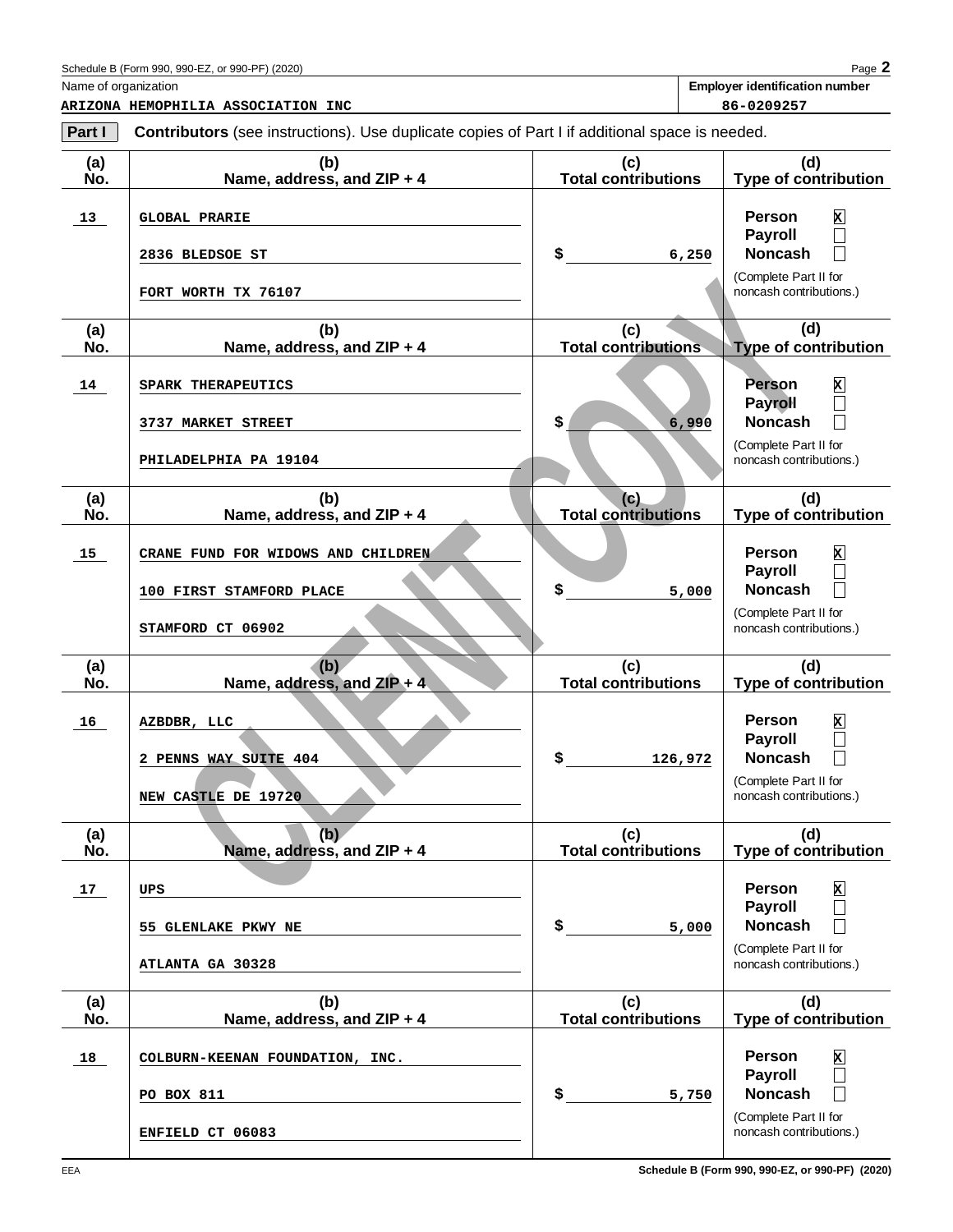| Schedule B (Form 990, 990-EZ,<br>or 990-PF)<br>(2020)<br>. 01 | Page |
|---------------------------------------------------------------|------|
|---------------------------------------------------------------|------|

Name of organization **Employer identification number**

| Part I     | <b>Contributors</b> (see instructions). Use duplicate copies of Part I if additional space is needed. |                                   |                                                                                              |
|------------|-------------------------------------------------------------------------------------------------------|-----------------------------------|----------------------------------------------------------------------------------------------|
| (a)<br>No. | (b)<br>Name, address, and ZIP + 4                                                                     | (c)<br>Total contributions        | (d)<br><b>Type of contribution</b>                                                           |
| 19         | US SMALL BUSINESS ADMINISTRATION<br>409 THIRD STREET SW 5TH FLOOR                                     | \$<br>205,500                     | <b>Person</b><br>x<br><b>Payroll</b><br>$\Box$<br><b>Noncash</b><br>$\overline{\phantom{a}}$ |
|            | WASHINGTON DC 20416                                                                                   |                                   | (Complete Part II for<br>noncash contributions.)                                             |
| (a)<br>No. | (b)<br>Name, address, and ZIP + 4                                                                     | (c)<br><b>Total contributions</b> | (d)<br><b>Type of contribution</b>                                                           |
|            |                                                                                                       | \$                                | <b>Person</b><br><b>Payroll</b><br><b>Noncash</b><br>(Complete Part II for                   |
| (a)<br>No. | (b)<br>Name, address, and ZIP + 4                                                                     | (c)<br><b>Total contributions</b> | noncash contributions.)<br>(d)<br><b>Type of contribution</b>                                |
|            |                                                                                                       | \$                                | <b>Person</b><br><b>Payroll</b><br><b>Noncash</b>                                            |
|            |                                                                                                       |                                   | (Complete Part II for<br>noncash contributions.)                                             |
| (a)<br>No. | (b)<br>Name, address, and ZIP + 4                                                                     | (c)<br><b>Total contributions</b> | (d)<br><b>Type of contribution</b>                                                           |
|            |                                                                                                       | \$                                | <b>Person</b><br><b>Payroll</b><br><b>Noncash</b><br>$\overline{\phantom{a}}$                |
|            |                                                                                                       |                                   | (Complete Part II for<br>noncash contributions.)                                             |
| (a)<br>No. | (b)<br>Name, address, and ZIP + 4                                                                     | (c)<br><b>Total contributions</b> | (d)<br><b>Type of contribution</b>                                                           |
|            |                                                                                                       | \$                                | Person<br><b>Payroll</b><br><b>Noncash</b>                                                   |
|            |                                                                                                       |                                   | (Complete Part II for<br>noncash contributions.)                                             |
| (a)<br>No. | (b)<br>Name, address, and ZIP + 4                                                                     | (c)<br><b>Total contributions</b> | (d)<br>Type of contribution                                                                  |
|            |                                                                                                       | \$                                | <b>Person</b><br><b>Payroll</b><br><b>Noncash</b>                                            |
|            |                                                                                                       |                                   | (Complete Part II for<br>noncash contributions.)                                             |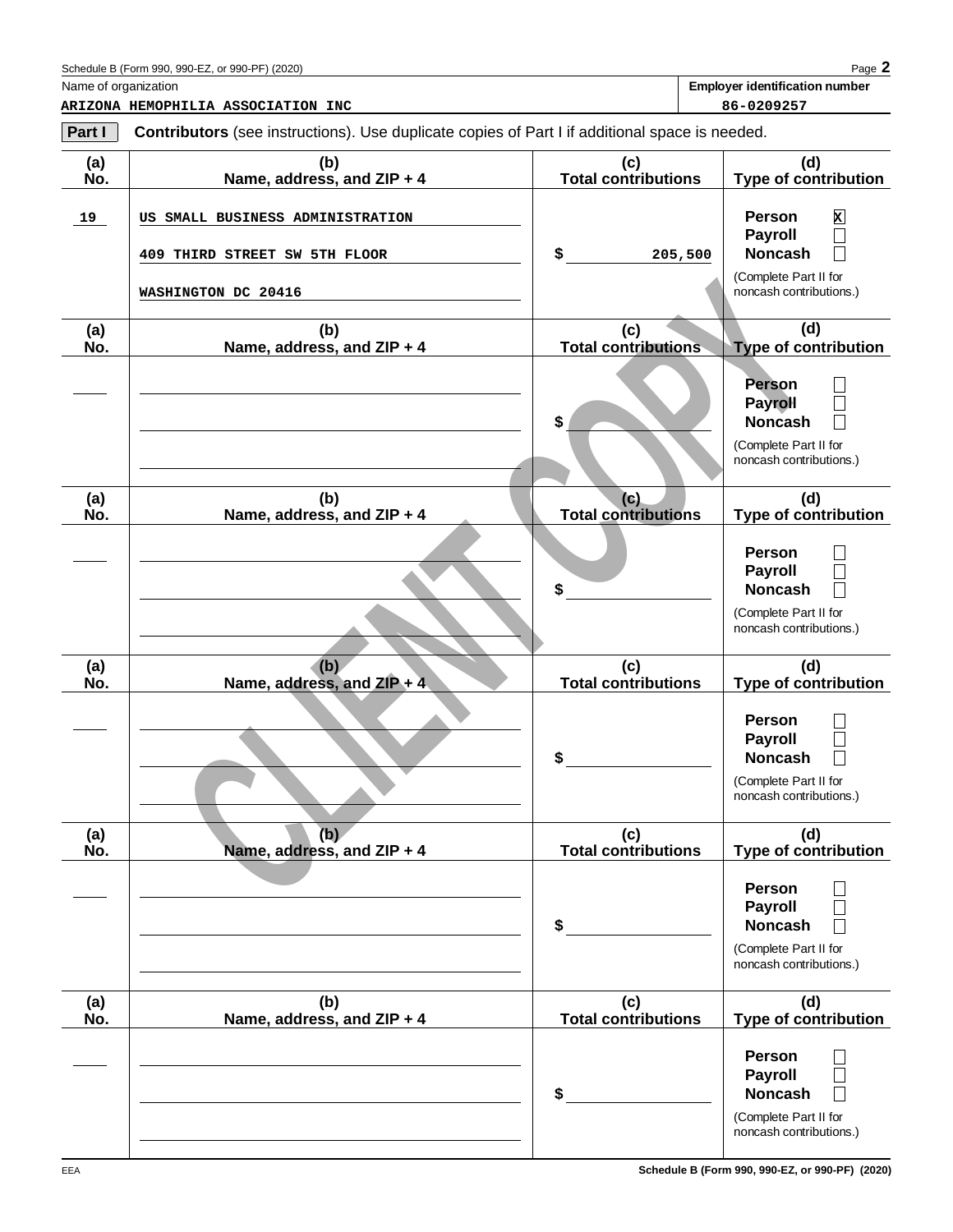| <b>SCHEDULE C</b>                                      | <b>Political Campaign and Lobbying Activities</b>                                                                                                                                                                                                                             |         |                                               | OMB No. 1545-0047                                     |
|--------------------------------------------------------|-------------------------------------------------------------------------------------------------------------------------------------------------------------------------------------------------------------------------------------------------------------------------------|---------|-----------------------------------------------|-------------------------------------------------------|
| (Form 990 or 990-EZ)                                   |                                                                                                                                                                                                                                                                               |         |                                               | 2020                                                  |
|                                                        | For Organizations Exempt From Income Tax Under section 501(c) and section 527                                                                                                                                                                                                 |         |                                               |                                                       |
| Department of the Treasury<br>Internal Revenue Service | $\triangleright$ Complete if the organization is described below.<br>Go to www.irs.gov/Form990 for instructions and the latest information.                                                                                                                                   |         | Attach to Form 990 or Form 990-EZ.            | <b>Open to Public</b><br><b>Inspection</b>            |
|                                                        | If the organization answered "Yes," on Form 990, Part IV, line 3, or Form 990-EZ, Part V, line 46 (Political Campaign Activities), then                                                                                                                                       |         |                                               |                                                       |
|                                                        | Section 501(c)(3) organizations: Complete Parts I-A and B. Do not complete Part I-C.                                                                                                                                                                                          |         |                                               |                                                       |
| ۰                                                      | Section 501(c) (other than section 501(c)(3)) organizations: Complete Parts I-A and C below. Do not complete Part I-B.                                                                                                                                                        |         |                                               |                                                       |
| Section 527 organizations: Complete Part I-A only.     |                                                                                                                                                                                                                                                                               |         |                                               |                                                       |
|                                                        | If the organization answered "Yes," on Form 990, Part IV, line 4, or Form 990-EZ, Part VI, line 47 (Lobbying Activities), then<br>• Section 501(c)(3) organizations that have filed Form 5768 (election under section 501(h)): Complete Part II-A. Do not complete Part II-B. |         |                                               |                                                       |
|                                                        | • Section 501(c)(3) organizations that have NOT filed Form 5768 (election under section 501(h)): Complete Part II-B. Do not complete Part II-A.                                                                                                                               |         |                                               |                                                       |
|                                                        | If the organization answered "Yes," on Form 990, Part IV, line 5 (Proxy Tax) (see separate instructions) or Form 990-EZ, Part V, line 35c (Proxy                                                                                                                              |         |                                               |                                                       |
| Tax) (see separate instructions), then                 |                                                                                                                                                                                                                                                                               |         |                                               |                                                       |
| Name of organization                                   | • Section 501(c)(4), (5), or (6) organizations: Complete Part III.                                                                                                                                                                                                            |         | <b>Employer identification number</b>         |                                                       |
| ARIZONA HEMOPHILIA ASSOCIATION INC                     |                                                                                                                                                                                                                                                                               |         | 86-0209257                                    |                                                       |
| Part I-A                                               | Complete if the organization is exempt under section 501(c) or is a section 527 organization.                                                                                                                                                                                 |         |                                               |                                                       |
| 1                                                      | Provide a description of the organization's direct and indirect political campaign activities in Part IV. (See instructions for                                                                                                                                               |         |                                               |                                                       |
| definition of "political campaign activities")         |                                                                                                                                                                                                                                                                               |         |                                               |                                                       |
| 2                                                      | Political campaign activity expenditures (See instructions)                                                                                                                                                                                                                   |         |                                               |                                                       |
| 3                                                      |                                                                                                                                                                                                                                                                               |         |                                               |                                                       |
| Part I-B                                               | Complete if the organization is exempt under section $501(c)(3)$ .                                                                                                                                                                                                            |         |                                               |                                                       |
| 1                                                      | Enter the amount of any excise tax incurred by the organization under section 4955                                                                                                                                                                                            |         |                                               |                                                       |
| 2                                                      | Enter the amount of any excise tax incurred by organization managers under section 4955 $\ldots \ldots \ldots$                                                                                                                                                                |         |                                               |                                                       |
| 3                                                      |                                                                                                                                                                                                                                                                               |         |                                               | Yes<br><b>No</b><br><b>No</b><br>∣∣ Yes               |
| 4a<br>If "Yes," describe in Part IV.<br>b              |                                                                                                                                                                                                                                                                               |         |                                               |                                                       |
| Part I-C                                               | Complete if the organization is exempt under section 501(c), except section 501(c)(3).                                                                                                                                                                                        |         |                                               |                                                       |
| 1                                                      | Enter the amount directly expended by the filing organization for section 527 exempt function                                                                                                                                                                                 |         |                                               |                                                       |
|                                                        |                                                                                                                                                                                                                                                                               |         |                                               |                                                       |
| 2                                                      | Enter the amount of the filing organization's funds contributed to other organizations for section                                                                                                                                                                            |         |                                               |                                                       |
|                                                        | 527 exempt function activities $\ldots \ldots \ldots$                                                                                                                                                                                                                         |         |                                               |                                                       |
| 3                                                      | Total exempt function expenditures. Add lines 1 and 2. Enter here and on Form 1120-POL,                                                                                                                                                                                       |         |                                               |                                                       |
|                                                        |                                                                                                                                                                                                                                                                               |         |                                               |                                                       |
| 4                                                      |                                                                                                                                                                                                                                                                               |         |                                               | $\Box$ Yes<br><b>No</b>                               |
| 5                                                      | Enter the names, addresses and employer identification number (EIN) of all section 527 political organizations to which the filing<br>organization made payments. For each organization listed, enter the amount paid from the filing organization's funds. Also enter        |         |                                               |                                                       |
|                                                        | the amount of political contributions received that were promptly and directly delivered to a separate political organization, such                                                                                                                                           |         |                                               |                                                       |
|                                                        | as a separate segregated fund or a political action committee (PAC). If additional space is needed, provide information in Part IV.                                                                                                                                           |         |                                               |                                                       |
|                                                        |                                                                                                                                                                                                                                                                               |         |                                               |                                                       |
| (a) Name                                               | (b) Address                                                                                                                                                                                                                                                                   | (c) EIN | (d) Amount paid from<br>filing organization's | (e) Amount of political<br>contributions received and |
|                                                        |                                                                                                                                                                                                                                                                               |         | funds. If none, enter -0-.                    | promptly and directly                                 |
|                                                        |                                                                                                                                                                                                                                                                               |         |                                               | delivered to a separate<br>political organization.    |
|                                                        |                                                                                                                                                                                                                                                                               |         |                                               | If none, enter -0-.                                   |
| (1)                                                    |                                                                                                                                                                                                                                                                               |         |                                               |                                                       |
|                                                        |                                                                                                                                                                                                                                                                               |         |                                               |                                                       |
| (2)                                                    |                                                                                                                                                                                                                                                                               |         |                                               |                                                       |
|                                                        |                                                                                                                                                                                                                                                                               |         |                                               |                                                       |
| (3)                                                    |                                                                                                                                                                                                                                                                               |         |                                               |                                                       |
|                                                        |                                                                                                                                                                                                                                                                               |         |                                               |                                                       |
| (4)                                                    |                                                                                                                                                                                                                                                                               |         |                                               |                                                       |
|                                                        |                                                                                                                                                                                                                                                                               |         |                                               |                                                       |
| (5)                                                    |                                                                                                                                                                                                                                                                               |         |                                               |                                                       |
| (6)                                                    |                                                                                                                                                                                                                                                                               |         |                                               |                                                       |
|                                                        |                                                                                                                                                                                                                                                                               |         |                                               |                                                       |
|                                                        | For Paperwork Reduction Act Notice, see the Instructions for Form 990 or 990-EZ.                                                                                                                                                                                              |         |                                               | Schedule C (Form 990 or 990-EZ) 2020                  |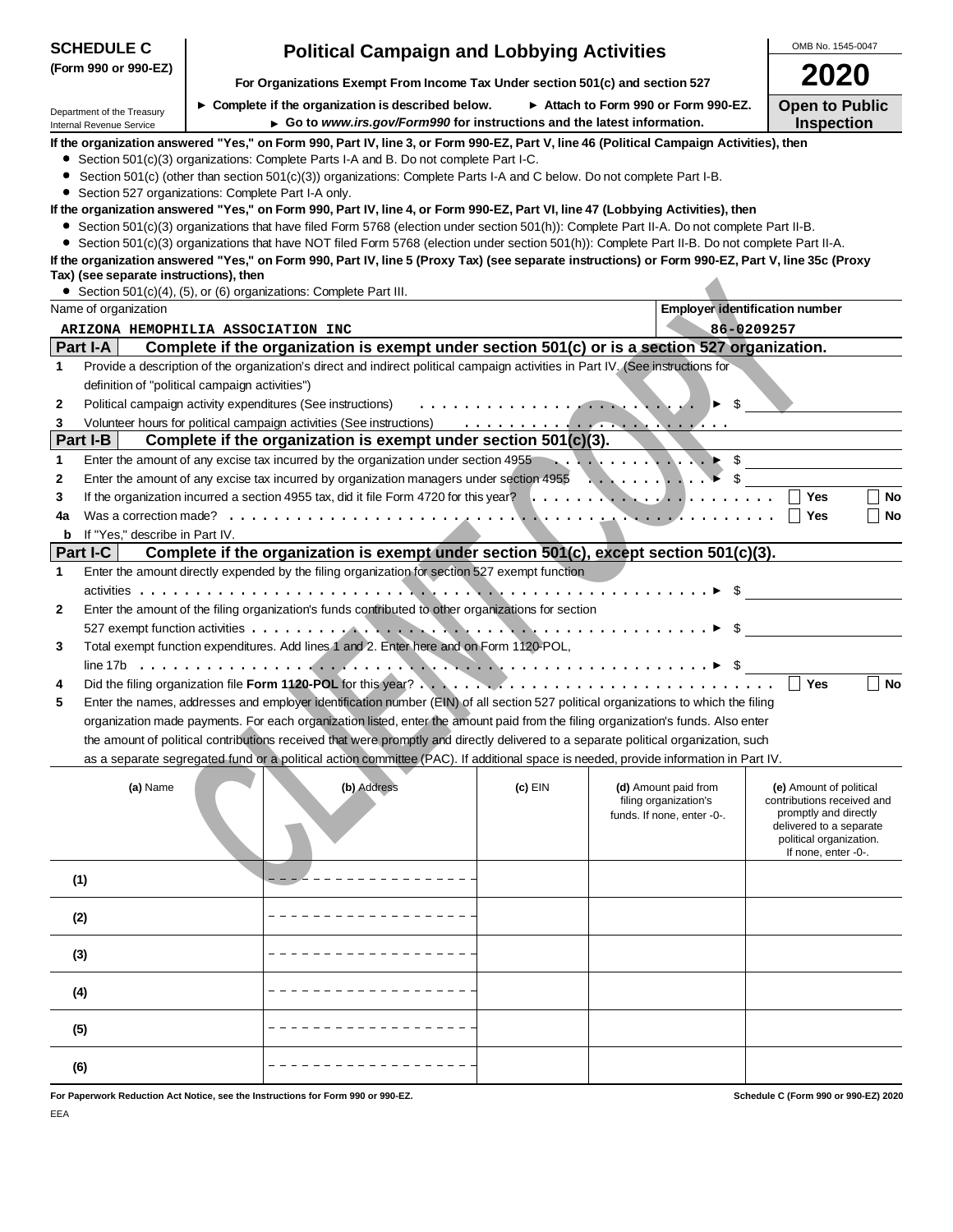|    | Schedule C (Form 990 or 990-EZ) 2020                                                                    | ARIZONA HEMOPHILIA ASSOCIATION INC                                                                                        | 86-0209257            | Page 2                  |
|----|---------------------------------------------------------------------------------------------------------|---------------------------------------------------------------------------------------------------------------------------|-----------------------|-------------------------|
|    | Part II-A                                                                                               | Complete if the organization is exempt under section $501(c)(3)$ and filed Form 5768 (election under                      |                       |                         |
|    | section 501(h)).                                                                                        |                                                                                                                           |                       |                         |
|    | A Check $\blacktriangleright$                                                                           | if the filing organization belongs to an affiliated group (and list in Part IV each affiliated group member's name,       |                       |                         |
|    | address, EIN, expenses, and share of excess lobbying expenditures).                                     |                                                                                                                           |                       |                         |
|    | <b>B</b> Check $\blacktriangleright$                                                                    | if the filing organization checked box A and "limited control" provisions apply.                                          |                       |                         |
|    |                                                                                                         | <b>Limits on Lobbying Expenditures</b>                                                                                    | (a) Filing            | (b) Affiliated          |
|    |                                                                                                         | (The term "expenditures" means amounts paid or incurred.)                                                                 | organization's totals | group totals            |
| 1a | Total lobbying expenditures to influence public opinion (grassroots lobbying)                           | .                                                                                                                         |                       |                         |
| b  | Total lobbying expenditures to influence a legislative body (direct lobbying)                           | .                                                                                                                         |                       |                         |
| c  |                                                                                                         | Total lobbying expenditures (add lines 1a and 1b) $\ldots \ldots \ldots \ldots \ldots \ldots \ldots \ldots \ldots \ldots$ |                       |                         |
| a  |                                                                                                         | Other exempt purpose expenditures $\ldots \ldots \ldots \ldots \ldots \ldots \ldots \ldots \ldots \ldots \ldots \ldots$   |                       |                         |
|    |                                                                                                         | Total exempt purpose expenditures (add lines 1c and 1d) $\ldots \ldots \ldots \ldots \ldots \ldots \ldots \ldots$         |                       |                         |
|    | Lobbying nontaxable amount. Enter the amount from the following table in both                           |                                                                                                                           |                       |                         |
|    | columns.                                                                                                |                                                                                                                           |                       |                         |
|    | If the amount on line 1e, column (a) or (b) is:                                                         | The lobbying nontaxable amount is:                                                                                        |                       |                         |
|    | Not over \$500,000                                                                                      | 20% of the amount on line 1e.                                                                                             |                       |                         |
|    | Over \$500,000 but not over \$1,000,000                                                                 | \$100,000 plus 15% of the excess over \$500,000.                                                                          |                       |                         |
|    | Over \$1,000,000 but not over \$1,500,000                                                               | \$175,000 plus 10% of the excess over \$1,000,000.                                                                        |                       |                         |
|    | Over \$1,500,000 but not over \$17,000,000                                                              | \$225,000 plus 5% of the excess over \$1,500,000.                                                                         |                       |                         |
|    | Over \$17,000,000                                                                                       | \$1,000,000.                                                                                                              |                       |                         |
| a  | Grassroots nontaxable amount (enter 25% of line 1f)                                                     |                                                                                                                           |                       |                         |
| h  | Subtract line 1g from line 1a. If zero or less, enter -0-                                               |                                                                                                                           |                       |                         |
|    | Subtract line 1f from line 1c. If zero or less, enter -0-                                               |                                                                                                                           |                       |                         |
|    | If there is an amount other than zero on either line 1h or line 1i, did the organization file Form 4720 |                                                                                                                           |                       |                         |
|    | reporting section 4911 tax for this year?                                                               |                                                                                                                           |                       | <b>Yes</b><br><b>No</b> |
|    |                                                                                                         |                                                                                                                           |                       |                         |

|     | Total exempt purpose experiditures (add lines TC and Td)                                                       |                                                      |                                                    |                                                         |            |                                      |
|-----|----------------------------------------------------------------------------------------------------------------|------------------------------------------------------|----------------------------------------------------|---------------------------------------------------------|------------|--------------------------------------|
| f   | Lobbying nontaxable amount. Enter the amount from the following table in both                                  |                                                      |                                                    |                                                         |            |                                      |
|     | columns.                                                                                                       |                                                      |                                                    |                                                         |            |                                      |
|     | If the amount on line 1e, column (a) or (b) is:                                                                |                                                      | The lobbying nontaxable amount is:                 |                                                         |            |                                      |
|     | Not over \$500,000                                                                                             | 20% of the amount on line 1e.                        |                                                    |                                                         |            |                                      |
|     | Over \$500,000 but not over \$1,000,000                                                                        |                                                      | \$100,000 plus 15% of the excess over \$500,000.   |                                                         |            |                                      |
|     | Over \$1,000,000 but not over \$1,500,000                                                                      |                                                      | \$175,000 plus 10% of the excess over \$1,000,000. |                                                         |            |                                      |
|     | Over \$1,500,000 but not over \$17,000,000                                                                     |                                                      | \$225,000 plus 5% of the excess over \$1,500,000.  |                                                         |            |                                      |
|     | Over \$17,000,000                                                                                              | \$1,000,000.                                         |                                                    |                                                         |            |                                      |
| a   | Grassroots nontaxable amount (enter 25% of line 1f)                                                            |                                                      | .                                                  |                                                         |            |                                      |
| h   | Subtract line 1g from line 1a. If zero or less, enter -0-                                                      |                                                      |                                                    |                                                         |            |                                      |
| j   | Subtract line 1f from line 1c. If zero or less, enter -0-                                                      |                                                      |                                                    |                                                         |            |                                      |
|     | If there is an amount other than zero on either line 1h or line 1i, did the organization file Form 4720        |                                                      |                                                    |                                                         |            |                                      |
|     | reporting section 4911 tax for this year?                                                                      |                                                      |                                                    |                                                         |            | <b>Yes</b><br>No                     |
|     |                                                                                                                | 4-Year Averaging Period Under section 501(h)         |                                                    |                                                         |            |                                      |
|     | (Some organizations that made a section 501(h) election do not have to complete all of the five columns below. |                                                      |                                                    |                                                         |            |                                      |
|     |                                                                                                                |                                                      |                                                    | See the separate instructions for lines 2a through 2f.) |            |                                      |
|     |                                                                                                                |                                                      |                                                    |                                                         |            |                                      |
|     |                                                                                                                | Lobbying Expenditures During 4-Year Averaging Period |                                                    |                                                         |            |                                      |
|     |                                                                                                                |                                                      |                                                    |                                                         |            |                                      |
|     | Calendar year (or fiscal year                                                                                  | (a) 2017                                             | (b) 2018                                           | $(c)$ 2019                                              | $(d)$ 2020 | (e) Total                            |
|     | beginning in)                                                                                                  |                                                      |                                                    |                                                         |            |                                      |
|     |                                                                                                                |                                                      |                                                    |                                                         |            |                                      |
| 2a  | Lobbying nontaxable amount                                                                                     |                                                      |                                                    |                                                         |            |                                      |
| b   | Lobbying ceiling amount                                                                                        |                                                      |                                                    |                                                         |            |                                      |
|     | $(150\% \text{ of line } 2a, \text{ column } (e)).$                                                            |                                                      |                                                    |                                                         |            |                                      |
|     |                                                                                                                |                                                      |                                                    |                                                         |            |                                      |
| c   | Total lobbying expenditures                                                                                    |                                                      |                                                    |                                                         |            |                                      |
|     |                                                                                                                |                                                      |                                                    |                                                         |            |                                      |
| d   | Grassroots nontaxable amount                                                                                   |                                                      |                                                    |                                                         |            |                                      |
| е   | Grassroots ceiling amount                                                                                      |                                                      |                                                    |                                                         |            |                                      |
|     | $(150\% \text{ of line } 2d, \text{column } (e))$                                                              |                                                      |                                                    |                                                         |            |                                      |
|     |                                                                                                                |                                                      |                                                    |                                                         |            |                                      |
| f   | Grassroots lobbying expenditures                                                                               |                                                      |                                                    |                                                         |            |                                      |
| EEA |                                                                                                                |                                                      |                                                    |                                                         |            | Schedule C (Form 990 or 990-EZ) 2020 |
|     |                                                                                                                |                                                      |                                                    |                                                         |            |                                      |
|     |                                                                                                                |                                                      |                                                    |                                                         |            |                                      |
|     |                                                                                                                |                                                      |                                                    |                                                         |            |                                      |
|     |                                                                                                                |                                                      |                                                    |                                                         |            |                                      |
|     |                                                                                                                |                                                      |                                                    |                                                         |            |                                      |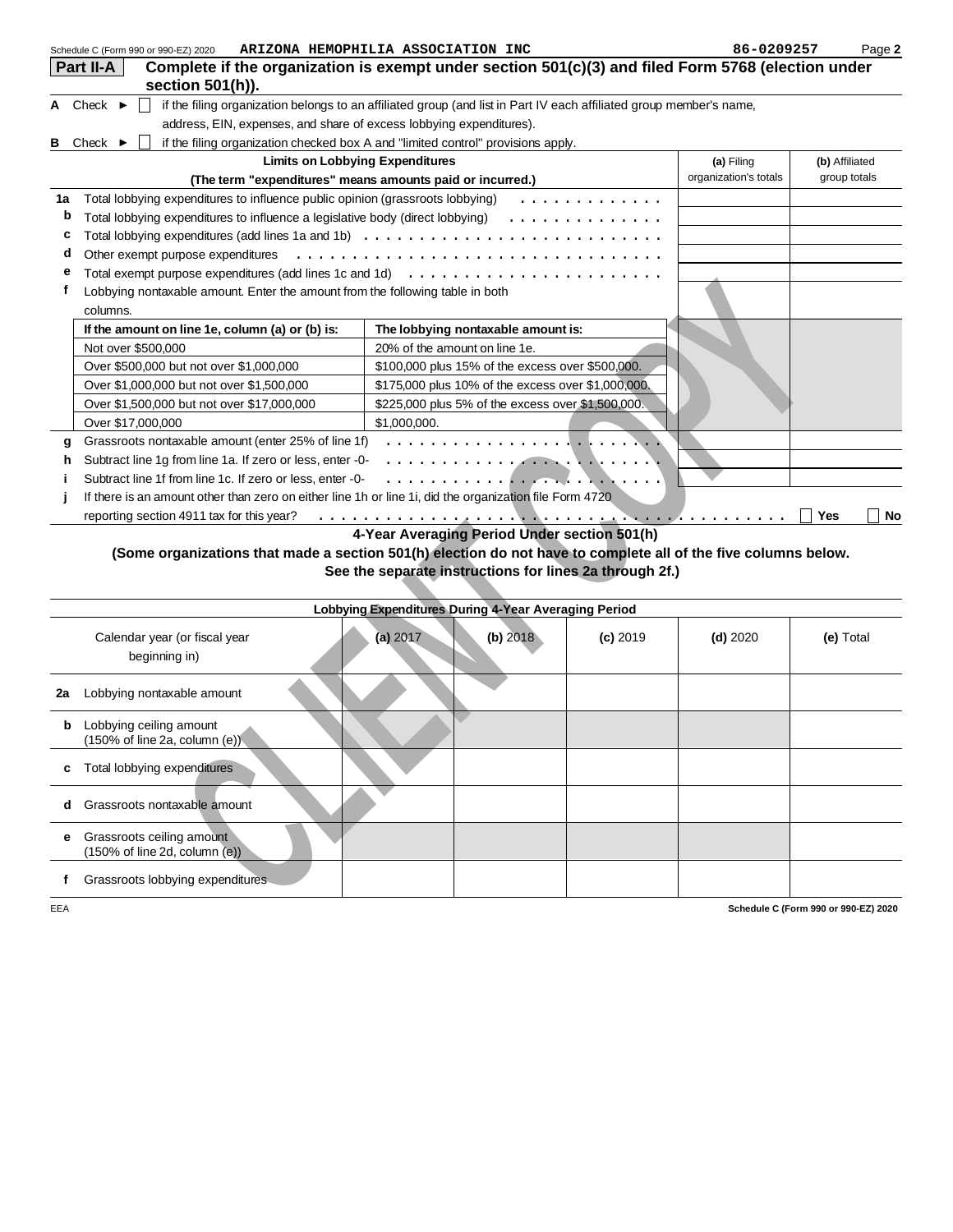| Complete if the organization is exempt under section 501(c)(3) and has NOT filed Form 5768<br>(election under section 501(h)).<br>(b)<br>(a)<br><b>Yes</b><br>No<br>Amount<br>During the year, did the filing organization attempt to influence foreign, national, state or local<br>legislation, including any attempt to influence public opinion on a legislative matter or<br>referendum, through the use of:<br>х<br>a<br>Paid staff or management (include compensation in expenses reported on lines 1c through 1i)?<br>x<br>$\cdots$<br>b<br>x<br>c<br>x<br>d<br>Publications, or published or broadcast statements? Fig. of the content of the content of the content of the content of the content of the content of the content of the content of the content of the content of the content<br>x<br>е<br>Grants to other organizations for lobbying purposes?<br>x<br>f<br>Direct contact with legislators, their staffs, government officials, or a legislative body?<br>$\mathbf{x}$<br>37,500<br>g<br>Rallies, demonstrations, seminars, conventions, speeches, lectures, or any similar means?<br>x<br>h<br>X<br>Ť<br>37,500<br>Did the activities in line 1 cause the organization to be not described in section $501(c)(3)? \ldots \ldots$<br>2a<br>X.<br>b<br>If "Yes," enter the amount of any tax incurred by organization managers under section 4912 \<br>d<br>Complete if the organization is exempt under section $501(c)(4)$ , section $501(c)(5)$ , or section<br>Part III-A<br>$501(c)(6)$ .<br>Yes<br>No<br>Were substantially all (90% or more) dues received nondeductible by members?<br>1<br>1<br>Did the organization make only in-house lobbying expenditures of \$2,000 or less?<br>$\overline{2}$<br>2<br>Did the organization agree to carry over lobbying and political campaign activity expenditures from the prior year?<br>3<br>3<br>$\cdots$<br>Part III-B<br>Complete if the organization is exempt under section $501(c)(4)$ , section $501(c)(5)$ , or section<br>501(c)(6) and if either (a) BOTH Part III-A, lines 1 and 2, are answered "No" OR (b) Part III-A, line 3, is<br>answered "Yes."<br>Dues, assessments and similar amounts from members<br>$\mathbf{1}$<br>1<br>Section 162(e) nondeductible lobbying and political expenditures (do not include amounts of<br>2<br>political expenses for which the section 527(f) tax was paid).<br>2a<br>Carryover from last year enterprise to the control of the control of the control of the control of the control of the control of the control of the control of the control of the control of the control of the control of the<br>2 <sub>b</sub><br>2c<br>Aggregate amount reported in section 6033(e)(1)(A) notices of nondeductible section 162(e) dues $\dots \dots \dots$<br>3<br>3<br>If notices were sent and the amount on line 2c exceeds the amount on line 3, what portion of the<br>4<br>excess does the organization agree to carryover to the reasonable estimate of nondeductible lobbying<br>4<br>5<br>5<br><b>Part IV</b><br><b>Supplemental Information</b><br>Provide the descriptions required for Part I-A, line 1; Part I-B, line 4; Part I-C, line 5; Part II-A (affiliated group list); Part II-A, lines 1 and<br>2 (See instructions); and Part II-B, line 1. Also, complete this part for any additional information.<br>1(G)- CONTRACTED WITH A PROFESSIONAL LOBBYIST TO ADVOCATE FOR THE ORGANIZATION AND MEMBERS | ARIZONA HEMOPHILIA ASSOCIATION INC<br>Schedule C (Form 990 or 990-EZ) 2020          | 86-0209257 | Page 3 |
|--------------------------------------------------------------------------------------------------------------------------------------------------------------------------------------------------------------------------------------------------------------------------------------------------------------------------------------------------------------------------------------------------------------------------------------------------------------------------------------------------------------------------------------------------------------------------------------------------------------------------------------------------------------------------------------------------------------------------------------------------------------------------------------------------------------------------------------------------------------------------------------------------------------------------------------------------------------------------------------------------------------------------------------------------------------------------------------------------------------------------------------------------------------------------------------------------------------------------------------------------------------------------------------------------------------------------------------------------------------------------------------------------------------------------------------------------------------------------------------------------------------------------------------------------------------------------------------------------------------------------------------------------------------------------------------------------------------------------------------------------------------------------------------------------------------------------------------------------------------------------------------------------------------------------------------------------------------------------------------------------------------------------------------------------------------------------------------------------------------------------------------------------------------------------------------------------------------------------------------------------------------------------------------------------------------------------------------------------------------------------------------------------------------------------------------------------------------------------------------------------------------------------------------------------------------------------------------------------------------------------------------------------------------------------------------------------------------------------------------------------------------------------------------------------------------------------------------------------------------------------------------------------------------------------------------------------------------------------------------------------------------------------------------------------------------------------------------------------------------------------------------------------------------------------------------------------------------------------------------------------------------------------------------------------------------------------------------------------------------------------------------------------------------------------------------------------------|-------------------------------------------------------------------------------------|------------|--------|
|                                                                                                                                                                                                                                                                                                                                                                                                                                                                                                                                                                                                                                                                                                                                                                                                                                                                                                                                                                                                                                                                                                                                                                                                                                                                                                                                                                                                                                                                                                                                                                                                                                                                                                                                                                                                                                                                                                                                                                                                                                                                                                                                                                                                                                                                                                                                                                                                                                                                                                                                                                                                                                                                                                                                                                                                                                                                                                                                                                                                                                                                                                                                                                                                                                                                                                                                                                                                                                                        | Part II-B                                                                           |            |        |
|                                                                                                                                                                                                                                                                                                                                                                                                                                                                                                                                                                                                                                                                                                                                                                                                                                                                                                                                                                                                                                                                                                                                                                                                                                                                                                                                                                                                                                                                                                                                                                                                                                                                                                                                                                                                                                                                                                                                                                                                                                                                                                                                                                                                                                                                                                                                                                                                                                                                                                                                                                                                                                                                                                                                                                                                                                                                                                                                                                                                                                                                                                                                                                                                                                                                                                                                                                                                                                                        |                                                                                     |            |        |
|                                                                                                                                                                                                                                                                                                                                                                                                                                                                                                                                                                                                                                                                                                                                                                                                                                                                                                                                                                                                                                                                                                                                                                                                                                                                                                                                                                                                                                                                                                                                                                                                                                                                                                                                                                                                                                                                                                                                                                                                                                                                                                                                                                                                                                                                                                                                                                                                                                                                                                                                                                                                                                                                                                                                                                                                                                                                                                                                                                                                                                                                                                                                                                                                                                                                                                                                                                                                                                                        | For each "Yes" response on lines 1a through 1i below, provide in Part IV a detailed |            |        |
|                                                                                                                                                                                                                                                                                                                                                                                                                                                                                                                                                                                                                                                                                                                                                                                                                                                                                                                                                                                                                                                                                                                                                                                                                                                                                                                                                                                                                                                                                                                                                                                                                                                                                                                                                                                                                                                                                                                                                                                                                                                                                                                                                                                                                                                                                                                                                                                                                                                                                                                                                                                                                                                                                                                                                                                                                                                                                                                                                                                                                                                                                                                                                                                                                                                                                                                                                                                                                                                        | description of the lobbying activity.                                               |            |        |
|                                                                                                                                                                                                                                                                                                                                                                                                                                                                                                                                                                                                                                                                                                                                                                                                                                                                                                                                                                                                                                                                                                                                                                                                                                                                                                                                                                                                                                                                                                                                                                                                                                                                                                                                                                                                                                                                                                                                                                                                                                                                                                                                                                                                                                                                                                                                                                                                                                                                                                                                                                                                                                                                                                                                                                                                                                                                                                                                                                                                                                                                                                                                                                                                                                                                                                                                                                                                                                                        |                                                                                     |            |        |
|                                                                                                                                                                                                                                                                                                                                                                                                                                                                                                                                                                                                                                                                                                                                                                                                                                                                                                                                                                                                                                                                                                                                                                                                                                                                                                                                                                                                                                                                                                                                                                                                                                                                                                                                                                                                                                                                                                                                                                                                                                                                                                                                                                                                                                                                                                                                                                                                                                                                                                                                                                                                                                                                                                                                                                                                                                                                                                                                                                                                                                                                                                                                                                                                                                                                                                                                                                                                                                                        |                                                                                     |            |        |
|                                                                                                                                                                                                                                                                                                                                                                                                                                                                                                                                                                                                                                                                                                                                                                                                                                                                                                                                                                                                                                                                                                                                                                                                                                                                                                                                                                                                                                                                                                                                                                                                                                                                                                                                                                                                                                                                                                                                                                                                                                                                                                                                                                                                                                                                                                                                                                                                                                                                                                                                                                                                                                                                                                                                                                                                                                                                                                                                                                                                                                                                                                                                                                                                                                                                                                                                                                                                                                                        |                                                                                     |            |        |
|                                                                                                                                                                                                                                                                                                                                                                                                                                                                                                                                                                                                                                                                                                                                                                                                                                                                                                                                                                                                                                                                                                                                                                                                                                                                                                                                                                                                                                                                                                                                                                                                                                                                                                                                                                                                                                                                                                                                                                                                                                                                                                                                                                                                                                                                                                                                                                                                                                                                                                                                                                                                                                                                                                                                                                                                                                                                                                                                                                                                                                                                                                                                                                                                                                                                                                                                                                                                                                                        |                                                                                     |            |        |
|                                                                                                                                                                                                                                                                                                                                                                                                                                                                                                                                                                                                                                                                                                                                                                                                                                                                                                                                                                                                                                                                                                                                                                                                                                                                                                                                                                                                                                                                                                                                                                                                                                                                                                                                                                                                                                                                                                                                                                                                                                                                                                                                                                                                                                                                                                                                                                                                                                                                                                                                                                                                                                                                                                                                                                                                                                                                                                                                                                                                                                                                                                                                                                                                                                                                                                                                                                                                                                                        |                                                                                     |            |        |
|                                                                                                                                                                                                                                                                                                                                                                                                                                                                                                                                                                                                                                                                                                                                                                                                                                                                                                                                                                                                                                                                                                                                                                                                                                                                                                                                                                                                                                                                                                                                                                                                                                                                                                                                                                                                                                                                                                                                                                                                                                                                                                                                                                                                                                                                                                                                                                                                                                                                                                                                                                                                                                                                                                                                                                                                                                                                                                                                                                                                                                                                                                                                                                                                                                                                                                                                                                                                                                                        |                                                                                     |            |        |
|                                                                                                                                                                                                                                                                                                                                                                                                                                                                                                                                                                                                                                                                                                                                                                                                                                                                                                                                                                                                                                                                                                                                                                                                                                                                                                                                                                                                                                                                                                                                                                                                                                                                                                                                                                                                                                                                                                                                                                                                                                                                                                                                                                                                                                                                                                                                                                                                                                                                                                                                                                                                                                                                                                                                                                                                                                                                                                                                                                                                                                                                                                                                                                                                                                                                                                                                                                                                                                                        |                                                                                     |            |        |
|                                                                                                                                                                                                                                                                                                                                                                                                                                                                                                                                                                                                                                                                                                                                                                                                                                                                                                                                                                                                                                                                                                                                                                                                                                                                                                                                                                                                                                                                                                                                                                                                                                                                                                                                                                                                                                                                                                                                                                                                                                                                                                                                                                                                                                                                                                                                                                                                                                                                                                                                                                                                                                                                                                                                                                                                                                                                                                                                                                                                                                                                                                                                                                                                                                                                                                                                                                                                                                                        |                                                                                     |            |        |
|                                                                                                                                                                                                                                                                                                                                                                                                                                                                                                                                                                                                                                                                                                                                                                                                                                                                                                                                                                                                                                                                                                                                                                                                                                                                                                                                                                                                                                                                                                                                                                                                                                                                                                                                                                                                                                                                                                                                                                                                                                                                                                                                                                                                                                                                                                                                                                                                                                                                                                                                                                                                                                                                                                                                                                                                                                                                                                                                                                                                                                                                                                                                                                                                                                                                                                                                                                                                                                                        |                                                                                     |            |        |
|                                                                                                                                                                                                                                                                                                                                                                                                                                                                                                                                                                                                                                                                                                                                                                                                                                                                                                                                                                                                                                                                                                                                                                                                                                                                                                                                                                                                                                                                                                                                                                                                                                                                                                                                                                                                                                                                                                                                                                                                                                                                                                                                                                                                                                                                                                                                                                                                                                                                                                                                                                                                                                                                                                                                                                                                                                                                                                                                                                                                                                                                                                                                                                                                                                                                                                                                                                                                                                                        |                                                                                     |            |        |
|                                                                                                                                                                                                                                                                                                                                                                                                                                                                                                                                                                                                                                                                                                                                                                                                                                                                                                                                                                                                                                                                                                                                                                                                                                                                                                                                                                                                                                                                                                                                                                                                                                                                                                                                                                                                                                                                                                                                                                                                                                                                                                                                                                                                                                                                                                                                                                                                                                                                                                                                                                                                                                                                                                                                                                                                                                                                                                                                                                                                                                                                                                                                                                                                                                                                                                                                                                                                                                                        |                                                                                     |            |        |
|                                                                                                                                                                                                                                                                                                                                                                                                                                                                                                                                                                                                                                                                                                                                                                                                                                                                                                                                                                                                                                                                                                                                                                                                                                                                                                                                                                                                                                                                                                                                                                                                                                                                                                                                                                                                                                                                                                                                                                                                                                                                                                                                                                                                                                                                                                                                                                                                                                                                                                                                                                                                                                                                                                                                                                                                                                                                                                                                                                                                                                                                                                                                                                                                                                                                                                                                                                                                                                                        |                                                                                     |            |        |
|                                                                                                                                                                                                                                                                                                                                                                                                                                                                                                                                                                                                                                                                                                                                                                                                                                                                                                                                                                                                                                                                                                                                                                                                                                                                                                                                                                                                                                                                                                                                                                                                                                                                                                                                                                                                                                                                                                                                                                                                                                                                                                                                                                                                                                                                                                                                                                                                                                                                                                                                                                                                                                                                                                                                                                                                                                                                                                                                                                                                                                                                                                                                                                                                                                                                                                                                                                                                                                                        |                                                                                     |            |        |
|                                                                                                                                                                                                                                                                                                                                                                                                                                                                                                                                                                                                                                                                                                                                                                                                                                                                                                                                                                                                                                                                                                                                                                                                                                                                                                                                                                                                                                                                                                                                                                                                                                                                                                                                                                                                                                                                                                                                                                                                                                                                                                                                                                                                                                                                                                                                                                                                                                                                                                                                                                                                                                                                                                                                                                                                                                                                                                                                                                                                                                                                                                                                                                                                                                                                                                                                                                                                                                                        |                                                                                     |            |        |
|                                                                                                                                                                                                                                                                                                                                                                                                                                                                                                                                                                                                                                                                                                                                                                                                                                                                                                                                                                                                                                                                                                                                                                                                                                                                                                                                                                                                                                                                                                                                                                                                                                                                                                                                                                                                                                                                                                                                                                                                                                                                                                                                                                                                                                                                                                                                                                                                                                                                                                                                                                                                                                                                                                                                                                                                                                                                                                                                                                                                                                                                                                                                                                                                                                                                                                                                                                                                                                                        |                                                                                     |            |        |
|                                                                                                                                                                                                                                                                                                                                                                                                                                                                                                                                                                                                                                                                                                                                                                                                                                                                                                                                                                                                                                                                                                                                                                                                                                                                                                                                                                                                                                                                                                                                                                                                                                                                                                                                                                                                                                                                                                                                                                                                                                                                                                                                                                                                                                                                                                                                                                                                                                                                                                                                                                                                                                                                                                                                                                                                                                                                                                                                                                                                                                                                                                                                                                                                                                                                                                                                                                                                                                                        |                                                                                     |            |        |
|                                                                                                                                                                                                                                                                                                                                                                                                                                                                                                                                                                                                                                                                                                                                                                                                                                                                                                                                                                                                                                                                                                                                                                                                                                                                                                                                                                                                                                                                                                                                                                                                                                                                                                                                                                                                                                                                                                                                                                                                                                                                                                                                                                                                                                                                                                                                                                                                                                                                                                                                                                                                                                                                                                                                                                                                                                                                                                                                                                                                                                                                                                                                                                                                                                                                                                                                                                                                                                                        |                                                                                     |            |        |
|                                                                                                                                                                                                                                                                                                                                                                                                                                                                                                                                                                                                                                                                                                                                                                                                                                                                                                                                                                                                                                                                                                                                                                                                                                                                                                                                                                                                                                                                                                                                                                                                                                                                                                                                                                                                                                                                                                                                                                                                                                                                                                                                                                                                                                                                                                                                                                                                                                                                                                                                                                                                                                                                                                                                                                                                                                                                                                                                                                                                                                                                                                                                                                                                                                                                                                                                                                                                                                                        |                                                                                     |            |        |
|                                                                                                                                                                                                                                                                                                                                                                                                                                                                                                                                                                                                                                                                                                                                                                                                                                                                                                                                                                                                                                                                                                                                                                                                                                                                                                                                                                                                                                                                                                                                                                                                                                                                                                                                                                                                                                                                                                                                                                                                                                                                                                                                                                                                                                                                                                                                                                                                                                                                                                                                                                                                                                                                                                                                                                                                                                                                                                                                                                                                                                                                                                                                                                                                                                                                                                                                                                                                                                                        |                                                                                     |            |        |
|                                                                                                                                                                                                                                                                                                                                                                                                                                                                                                                                                                                                                                                                                                                                                                                                                                                                                                                                                                                                                                                                                                                                                                                                                                                                                                                                                                                                                                                                                                                                                                                                                                                                                                                                                                                                                                                                                                                                                                                                                                                                                                                                                                                                                                                                                                                                                                                                                                                                                                                                                                                                                                                                                                                                                                                                                                                                                                                                                                                                                                                                                                                                                                                                                                                                                                                                                                                                                                                        |                                                                                     |            |        |
|                                                                                                                                                                                                                                                                                                                                                                                                                                                                                                                                                                                                                                                                                                                                                                                                                                                                                                                                                                                                                                                                                                                                                                                                                                                                                                                                                                                                                                                                                                                                                                                                                                                                                                                                                                                                                                                                                                                                                                                                                                                                                                                                                                                                                                                                                                                                                                                                                                                                                                                                                                                                                                                                                                                                                                                                                                                                                                                                                                                                                                                                                                                                                                                                                                                                                                                                                                                                                                                        |                                                                                     |            |        |
|                                                                                                                                                                                                                                                                                                                                                                                                                                                                                                                                                                                                                                                                                                                                                                                                                                                                                                                                                                                                                                                                                                                                                                                                                                                                                                                                                                                                                                                                                                                                                                                                                                                                                                                                                                                                                                                                                                                                                                                                                                                                                                                                                                                                                                                                                                                                                                                                                                                                                                                                                                                                                                                                                                                                                                                                                                                                                                                                                                                                                                                                                                                                                                                                                                                                                                                                                                                                                                                        |                                                                                     |            |        |
|                                                                                                                                                                                                                                                                                                                                                                                                                                                                                                                                                                                                                                                                                                                                                                                                                                                                                                                                                                                                                                                                                                                                                                                                                                                                                                                                                                                                                                                                                                                                                                                                                                                                                                                                                                                                                                                                                                                                                                                                                                                                                                                                                                                                                                                                                                                                                                                                                                                                                                                                                                                                                                                                                                                                                                                                                                                                                                                                                                                                                                                                                                                                                                                                                                                                                                                                                                                                                                                        |                                                                                     |            |        |
|                                                                                                                                                                                                                                                                                                                                                                                                                                                                                                                                                                                                                                                                                                                                                                                                                                                                                                                                                                                                                                                                                                                                                                                                                                                                                                                                                                                                                                                                                                                                                                                                                                                                                                                                                                                                                                                                                                                                                                                                                                                                                                                                                                                                                                                                                                                                                                                                                                                                                                                                                                                                                                                                                                                                                                                                                                                                                                                                                                                                                                                                                                                                                                                                                                                                                                                                                                                                                                                        |                                                                                     |            |        |
|                                                                                                                                                                                                                                                                                                                                                                                                                                                                                                                                                                                                                                                                                                                                                                                                                                                                                                                                                                                                                                                                                                                                                                                                                                                                                                                                                                                                                                                                                                                                                                                                                                                                                                                                                                                                                                                                                                                                                                                                                                                                                                                                                                                                                                                                                                                                                                                                                                                                                                                                                                                                                                                                                                                                                                                                                                                                                                                                                                                                                                                                                                                                                                                                                                                                                                                                                                                                                                                        |                                                                                     |            |        |
|                                                                                                                                                                                                                                                                                                                                                                                                                                                                                                                                                                                                                                                                                                                                                                                                                                                                                                                                                                                                                                                                                                                                                                                                                                                                                                                                                                                                                                                                                                                                                                                                                                                                                                                                                                                                                                                                                                                                                                                                                                                                                                                                                                                                                                                                                                                                                                                                                                                                                                                                                                                                                                                                                                                                                                                                                                                                                                                                                                                                                                                                                                                                                                                                                                                                                                                                                                                                                                                        |                                                                                     |            |        |
|                                                                                                                                                                                                                                                                                                                                                                                                                                                                                                                                                                                                                                                                                                                                                                                                                                                                                                                                                                                                                                                                                                                                                                                                                                                                                                                                                                                                                                                                                                                                                                                                                                                                                                                                                                                                                                                                                                                                                                                                                                                                                                                                                                                                                                                                                                                                                                                                                                                                                                                                                                                                                                                                                                                                                                                                                                                                                                                                                                                                                                                                                                                                                                                                                                                                                                                                                                                                                                                        |                                                                                     |            |        |
|                                                                                                                                                                                                                                                                                                                                                                                                                                                                                                                                                                                                                                                                                                                                                                                                                                                                                                                                                                                                                                                                                                                                                                                                                                                                                                                                                                                                                                                                                                                                                                                                                                                                                                                                                                                                                                                                                                                                                                                                                                                                                                                                                                                                                                                                                                                                                                                                                                                                                                                                                                                                                                                                                                                                                                                                                                                                                                                                                                                                                                                                                                                                                                                                                                                                                                                                                                                                                                                        |                                                                                     |            |        |
|                                                                                                                                                                                                                                                                                                                                                                                                                                                                                                                                                                                                                                                                                                                                                                                                                                                                                                                                                                                                                                                                                                                                                                                                                                                                                                                                                                                                                                                                                                                                                                                                                                                                                                                                                                                                                                                                                                                                                                                                                                                                                                                                                                                                                                                                                                                                                                                                                                                                                                                                                                                                                                                                                                                                                                                                                                                                                                                                                                                                                                                                                                                                                                                                                                                                                                                                                                                                                                                        |                                                                                     |            |        |
|                                                                                                                                                                                                                                                                                                                                                                                                                                                                                                                                                                                                                                                                                                                                                                                                                                                                                                                                                                                                                                                                                                                                                                                                                                                                                                                                                                                                                                                                                                                                                                                                                                                                                                                                                                                                                                                                                                                                                                                                                                                                                                                                                                                                                                                                                                                                                                                                                                                                                                                                                                                                                                                                                                                                                                                                                                                                                                                                                                                                                                                                                                                                                                                                                                                                                                                                                                                                                                                        |                                                                                     |            |        |
|                                                                                                                                                                                                                                                                                                                                                                                                                                                                                                                                                                                                                                                                                                                                                                                                                                                                                                                                                                                                                                                                                                                                                                                                                                                                                                                                                                                                                                                                                                                                                                                                                                                                                                                                                                                                                                                                                                                                                                                                                                                                                                                                                                                                                                                                                                                                                                                                                                                                                                                                                                                                                                                                                                                                                                                                                                                                                                                                                                                                                                                                                                                                                                                                                                                                                                                                                                                                                                                        |                                                                                     |            |        |
|                                                                                                                                                                                                                                                                                                                                                                                                                                                                                                                                                                                                                                                                                                                                                                                                                                                                                                                                                                                                                                                                                                                                                                                                                                                                                                                                                                                                                                                                                                                                                                                                                                                                                                                                                                                                                                                                                                                                                                                                                                                                                                                                                                                                                                                                                                                                                                                                                                                                                                                                                                                                                                                                                                                                                                                                                                                                                                                                                                                                                                                                                                                                                                                                                                                                                                                                                                                                                                                        |                                                                                     |            |        |
|                                                                                                                                                                                                                                                                                                                                                                                                                                                                                                                                                                                                                                                                                                                                                                                                                                                                                                                                                                                                                                                                                                                                                                                                                                                                                                                                                                                                                                                                                                                                                                                                                                                                                                                                                                                                                                                                                                                                                                                                                                                                                                                                                                                                                                                                                                                                                                                                                                                                                                                                                                                                                                                                                                                                                                                                                                                                                                                                                                                                                                                                                                                                                                                                                                                                                                                                                                                                                                                        |                                                                                     |            |        |
|                                                                                                                                                                                                                                                                                                                                                                                                                                                                                                                                                                                                                                                                                                                                                                                                                                                                                                                                                                                                                                                                                                                                                                                                                                                                                                                                                                                                                                                                                                                                                                                                                                                                                                                                                                                                                                                                                                                                                                                                                                                                                                                                                                                                                                                                                                                                                                                                                                                                                                                                                                                                                                                                                                                                                                                                                                                                                                                                                                                                                                                                                                                                                                                                                                                                                                                                                                                                                                                        |                                                                                     |            |        |
|                                                                                                                                                                                                                                                                                                                                                                                                                                                                                                                                                                                                                                                                                                                                                                                                                                                                                                                                                                                                                                                                                                                                                                                                                                                                                                                                                                                                                                                                                                                                                                                                                                                                                                                                                                                                                                                                                                                                                                                                                                                                                                                                                                                                                                                                                                                                                                                                                                                                                                                                                                                                                                                                                                                                                                                                                                                                                                                                                                                                                                                                                                                                                                                                                                                                                                                                                                                                                                                        |                                                                                     |            |        |
|                                                                                                                                                                                                                                                                                                                                                                                                                                                                                                                                                                                                                                                                                                                                                                                                                                                                                                                                                                                                                                                                                                                                                                                                                                                                                                                                                                                                                                                                                                                                                                                                                                                                                                                                                                                                                                                                                                                                                                                                                                                                                                                                                                                                                                                                                                                                                                                                                                                                                                                                                                                                                                                                                                                                                                                                                                                                                                                                                                                                                                                                                                                                                                                                                                                                                                                                                                                                                                                        |                                                                                     |            |        |
|                                                                                                                                                                                                                                                                                                                                                                                                                                                                                                                                                                                                                                                                                                                                                                                                                                                                                                                                                                                                                                                                                                                                                                                                                                                                                                                                                                                                                                                                                                                                                                                                                                                                                                                                                                                                                                                                                                                                                                                                                                                                                                                                                                                                                                                                                                                                                                                                                                                                                                                                                                                                                                                                                                                                                                                                                                                                                                                                                                                                                                                                                                                                                                                                                                                                                                                                                                                                                                                        |                                                                                     |            |        |
|                                                                                                                                                                                                                                                                                                                                                                                                                                                                                                                                                                                                                                                                                                                                                                                                                                                                                                                                                                                                                                                                                                                                                                                                                                                                                                                                                                                                                                                                                                                                                                                                                                                                                                                                                                                                                                                                                                                                                                                                                                                                                                                                                                                                                                                                                                                                                                                                                                                                                                                                                                                                                                                                                                                                                                                                                                                                                                                                                                                                                                                                                                                                                                                                                                                                                                                                                                                                                                                        |                                                                                     |            |        |
|                                                                                                                                                                                                                                                                                                                                                                                                                                                                                                                                                                                                                                                                                                                                                                                                                                                                                                                                                                                                                                                                                                                                                                                                                                                                                                                                                                                                                                                                                                                                                                                                                                                                                                                                                                                                                                                                                                                                                                                                                                                                                                                                                                                                                                                                                                                                                                                                                                                                                                                                                                                                                                                                                                                                                                                                                                                                                                                                                                                                                                                                                                                                                                                                                                                                                                                                                                                                                                                        |                                                                                     |            |        |
|                                                                                                                                                                                                                                                                                                                                                                                                                                                                                                                                                                                                                                                                                                                                                                                                                                                                                                                                                                                                                                                                                                                                                                                                                                                                                                                                                                                                                                                                                                                                                                                                                                                                                                                                                                                                                                                                                                                                                                                                                                                                                                                                                                                                                                                                                                                                                                                                                                                                                                                                                                                                                                                                                                                                                                                                                                                                                                                                                                                                                                                                                                                                                                                                                                                                                                                                                                                                                                                        |                                                                                     |            |        |
|                                                                                                                                                                                                                                                                                                                                                                                                                                                                                                                                                                                                                                                                                                                                                                                                                                                                                                                                                                                                                                                                                                                                                                                                                                                                                                                                                                                                                                                                                                                                                                                                                                                                                                                                                                                                                                                                                                                                                                                                                                                                                                                                                                                                                                                                                                                                                                                                                                                                                                                                                                                                                                                                                                                                                                                                                                                                                                                                                                                                                                                                                                                                                                                                                                                                                                                                                                                                                                                        | 01. Activities to influence legislation (Part II-B, lines 1a - 1h)                  |            |        |
|                                                                                                                                                                                                                                                                                                                                                                                                                                                                                                                                                                                                                                                                                                                                                                                                                                                                                                                                                                                                                                                                                                                                                                                                                                                                                                                                                                                                                                                                                                                                                                                                                                                                                                                                                                                                                                                                                                                                                                                                                                                                                                                                                                                                                                                                                                                                                                                                                                                                                                                                                                                                                                                                                                                                                                                                                                                                                                                                                                                                                                                                                                                                                                                                                                                                                                                                                                                                                                                        |                                                                                     |            |        |
|                                                                                                                                                                                                                                                                                                                                                                                                                                                                                                                                                                                                                                                                                                                                                                                                                                                                                                                                                                                                                                                                                                                                                                                                                                                                                                                                                                                                                                                                                                                                                                                                                                                                                                                                                                                                                                                                                                                                                                                                                                                                                                                                                                                                                                                                                                                                                                                                                                                                                                                                                                                                                                                                                                                                                                                                                                                                                                                                                                                                                                                                                                                                                                                                                                                                                                                                                                                                                                                        | OF THE BLEEDING DISORDER COMMUNITY.                                                 |            |        |
|                                                                                                                                                                                                                                                                                                                                                                                                                                                                                                                                                                                                                                                                                                                                                                                                                                                                                                                                                                                                                                                                                                                                                                                                                                                                                                                                                                                                                                                                                                                                                                                                                                                                                                                                                                                                                                                                                                                                                                                                                                                                                                                                                                                                                                                                                                                                                                                                                                                                                                                                                                                                                                                                                                                                                                                                                                                                                                                                                                                                                                                                                                                                                                                                                                                                                                                                                                                                                                                        |                                                                                     |            |        |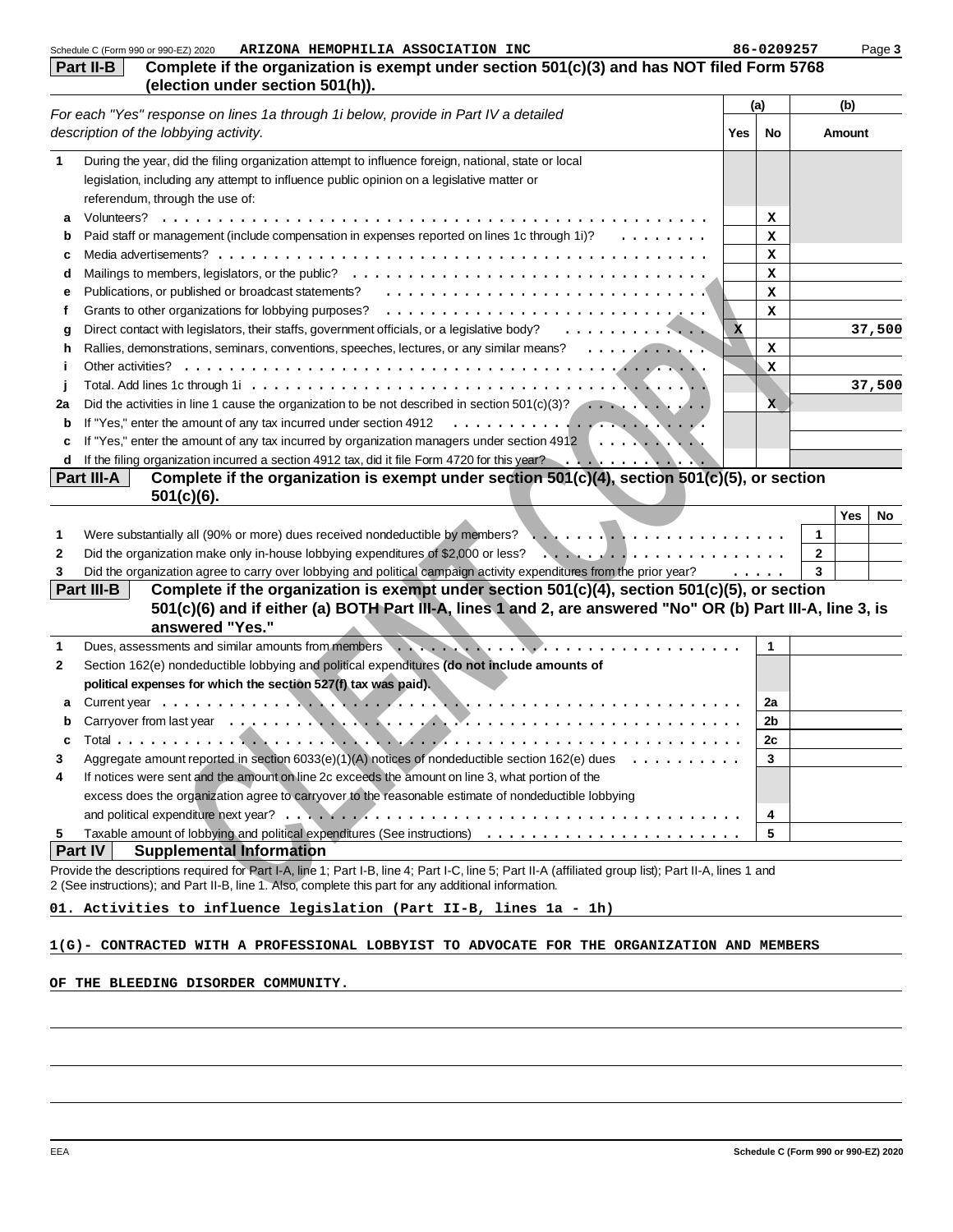|            | <b>SCHEDULE D</b> |
|------------|-------------------|
| (Form 990) |                   |

# **SCHEDULE D Supplemental Financial Statements**

OMB No. 1545-0047

|                                                                          | SCHEDULE D                      |                                                                                                                                                                                                                                                                                                                                        | Supplemental Financial Statements                                                                                                                                                                                                  |                                                    |                          | UMD INU. 1040-0047              |  |  |
|--------------------------------------------------------------------------|---------------------------------|----------------------------------------------------------------------------------------------------------------------------------------------------------------------------------------------------------------------------------------------------------------------------------------------------------------------------------------|------------------------------------------------------------------------------------------------------------------------------------------------------------------------------------------------------------------------------------|----------------------------------------------------|--------------------------|---------------------------------|--|--|
| (Form 990)<br>► Complete if the organization answered "Yes" on Form 990, |                                 |                                                                                                                                                                                                                                                                                                                                        |                                                                                                                                                                                                                                    |                                                    |                          | 2020                            |  |  |
|                                                                          |                                 |                                                                                                                                                                                                                                                                                                                                        | Part IV, line 6, 7, 8, 9, 10, 11a, 11b, 11c, 11d, 11e, 11f, 12a, or 12b.                                                                                                                                                           |                                                    |                          |                                 |  |  |
|                                                                          | Department of the Treasury      |                                                                                                                                                                                                                                                                                                                                        | Attach to Form 990.                                                                                                                                                                                                                |                                                    |                          | Open to Public                  |  |  |
|                                                                          | Internal Revenue Service        |                                                                                                                                                                                                                                                                                                                                        | ► Go to www.irs.gov/Form990 for instructions and the latest information.                                                                                                                                                           |                                                    |                          | <b>Inspection</b>               |  |  |
|                                                                          | Name of the organization        |                                                                                                                                                                                                                                                                                                                                        |                                                                                                                                                                                                                                    | <b>Employer identification number</b>              |                          |                                 |  |  |
|                                                                          |                                 | ARIZONA HEMOPHILIA ASSOCIATION INC                                                                                                                                                                                                                                                                                                     |                                                                                                                                                                                                                                    |                                                    | 86-0209257               |                                 |  |  |
|                                                                          | Part I                          | Organizations Maintaining Donor Advised Funds or Other Similar Funds or Accounts.                                                                                                                                                                                                                                                      |                                                                                                                                                                                                                                    |                                                    |                          |                                 |  |  |
|                                                                          |                                 | Complete if the organization answered "Yes" on Form 990, Part IV, line 6.                                                                                                                                                                                                                                                              |                                                                                                                                                                                                                                    |                                                    |                          |                                 |  |  |
|                                                                          |                                 |                                                                                                                                                                                                                                                                                                                                        | (a) Donor advised funds                                                                                                                                                                                                            |                                                    |                          | (b) Funds and other accounts    |  |  |
| 1                                                                        |                                 | Total number at end of year $\dots \dots \dots \dots \dots$                                                                                                                                                                                                                                                                            |                                                                                                                                                                                                                                    |                                                    |                          |                                 |  |  |
| 2                                                                        |                                 | Aggregate value of contributions to (during year) $\ldots$ .                                                                                                                                                                                                                                                                           |                                                                                                                                                                                                                                    |                                                    |                          |                                 |  |  |
| 3                                                                        |                                 | Aggregate value of grants from (during year) $\ldots \ldots$                                                                                                                                                                                                                                                                           |                                                                                                                                                                                                                                    |                                                    |                          |                                 |  |  |
| 4                                                                        |                                 | Aggregate value at end of year $\dots \dots \dots \dots$                                                                                                                                                                                                                                                                               |                                                                                                                                                                                                                                    |                                                    |                          |                                 |  |  |
| 5                                                                        |                                 | Did the organization inform all donors and donor advisors in writing that the assets held in donor advised                                                                                                                                                                                                                             |                                                                                                                                                                                                                                    |                                                    |                          |                                 |  |  |
|                                                                          |                                 |                                                                                                                                                                                                                                                                                                                                        |                                                                                                                                                                                                                                    |                                                    |                          | No<br>Yes                       |  |  |
| 6                                                                        |                                 | Did the organization inform all grantees, donors, and donor advisors in writing that grant funds can be used                                                                                                                                                                                                                           |                                                                                                                                                                                                                                    |                                                    |                          |                                 |  |  |
|                                                                          |                                 | only for charitable purposes and not for the benefit of the donor or donor advisor, or for any other purpose                                                                                                                                                                                                                           |                                                                                                                                                                                                                                    |                                                    |                          |                                 |  |  |
|                                                                          |                                 |                                                                                                                                                                                                                                                                                                                                        |                                                                                                                                                                                                                                    |                                                    |                          | No<br>Yes                       |  |  |
|                                                                          | Part II                         | <b>Conservation Easements.</b>                                                                                                                                                                                                                                                                                                         |                                                                                                                                                                                                                                    |                                                    |                          |                                 |  |  |
|                                                                          |                                 | Complete if the organization answered "Yes" on Form 990, Part IV, line 7.                                                                                                                                                                                                                                                              |                                                                                                                                                                                                                                    |                                                    |                          |                                 |  |  |
| 1                                                                        |                                 | Purpose(s) of conservation easements held by the organization (check all that apply).                                                                                                                                                                                                                                                  |                                                                                                                                                                                                                                    |                                                    |                          |                                 |  |  |
|                                                                          |                                 | Preservation of land for public use (e.g., recreation or education)                                                                                                                                                                                                                                                                    |                                                                                                                                                                                                                                    | Preservation of a historically important land area |                          |                                 |  |  |
|                                                                          | Protection of natural habitat   |                                                                                                                                                                                                                                                                                                                                        |                                                                                                                                                                                                                                    | Preservation of a certified historic structure     |                          |                                 |  |  |
|                                                                          | Preservation of open space      |                                                                                                                                                                                                                                                                                                                                        |                                                                                                                                                                                                                                    |                                                    |                          |                                 |  |  |
| 2                                                                        |                                 | Complete lines 2a through 2d if the organization held a qualified conservation contribution in the form of a conservation                                                                                                                                                                                                              |                                                                                                                                                                                                                                    |                                                    |                          |                                 |  |  |
|                                                                          |                                 | easement on the last day of the tax year.                                                                                                                                                                                                                                                                                              |                                                                                                                                                                                                                                    |                                                    |                          | Held at the End of the Tax Year |  |  |
| a                                                                        |                                 | Total number of conservation easements                                                                                                                                                                                                                                                                                                 |                                                                                                                                                                                                                                    |                                                    | 2a                       |                                 |  |  |
| b                                                                        |                                 | Total acreage restricted by conservation easements                                                                                                                                                                                                                                                                                     | $\mathcal{L}$ . The set of the set of the set of the set of the set of the set of the set of the set of the set of the set of the set of the set of the set of the set of the set of the set of the set of the set of the set of t |                                                    | 2b                       |                                 |  |  |
| c                                                                        |                                 | Number of conservation easements on a certified historic structure included in (a)                                                                                                                                                                                                                                                     |                                                                                                                                                                                                                                    | .                                                  | 2c                       |                                 |  |  |
| d                                                                        |                                 | Number of conservation easements included in (c) acquired after 7/25/06, and not on a<br>historic structure listed in the National Register <b>Constant Construction</b> of the U.S. Construction of the National Register <b>Construction</b> of the U.S. Construction of the National Register <b>Construction</b> of the U.S. Const |                                                                                                                                                                                                                                    |                                                    | 2d                       |                                 |  |  |
| 3                                                                        |                                 | Number of conservation easements modified, transferred, released, extinguished, or terminated by the organization during the                                                                                                                                                                                                           |                                                                                                                                                                                                                                    |                                                    |                          |                                 |  |  |
|                                                                          | tax year $\blacktriangleright$  |                                                                                                                                                                                                                                                                                                                                        |                                                                                                                                                                                                                                    |                                                    |                          |                                 |  |  |
| 4                                                                        |                                 | Number of states where property subject to conservation easement is located ▶                                                                                                                                                                                                                                                          |                                                                                                                                                                                                                                    |                                                    |                          |                                 |  |  |
| 5                                                                        |                                 | Does the organization have a written policy regarding the periodic monitoring, inspection, handling of                                                                                                                                                                                                                                 |                                                                                                                                                                                                                                    |                                                    |                          |                                 |  |  |
|                                                                          |                                 | violations, and enforcement of the conservation easements it holds?                                                                                                                                                                                                                                                                    |                                                                                                                                                                                                                                    |                                                    |                          | No<br>Yes                       |  |  |
| 6                                                                        |                                 | Staff and volunteer hours devoted to monitoring, inspecting, handling of violations, and enforcing conservation easements during the year                                                                                                                                                                                              |                                                                                                                                                                                                                                    |                                                    |                          |                                 |  |  |
|                                                                          |                                 |                                                                                                                                                                                                                                                                                                                                        |                                                                                                                                                                                                                                    |                                                    |                          |                                 |  |  |
| 7                                                                        |                                 | Amount of expenses incurred in monitoring, inspecting, handling of violations, and enforcing conservation easements during the year                                                                                                                                                                                                    |                                                                                                                                                                                                                                    |                                                    |                          |                                 |  |  |
|                                                                          | $\blacktriangleright$ \$        |                                                                                                                                                                                                                                                                                                                                        |                                                                                                                                                                                                                                    |                                                    |                          |                                 |  |  |
| 8                                                                        |                                 | Does each conservation easement reported on line 2(d) above satisfy the requirements of section 170(h)(4)(B)(i)                                                                                                                                                                                                                        |                                                                                                                                                                                                                                    |                                                    |                          |                                 |  |  |
|                                                                          | and section $170(h)(4)(B)(ii)?$ |                                                                                                                                                                                                                                                                                                                                        |                                                                                                                                                                                                                                    |                                                    |                          | No<br>Yes                       |  |  |
| 9                                                                        |                                 | In Part XIII, describe how the organization reports conservation easements in its revenue and expense statement and                                                                                                                                                                                                                    |                                                                                                                                                                                                                                    |                                                    |                          |                                 |  |  |
|                                                                          |                                 | balance sheet, and include, if applicable, the text of the footnote to the organization's financial statements that describes the                                                                                                                                                                                                      |                                                                                                                                                                                                                                    |                                                    |                          |                                 |  |  |
|                                                                          |                                 | organization's accounting for conservation easements.                                                                                                                                                                                                                                                                                  |                                                                                                                                                                                                                                    |                                                    |                          |                                 |  |  |
|                                                                          | <b>Part III</b>                 | Organizations Maintaining Collections of Art, Historical Treasures, or Other Similar Assets.                                                                                                                                                                                                                                           |                                                                                                                                                                                                                                    |                                                    |                          |                                 |  |  |
|                                                                          |                                 | Complete if the organization answered "Yes" on Form 990, Part IV, line 8.                                                                                                                                                                                                                                                              |                                                                                                                                                                                                                                    |                                                    |                          |                                 |  |  |
| 1a                                                                       |                                 | If the organization elected, as permitted under FASB ASC 958, not to report in its revenue statement and balance sheet works                                                                                                                                                                                                           |                                                                                                                                                                                                                                    |                                                    |                          |                                 |  |  |
|                                                                          |                                 | of art, historical treasures, or other similar assets held for public exhibition, education, or research in furtherance of public                                                                                                                                                                                                      |                                                                                                                                                                                                                                    |                                                    |                          |                                 |  |  |
|                                                                          |                                 | service, provide, in Part XIII the text of the footnote to its financial statements that describes these items.                                                                                                                                                                                                                        |                                                                                                                                                                                                                                    |                                                    |                          |                                 |  |  |
| b                                                                        |                                 | If the organization elected, as permitted under FASB ASC 958, to report in its revenue statement and balance sheet works of                                                                                                                                                                                                            |                                                                                                                                                                                                                                    |                                                    |                          |                                 |  |  |
|                                                                          |                                 | art, historical treasures, or other similar assets held for public exhibition, education, or research in furtherance of public service,                                                                                                                                                                                                |                                                                                                                                                                                                                                    |                                                    |                          |                                 |  |  |
|                                                                          |                                 | provide the following amounts relating to these items:                                                                                                                                                                                                                                                                                 |                                                                                                                                                                                                                                    |                                                    |                          |                                 |  |  |
|                                                                          |                                 | (i) Revenue included on Form 990, Part VIII, line 1 $\ldots \ldots \ldots \ldots \ldots \ldots \ldots \ldots \ldots \ldots \ldots$                                                                                                                                                                                                     |                                                                                                                                                                                                                                    |                                                    | $\blacktriangleright$ \$ |                                 |  |  |
|                                                                          |                                 |                                                                                                                                                                                                                                                                                                                                        |                                                                                                                                                                                                                                    |                                                    | $\blacktriangleright$ \$ |                                 |  |  |
| 2                                                                        |                                 | If the organization received or held works of art, historical treasures, or other similar assets for financial gain, provide the                                                                                                                                                                                                       |                                                                                                                                                                                                                                    |                                                    |                          |                                 |  |  |
|                                                                          |                                 | following amounts required to be reported under FASB ASC 958 relating to these items:                                                                                                                                                                                                                                                  |                                                                                                                                                                                                                                    |                                                    |                          |                                 |  |  |

| For Paperwork Reduction Act Notice, see the Instructions for Form 990. |  |  |  |  |  |  |  |  |  |  |  |  |  |  |  |
|------------------------------------------------------------------------|--|--|--|--|--|--|--|--|--|--|--|--|--|--|--|

**a** Revenue included on Form 990, Part VIII, line 1 \$ ................................

EEA

**b**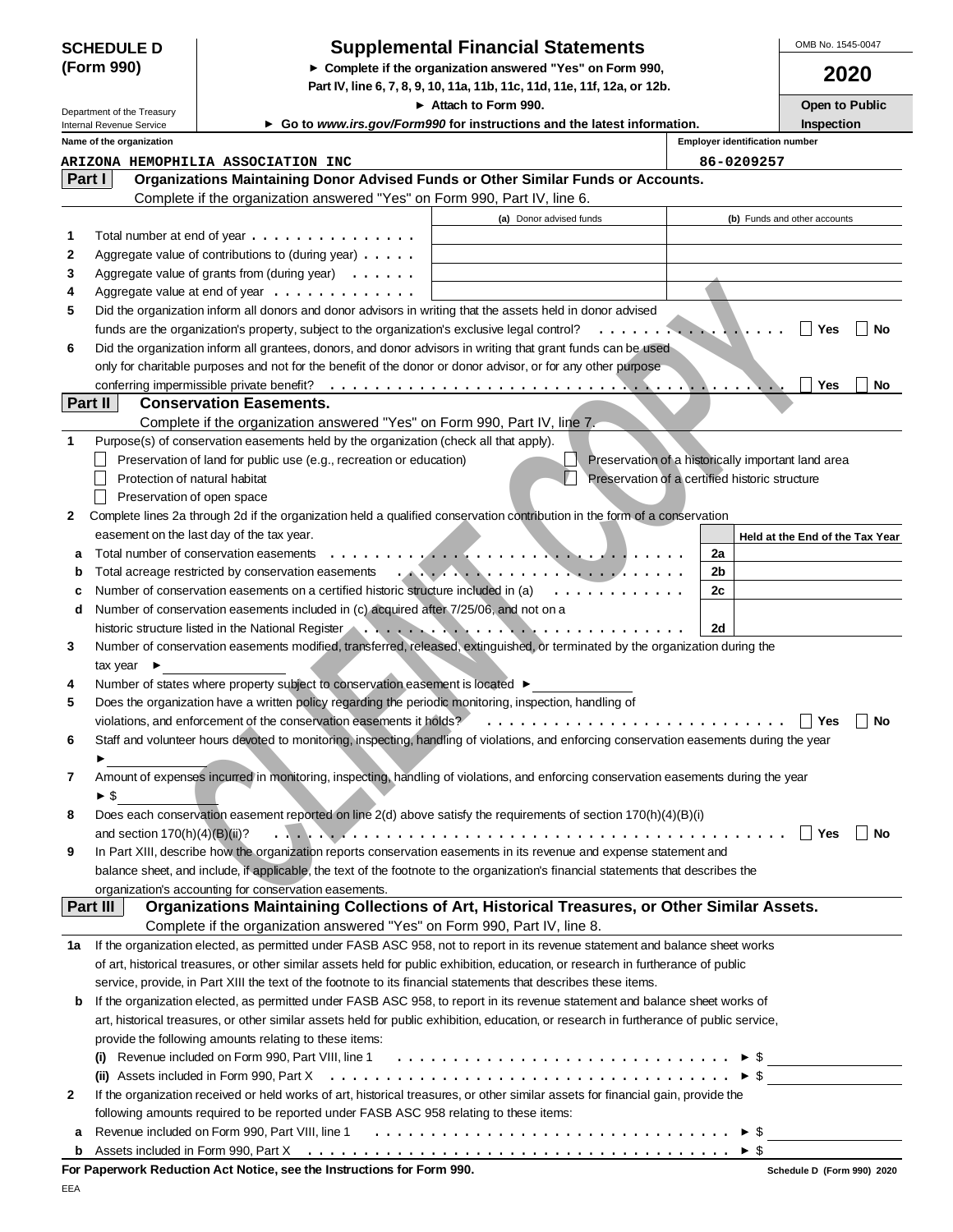|              | ARIZONA HEMOPHILIA ASSOCIATION INC<br>Schedule D (Form 990) 2020                                                                                                                                                               | 86-0209257     | Page 2              |
|--------------|--------------------------------------------------------------------------------------------------------------------------------------------------------------------------------------------------------------------------------|----------------|---------------------|
|              | Organizations Maintaining Collections of Art, Historical Treasures, or Other Similar Assets (continued)<br><b>Part III</b>                                                                                                     |                |                     |
| 3            | Using the organization's acquisition, accession, and other records, check any of the following that make significant use of its                                                                                                |                |                     |
|              | collection items (check all that apply):                                                                                                                                                                                       |                |                     |
| а            | Public exhibition<br>Loan or exchange programs<br>d                                                                                                                                                                            |                |                     |
| b            | Scholarly research<br>Other<br>е                                                                                                                                                                                               |                |                     |
| c            | Preservation for future generations                                                                                                                                                                                            |                |                     |
| 4            | Provide a description of the organization's collections and explain how they further the organization's exempt purpose in Part                                                                                                 |                |                     |
|              | XIII.                                                                                                                                                                                                                          |                |                     |
| 5            | During the year, did the organization solicit or receive donations of art, historical treasures, or other similar                                                                                                              |                |                     |
|              | assets to be sold to raise funds rather than to be maintained as part of the organization's collection?.                                                                                                                       | Yes            | No                  |
|              | Part IV<br><b>Escrow and Custodial Arrangements.</b>                                                                                                                                                                           |                |                     |
|              | Complete if the organization answered "Yes" on Form 990, Part IV, line 9, or reported an amount on Form                                                                                                                        |                |                     |
|              | 990, Part X, line 21.                                                                                                                                                                                                          |                |                     |
| 1а           | Is the organization an agent, trustee, custodian or other intermediary for contributions or other assets not                                                                                                                   |                |                     |
|              | included on Form 990, Part X?<br>$\sim$ . The set of $\sim$                                                                                                                                                                    | Yes            | $ X $ No            |
| b            | If "Yes," explain the arrangement in Part XIII and complete the following table:                                                                                                                                               |                |                     |
|              |                                                                                                                                                                                                                                | Amount         |                     |
|              | Beginning balance<br>1c                                                                                                                                                                                                        |                |                     |
| c            | 1d                                                                                                                                                                                                                             |                |                     |
| d            | Distributions during the year entertainment of the state of the state of the state of the state of the state of the state of the state of the state of the state of the state of the state of the state of the state of the st |                |                     |
| е            | 1e<br>1f                                                                                                                                                                                                                       |                |                     |
| f            | Ending balance                                                                                                                                                                                                                 | X Yes          |                     |
| 2a           | Did the organization include an amount on Form 990, Part X, line 21, for escrow or custodial account liability?                                                                                                                |                | No<br>X             |
| b            | <b>Endowment Funds.</b><br>Part V                                                                                                                                                                                              |                |                     |
|              |                                                                                                                                                                                                                                |                |                     |
|              | Complete if the organization answered "Yes" on Form 990, Part IV, line 10.                                                                                                                                                     |                |                     |
|              | (c) Two years back<br>(a) Current year<br>(b) Prior year<br>(d) Three years back                                                                                                                                               |                | (e) Four years back |
| 1а           | Beginning of year balance                                                                                                                                                                                                      |                |                     |
| b            | Contributions<br>.                                                                                                                                                                                                             |                |                     |
| с            | Net investment earnings, gains, and                                                                                                                                                                                            |                |                     |
|              | $losses$                                                                                                                                                                                                                       |                |                     |
| d            | Grants or scholarships<br>$\sim$                                                                                                                                                                                               |                |                     |
| е            | Other expenditures for facilities and                                                                                                                                                                                          |                |                     |
|              | programs                                                                                                                                                                                                                       |                |                     |
| f            | Administrative expenses<br>. <b>. .</b>                                                                                                                                                                                        |                |                     |
| g            | End of year balance<br>. <b>.</b>                                                                                                                                                                                              |                |                     |
| $\mathbf{2}$ | Provide the estimated percentage of the current year end balance (line 1g, column (a)) held as:                                                                                                                                |                |                     |
|              | Board designated or quasi-endowment ▶<br>$\%$                                                                                                                                                                                  |                |                     |
|              | %<br>Permanent endowment ▶                                                                                                                                                                                                     |                |                     |
| с            | $\frac{0}{0}$<br>Term endowment                                                                                                                                                                                                |                |                     |
|              | The percentages on lines 2a, 2b, and 2c should equal 100%.                                                                                                                                                                     |                |                     |
| За           | Are there endowment funds not in the possession of the organization that are held and administered for the                                                                                                                     |                |                     |
|              | organization by:                                                                                                                                                                                                               |                | Yes<br>No           |
|              | Unrelated organizations<br>(i)                                                                                                                                                                                                 | 3a(i)          |                     |
|              | (ii) Related organizations                                                                                                                                                                                                     | 3a(ii)         |                     |
| b            |                                                                                                                                                                                                                                | 3b             |                     |
| 4            | Describe in Part XIII the intended uses of the organization's endowment funds.                                                                                                                                                 |                |                     |
|              | <b>Part VI</b><br>Land, Buildings, and Equipment.                                                                                                                                                                              |                |                     |
|              | Complete if the organization answered "Yes" on Form 990, Part IV, line 11a. See Form 990, Part X, line 10.                                                                                                                     |                |                     |
|              | Description of property<br>(a) Cost or other basis<br>(b) Cost or other basis<br>(c) Accumulated                                                                                                                               | (d) Book value |                     |
|              | depreciation<br>(investment)<br>(other)                                                                                                                                                                                        |                |                     |
| 1a           | Land<br>135,000<br>.                                                                                                                                                                                                           |                | 135,000             |
| b            | <b>Buildings</b><br>978,657<br>170,856<br>.                                                                                                                                                                                    |                | 807,801             |
| с            | Leasehold improvements<br>$\cdots$                                                                                                                                                                                             |                |                     |
| d            | Equipment<br>46,900<br>46,900<br>.                                                                                                                                                                                             |                |                     |
| е            | 32,776<br>Other<br>22,839                                                                                                                                                                                                      |                | 9,937               |
|              | Total. Add lines 1a through 1e. (Column (d) must equal Form 990, Part X, column (B), line 10c.) ▶                                                                                                                              |                | 952,738             |

**Schedule D (Form 990) 2020**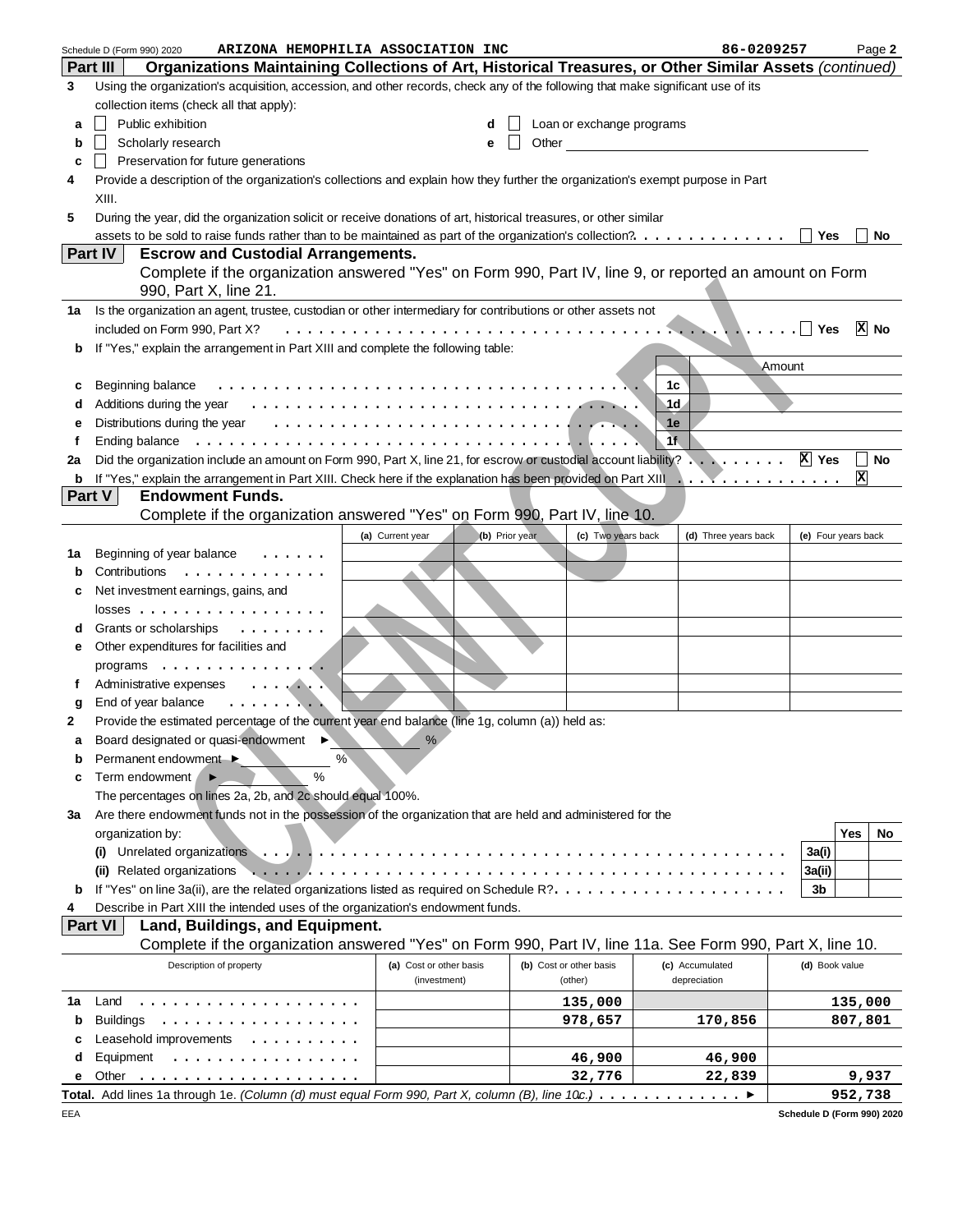| Schedule D (Form 990) 2020 | ARIZONA HEMOPHILIA ASSOCIATION INC                                                                                                                   |                 |                | 86-0209257                                                   | Page 3         |
|----------------------------|------------------------------------------------------------------------------------------------------------------------------------------------------|-----------------|----------------|--------------------------------------------------------------|----------------|
| <b>Part VII</b>            | <b>Investments - Other Securities.</b>                                                                                                               |                 |                |                                                              |                |
|                            | Complete if the organization answered "Yes" on Form 990, Part IV, line 11b. See Form 990, Part X, line 12.                                           |                 |                |                                                              |                |
|                            | (a) Description of security or category<br>(including name of security)                                                                              |                 | (b) Book value | (c) Method of valuation:<br>Cost or end-of-year market value |                |
|                            | (1) Financial derivatives $\dots \dots \dots \dots \dots \dots \dots$                                                                                |                 |                |                                                              |                |
|                            | (2) Closely-held equity interests<br>.                                                                                                               |                 |                |                                                              |                |
| $(3)$ Other                |                                                                                                                                                      |                 |                |                                                              |                |
| (A)                        |                                                                                                                                                      |                 |                |                                                              |                |
| (B)                        |                                                                                                                                                      |                 |                |                                                              |                |
| (C)                        |                                                                                                                                                      |                 |                |                                                              |                |
| (D)                        |                                                                                                                                                      |                 |                |                                                              |                |
| (E)                        |                                                                                                                                                      |                 |                |                                                              |                |
| (F)                        |                                                                                                                                                      |                 |                |                                                              |                |
| (G)                        |                                                                                                                                                      |                 |                |                                                              |                |
| (H)                        |                                                                                                                                                      |                 |                |                                                              |                |
|                            | Total. (Column (b) must equal Form 990, Part X, col. (B) line 12.). $\blacktriangleright$                                                            |                 |                |                                                              |                |
| <b>Part VIII</b>           | <b>Investments - Program Related.</b>                                                                                                                |                 |                |                                                              |                |
|                            | Complete if the organization answered "Yes" on Form 990, Part IV, line 11c. See Form 990, Part X, line 13.                                           |                 |                |                                                              |                |
|                            | (a) Description of investment                                                                                                                        |                 | (b) Book value | (c) Method of valuation:<br>Cost or end-of-year market value |                |
| (1)                        |                                                                                                                                                      |                 |                |                                                              |                |
| (2)                        |                                                                                                                                                      |                 |                |                                                              |                |
| (3)                        |                                                                                                                                                      |                 |                |                                                              |                |
| (4)                        |                                                                                                                                                      |                 |                |                                                              |                |
| (5)                        |                                                                                                                                                      |                 |                |                                                              |                |
| (6)                        |                                                                                                                                                      |                 |                |                                                              |                |
| (7)                        |                                                                                                                                                      |                 |                |                                                              |                |
| (8)                        |                                                                                                                                                      |                 |                |                                                              |                |
| (9)                        |                                                                                                                                                      |                 |                |                                                              |                |
|                            | Total. (Column (b) must equal Form 990, Part X, col. (B) line $13.$ ).                                                                               |                 |                |                                                              |                |
| Part IX                    | <b>Other Assets.</b>                                                                                                                                 |                 |                |                                                              |                |
|                            | Complete if the organization answered "Yes" on Form 990, Part IV, line 11d. See Form 990, Part X, line 15.                                           |                 |                |                                                              |                |
|                            |                                                                                                                                                      | (a) Description |                |                                                              | (b) Book value |
| (1)                        |                                                                                                                                                      |                 |                |                                                              |                |
| (2)                        |                                                                                                                                                      |                 |                |                                                              |                |
| (3)                        |                                                                                                                                                      |                 |                |                                                              |                |
| (4)                        |                                                                                                                                                      |                 |                |                                                              |                |
| (5)                        |                                                                                                                                                      |                 |                |                                                              |                |
| (6)                        |                                                                                                                                                      |                 |                |                                                              |                |
| (7)                        |                                                                                                                                                      |                 |                |                                                              |                |
| (8)                        |                                                                                                                                                      |                 |                |                                                              |                |
| (9)                        |                                                                                                                                                      |                 |                |                                                              |                |
|                            | Total. (Column (b) must equal Form 990, Part X, col. (B) line 15.). $\ldots \ldots \ldots \ldots \ldots \ldots \ldots$                               |                 |                |                                                              |                |
| Part X                     | <b>Other Liabilities.</b>                                                                                                                            |                 |                |                                                              |                |
|                            | Complete if the organization answered "Yes" on Form 990, Part IV, line 11e or 11f. See Form 990, Part X,<br>line 25.                                 |                 |                |                                                              |                |
| 1.                         | (a) Description of liability                                                                                                                         | (b) Book value  |                |                                                              |                |
| (1) Federal income taxes   |                                                                                                                                                      |                 |                |                                                              |                |
| (2)                        |                                                                                                                                                      |                 |                |                                                              |                |
| (3)                        |                                                                                                                                                      |                 |                |                                                              |                |
| (4)                        |                                                                                                                                                      |                 |                |                                                              |                |
| (5)                        |                                                                                                                                                      |                 |                |                                                              |                |
| (6)                        |                                                                                                                                                      |                 |                |                                                              |                |
| (7)                        |                                                                                                                                                      |                 |                |                                                              |                |
| (8)                        |                                                                                                                                                      |                 |                |                                                              |                |
| (9)                        |                                                                                                                                                      |                 |                |                                                              |                |
|                            | Total. (Column (b) must equal Form 990, Part X, col. (B) line $25$ .). $\blacktriangleright$                                                         |                 |                |                                                              |                |
|                            | 2. Liability for uncertain tax positions. In Part XIII, provide the text of the footnote to the organization's financial statements that reports the |                 |                |                                                              |                |

organization's liability for uncertain tax positions under FASB ASC 740. Check here if the text of the footnote has been provided in Part XIII ...... **X**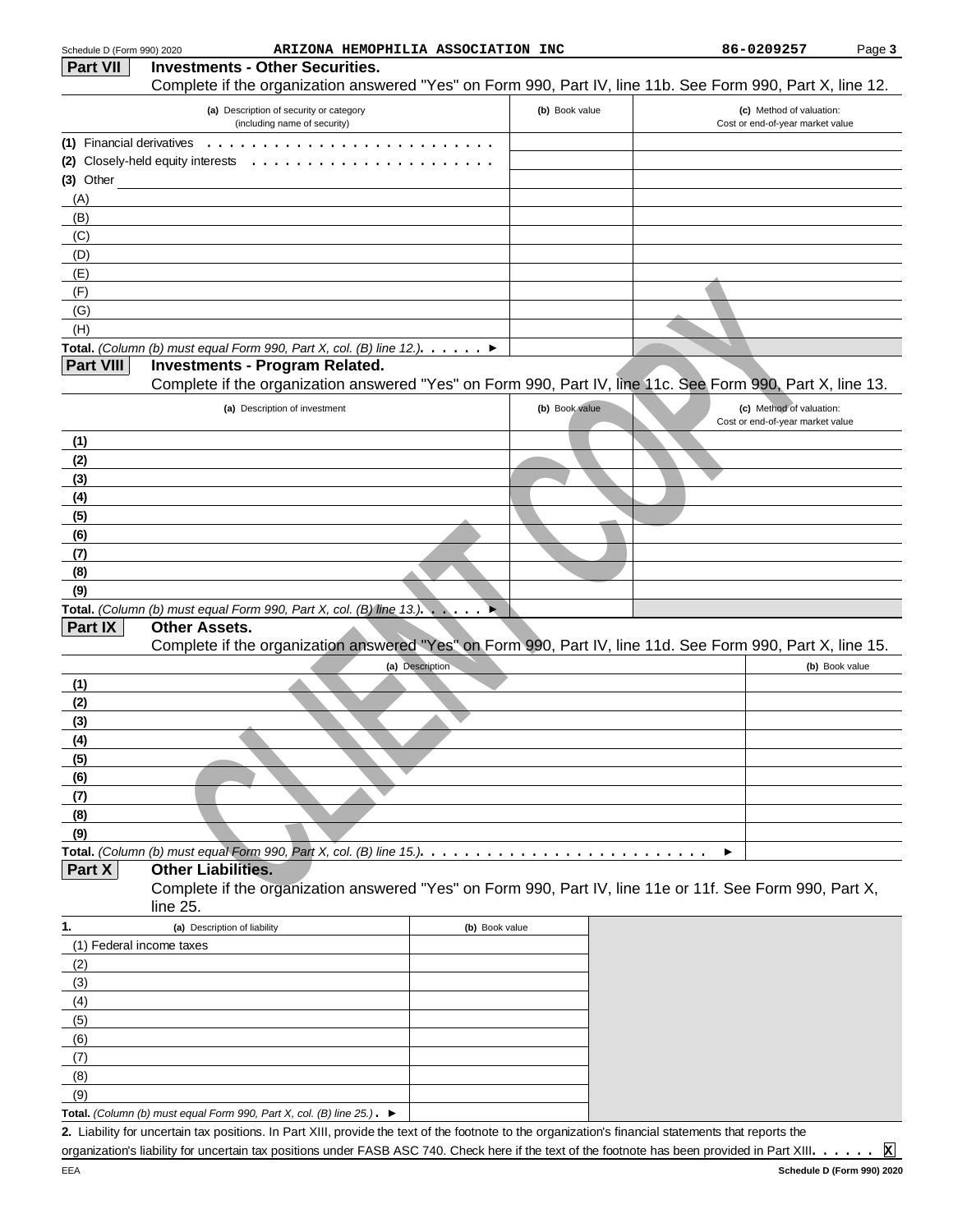|              | Schedule D (Form 990) 2020<br>ARIZONA HEMOPHILIA ASSOCIATION INC                                                                                   | 86-0209257 | Page 4    |
|--------------|----------------------------------------------------------------------------------------------------------------------------------------------------|------------|-----------|
|              | Reconciliation of Revenue per Audited Financial Statements With Revenue per Return.<br><b>Part XI</b>                                              |            |           |
|              | Complete if the organization answered "Yes" on Form 990, Part IV, line 12a.                                                                        |            |           |
| 1            |                                                                                                                                                    | 1          | 1,831,661 |
| 2            | Amounts included on line 1 but not on Form 990, Part VIII, line 12:                                                                                |            |           |
| a            | 2a                                                                                                                                                 |            |           |
| b            | 2b<br>164,320                                                                                                                                      |            |           |
| c            | 2c                                                                                                                                                 |            |           |
|              | 2d                                                                                                                                                 |            |           |
| d            | 22,677                                                                                                                                             |            |           |
| е            |                                                                                                                                                    | 2e         | 186,997   |
| 3            |                                                                                                                                                    | 3          | 1,644,664 |
| 4            | Amounts included on Form 990, Part VIII, line 12, but not on line 1:                                                                               |            |           |
| a            | Investment expenses not included on Form 990, Part VIII, line 7b<br>.<br>4a                                                                        |            |           |
| b            | 4 <sub>b</sub>                                                                                                                                     |            |           |
| c            | Add lines 4a and 4b                                                                                                                                | 4c         |           |
| 5            |                                                                                                                                                    | 5          | 1,644,664 |
|              | <b>Part XII</b><br>Reconciliation of Expenses per Audited Financial Statements With Expenses per Return.                                           |            |           |
|              | Complete if the organization answered "Yes" on Form 990, Part IV, line 12a.                                                                        |            |           |
| 1            | Total expenses and losses per audited financial statements                                                                                         | $\bar{1}$  | 1,466,763 |
| $\mathbf{2}$ | Amounts included on line 1 but not on Form 990, Part IX, line 25:                                                                                  |            |           |
| a            | 2a<br>164,320                                                                                                                                      |            |           |
|              | 2 <sub>b</sub>                                                                                                                                     |            |           |
| b            |                                                                                                                                                    |            |           |
| c            | 2c                                                                                                                                                 |            |           |
| d            | 2d<br>22,677                                                                                                                                       |            |           |
| e            | .                                                                                                                                                  | 2e         | 186,997   |
| 3            | . <i>.</i>                                                                                                                                         | 3          | 1,279,766 |
| 4            | Amounts included on Form 990, Part IX, line 25, but not on line 1:                                                                                 |            |           |
| a            | Investment expenses not included on Form 990, Part VIII, line 7b<br>-4a                                                                            |            |           |
| b            | 4 <sub>b</sub>                                                                                                                                     |            |           |
| c            |                                                                                                                                                    | 4c         |           |
| 5            | Total expenses. Add lines 3 and 4c. (This must equal Form 990, Part I, line 18.).                                                                  | 5          | 1,279,766 |
|              | <b>Part XIII</b><br><b>Supplemental Information.</b>                                                                                               |            |           |
|              | Provide the descriptions required for Part II, lines 3, 5, and 9; Part III, lines 1a and 4; Part IV, lines 1b and 2b; Part V, line 4; Part X, line |            |           |
|              | 2; Part XI, lines 2d and 4b; and Part XII, lines 2d and 4b. Also complete this part to provide any additional information.                         |            |           |
|              |                                                                                                                                                    |            |           |
|              | 01. Escrow account liability (Part IV, line 2b)                                                                                                    |            |           |
|              |                                                                                                                                                    |            |           |
|              | GRANT FUNDS HELD ON BEHALF OF THE ARIZONA HEMOPHILIA & THROMBOSIS CENTER AT THE UNIVERSITY OF                                                      |            |           |
|              |                                                                                                                                                    |            |           |
|              | <b>ARIZONA IN TUCSON ARIZONA.</b>                                                                                                                  |            |           |
|              |                                                                                                                                                    |            |           |
|              |                                                                                                                                                    |            |           |
|              |                                                                                                                                                    |            |           |
|              |                                                                                                                                                    |            |           |
|              |                                                                                                                                                    |            |           |
|              |                                                                                                                                                    |            |           |
|              |                                                                                                                                                    |            |           |
|              |                                                                                                                                                    |            |           |
|              |                                                                                                                                                    |            |           |
|              |                                                                                                                                                    |            |           |
|              |                                                                                                                                                    |            |           |
|              |                                                                                                                                                    |            |           |
|              |                                                                                                                                                    |            |           |
|              |                                                                                                                                                    |            |           |

## **GRANT FUNDS HELD ON BEHALF OF THE ARIZONA HEMOPHILIA & THROMBOSIS CENTER AT THE UNIVERSITY OF**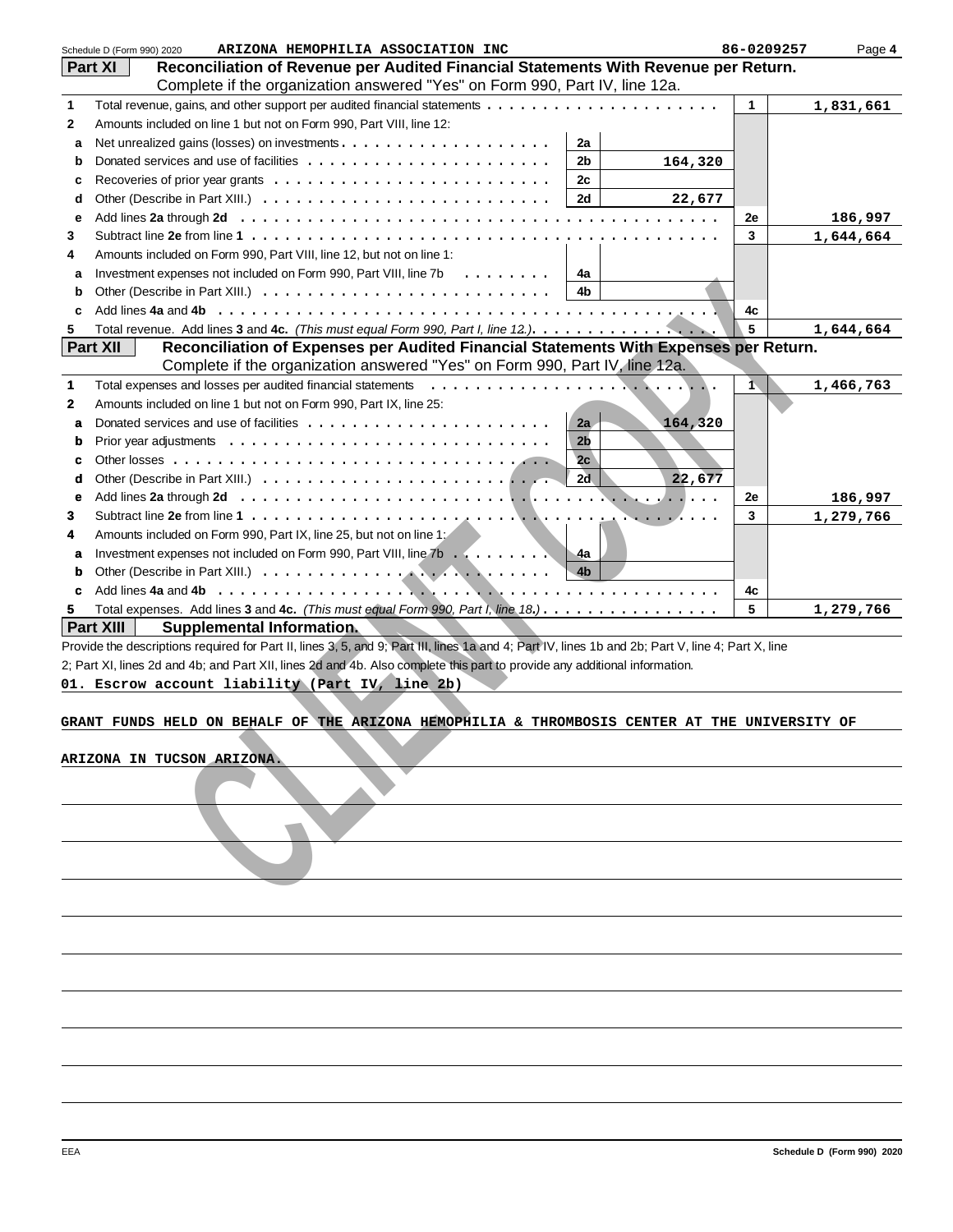| ARIZONA HEMOPHILIA ASSOCIATION INC<br>Schedule D (Form 990) 2020<br><b>Part XIII</b><br><b>Supplemental Information (continued)</b> | 86-0209257 | Page 5 |
|-------------------------------------------------------------------------------------------------------------------------------------|------------|--------|
|                                                                                                                                     |            |        |
| 02. Other revenues not included on Form 990 (Part XI, line 2d)                                                                      |            |        |
|                                                                                                                                     |            |        |
| RENTAL EXPENSES: \$22,677                                                                                                           |            |        |
|                                                                                                                                     |            |        |
|                                                                                                                                     |            |        |
| 03. Other expenses not included on Form 990 (Part XII, line 2d)                                                                     |            |        |
| RENTAL EXPENSES: \$22,677                                                                                                           |            |        |
|                                                                                                                                     |            |        |
|                                                                                                                                     |            |        |
| 04. Footnote for uncertain tax position under FIN 48 (Part X)                                                                       |            |        |
| THE ASSOCIATION HAS ADOPTED FASB ASC 740-10-25, WHICH CLARIFIES ACCOUNTING FOR UNCERTAINTY IN                                       |            |        |
|                                                                                                                                     |            |        |
| INCOME TAXES REPORTED IN THE FINANCIAL STATEMENTS. THE INTERPRETATION PROVIDES CRITERIA FOR                                         |            |        |
| ASSESSMENT OF INDIVIDUAL TAX POSITIONS AND A PROCESS FOR RECOGNITION AND MEASUREMENT OF UNCERTAIN                                   |            |        |
|                                                                                                                                     |            |        |
| TAX POSITIONS. TAX POSITIONS ARE EVALUATED ON WHETHER THEY MEET THE "MORE LIKELY THAN NOT" STANDARD                                 |            |        |
| FOR SUSTAINABILITY ON EXAMINATION BY TAX AUTHORITIES. THE ASSOCIATION DOES NOT BELIEVE ITS FINANCIAL                                |            |        |
|                                                                                                                                     |            |        |
| STATEMENTS CONTAIN ANY UNCERTAIN TAX POSITIONS.                                                                                     |            |        |
|                                                                                                                                     |            |        |
|                                                                                                                                     |            |        |
|                                                                                                                                     |            |        |
|                                                                                                                                     |            |        |
|                                                                                                                                     |            |        |
|                                                                                                                                     |            |        |
|                                                                                                                                     |            |        |
|                                                                                                                                     |            |        |
|                                                                                                                                     |            |        |
|                                                                                                                                     |            |        |
|                                                                                                                                     |            |        |
|                                                                                                                                     |            |        |
|                                                                                                                                     |            |        |
|                                                                                                                                     |            |        |
|                                                                                                                                     |            |        |
|                                                                                                                                     |            |        |
|                                                                                                                                     |            |        |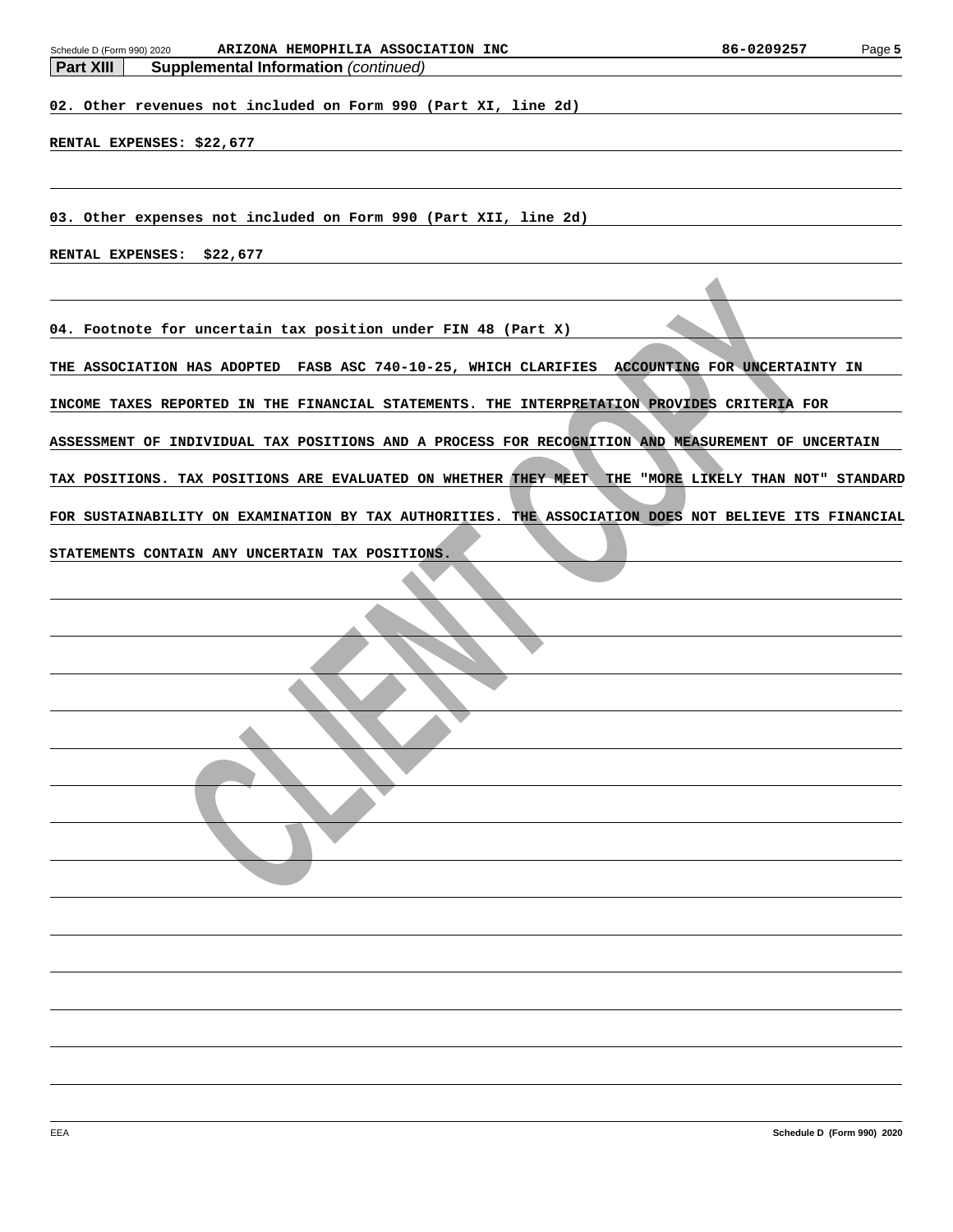Department of the Treasury

**SCHEDULE O**<br> **Supplemental Information to Form 990 or 990-EZ**<br> **Supplemental Information to Form 990 or 990-EZ (Form 990 or 990-EZ) Complete to provide information for responses to specific questions on Form 990 or 990-EZ or to provide any additional information.**

**Attach to Form 990 or 990-EZ. Go to www.irs.gov/Form990 for the latest information.** **2020**

OMB No. 1545-0047

**Open to Public Inspection**

Internal Revenue Service Name of the organization

### **ARIZONA HEMOPHILIA ASSOCIATION INC 86-0209257**

**Employer identification number**

### **01. Form 990 governing body review (Part VI, line 11)**

FORM 990 IS REVIEWED AND APPROVED BY THE BOARD CHAIR PRIOR TO FILING.

**02. Conflict of interest policy compliance (Part VI, line 12c)**

POLICY IS PROVIDED TO AND SIGNED BY ALL OFFICERS, DIRECTORS, AND EMPLOYEES.

### **03. CEO, executive director, top management comp (Part VI, line 15a)**

CONTRED TO AND SIGNED AY ALL OFFICES, DEROTORS, AND EMPERIES.<br>
NOVIDED TO AND SIGNED AY ALL OFFICES, DEROTORS, AND EMPERIES.<br>
IN SEVIEW SIGNED AND ADDROVES THE CONDENSATION OF THE REVIEW DISTRIBUTION CONTRIBUTION CONTRIGEN BOARD ANNUALLY REVIEWS AND APPROVES THE COMPENSATION OF THE EXECUTIVE DIRECTOR. THE REVIEW

TAKES INTO ACCOUNT COMPARATIVE MARKET DATA FOR COMPENSATION PAID BY SIMILAR SIZED

NOT-FOR-PROFIT ORGANIZATIONS WITHIN THE COMMUNITY. THE REVIEW AND APPROVAL IS DOCUMENTED

IN THE BOARD MEETING MINUTES.

### **04. Governing documents, etc, available to public (Part VI, line 19)**

ALL AVAILABLE UPON REQUEST.

### **05. List of other fees for services expenses (Part IX, line 11g)**

CONTRACT SERVICES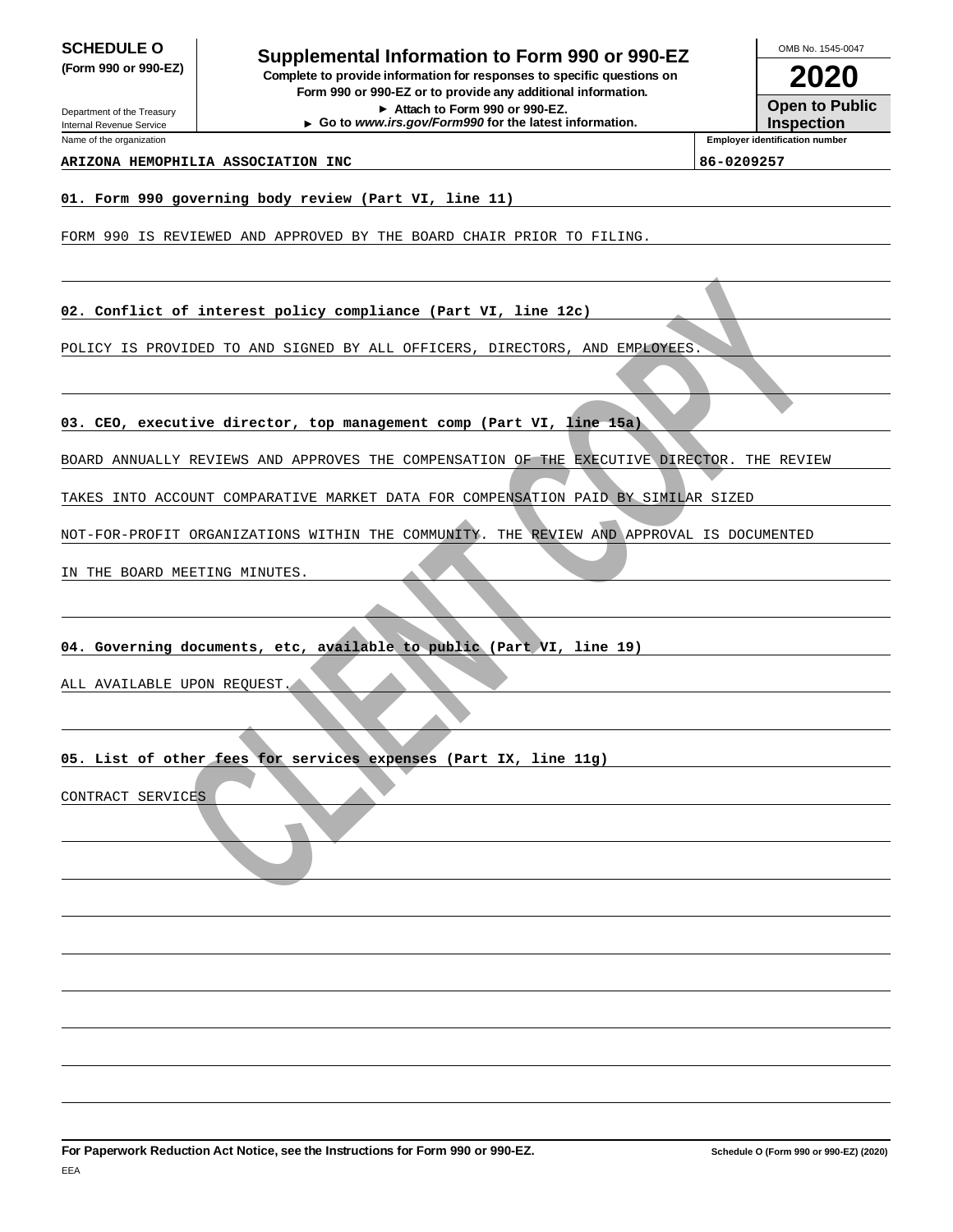| <b>SCHEDULE R</b>                                    |                                                                                                                                                                                                                   |                    |                                              |                                                                        |                                                    |                                       | OMB No. 1545-0047                          |                    |
|------------------------------------------------------|-------------------------------------------------------------------------------------------------------------------------------------------------------------------------------------------------------------------|--------------------|----------------------------------------------|------------------------------------------------------------------------|----------------------------------------------------|---------------------------------------|--------------------------------------------|--------------------|
| (Form 990)                                           |                                                                                                                                                                                                                   |                    |                                              | <b>Related Organizations and Unrelated Partnerships</b>                |                                                    |                                       | 2020                                       |                    |
|                                                      | ► Complete if the organization answered "Yes" on Form 990, Part IV, line 33, 34, 35b, 36, or 37.                                                                                                                  |                    |                                              |                                                                        |                                                    |                                       |                                            |                    |
| Department of the Treasury                           |                                                                                                                                                                                                                   |                    | $\triangleright$ Attach to Form 990.         |                                                                        |                                                    |                                       | <b>Open to Public</b><br><b>Inspection</b> |                    |
| Internal Revenue Service<br>Name of the organization |                                                                                                                                                                                                                   |                    |                                              | Go to www.irs.gov/Form990 for instructions and the latest information. |                                                    | <b>Employer identification number</b> |                                            |                    |
|                                                      | ARIZONA HEMOPHILIA ASSOCIATION INC                                                                                                                                                                                |                    |                                              |                                                                        |                                                    | 86-0209257                            |                                            |                    |
| Part I                                               | Identification of Disregarded Entities. Complete if the organization answered "Yes" on Form 990, Part IV, line 33.                                                                                                |                    |                                              |                                                                        |                                                    |                                       |                                            |                    |
|                                                      | (a)<br>Name, address, and EIN (if applicable) of disregarded entity                                                                                                                                               |                    | (b)<br>Primary activity                      | Legal domicile (state<br>or foreign country)                           | (d)<br>Total income                                | (e)<br>End-of-year assets             | (f)<br>Direct controlling<br>entity        |                    |
|                                                      | (1) AZ BLEEDING DISORDERS HEALTH, 46-5198550                                                                                                                                                                      |                    |                                              |                                                                        |                                                    |                                       | ARIZONA                                    |                    |
| 826 N 5TH AVENUE                                     |                                                                                                                                                                                                                   |                    |                                              |                                                                        |                                                    |                                       | <b>HEMOPHILIA</b>                          |                    |
| PHOENIX AZ 85003                                     |                                                                                                                                                                                                                   | <b>HEALTH CARE</b> |                                              | AZ                                                                     | 284,185                                            |                                       | ASSOCIATION                                |                    |
| (2)                                                  |                                                                                                                                                                                                                   |                    |                                              |                                                                        |                                                    |                                       |                                            |                    |
|                                                      |                                                                                                                                                                                                                   |                    |                                              |                                                                        |                                                    |                                       |                                            |                    |
| (3)                                                  |                                                                                                                                                                                                                   |                    |                                              |                                                                        |                                                    |                                       |                                            |                    |
|                                                      |                                                                                                                                                                                                                   |                    |                                              |                                                                        |                                                    |                                       |                                            |                    |
|                                                      |                                                                                                                                                                                                                   |                    |                                              |                                                                        |                                                    |                                       |                                            |                    |
| (4)                                                  |                                                                                                                                                                                                                   |                    |                                              |                                                                        |                                                    |                                       |                                            |                    |
| (5)                                                  |                                                                                                                                                                                                                   |                    |                                              |                                                                        |                                                    |                                       |                                            |                    |
|                                                      |                                                                                                                                                                                                                   |                    |                                              |                                                                        |                                                    |                                       |                                            |                    |
| Part II                                              | Identification of Related Tax-Exempt Organizations. Complete if the organization answered "Yes" on Form 990, Part IV, line 34 because it had<br>one or more related tax-exempt organizations during the tax year. |                    |                                              |                                                                        |                                                    |                                       |                                            |                    |
|                                                      | (a)                                                                                                                                                                                                               | (b)                | (c)                                          | (d)                                                                    | (e)                                                | (f)                                   |                                            | Sec. 512(b)(13)    |
|                                                      | Name, address, and EIN of related organization                                                                                                                                                                    | Primary activity   | Legal domicile (state<br>or foreign country) | Exempt Code section                                                    | Public charity status<br>(if section $501(c)(3)$ ) | Direct controlling<br>entity          |                                            | controlled entity? |
| (1)                                                  |                                                                                                                                                                                                                   |                    |                                              |                                                                        |                                                    |                                       | Yes                                        | No                 |
|                                                      |                                                                                                                                                                                                                   |                    |                                              |                                                                        |                                                    |                                       |                                            |                    |
|                                                      |                                                                                                                                                                                                                   |                    |                                              |                                                                        |                                                    |                                       |                                            |                    |
| (2)                                                  |                                                                                                                                                                                                                   |                    |                                              |                                                                        |                                                    |                                       |                                            |                    |
|                                                      |                                                                                                                                                                                                                   |                    |                                              |                                                                        |                                                    |                                       |                                            |                    |
| (3)                                                  |                                                                                                                                                                                                                   |                    |                                              |                                                                        |                                                    |                                       |                                            |                    |
|                                                      |                                                                                                                                                                                                                   |                    |                                              |                                                                        |                                                    |                                       |                                            |                    |
|                                                      |                                                                                                                                                                                                                   |                    |                                              |                                                                        |                                                    |                                       |                                            |                    |
| (4)                                                  |                                                                                                                                                                                                                   |                    |                                              |                                                                        |                                                    |                                       |                                            |                    |
|                                                      |                                                                                                                                                                                                                   |                    |                                              |                                                                        |                                                    |                                       |                                            |                    |
|                                                      |                                                                                                                                                                                                                   |                    |                                              |                                                                        |                                                    |                                       |                                            |                    |
| (5)                                                  |                                                                                                                                                                                                                   |                    |                                              |                                                                        |                                                    |                                       |                                            |                    |
|                                                      |                                                                                                                                                                                                                   |                    |                                              |                                                                        |                                                    |                                       |                                            |                    |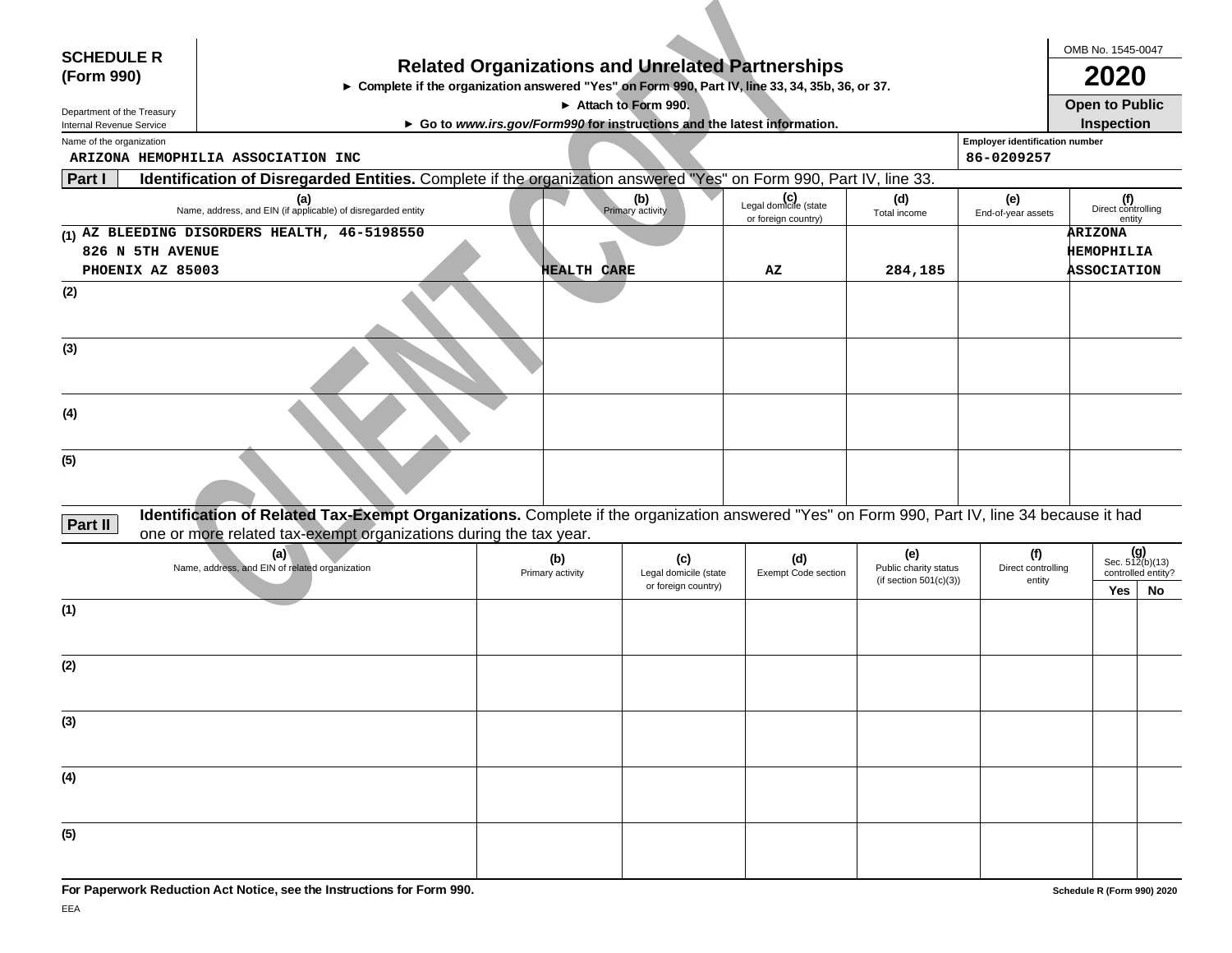| Schedule R (Form 990) 2020 |                                                                                                                                              |                         | ARIZONA HEMOPHILIA ASSOCIATION INC               |                                                     |                                                                       |                                     |                                                     |                                        |                                 |                                  | 86-0209257                                               |                                |                                    | Page 2                                             |
|----------------------------|----------------------------------------------------------------------------------------------------------------------------------------------|-------------------------|--------------------------------------------------|-----------------------------------------------------|-----------------------------------------------------------------------|-------------------------------------|-----------------------------------------------------|----------------------------------------|---------------------------------|----------------------------------|----------------------------------------------------------|--------------------------------|------------------------------------|----------------------------------------------------|
| Part III                   | Identification of Related Organizations Taxable as a Partnership. Complete if the organization answered "Yes" on Form 990, Part IV, line 34, |                         |                                                  |                                                     |                                                                       |                                     |                                                     |                                        |                                 |                                  |                                                          |                                |                                    |                                                    |
|                            | because it had one or more related organizations treated as a partnership during the tax year.                                               |                         |                                                  |                                                     |                                                                       |                                     |                                                     |                                        |                                 |                                  |                                                          |                                |                                    |                                                    |
|                            | (a)<br>Name, address, and EIN of<br>related organization                                                                                     | (b)<br>Primary activity | (c)<br>Legal<br>domicile<br>(state or<br>foreign | (d)<br>Direct controlling<br>entity                 | (e)<br>Predominant<br>income (related,<br>unrelated,<br>excluded from |                                     | (f)<br>Share of total<br>income                     | (g)<br>Share of end-of-<br>year assets | (h)                             | Disproportionate<br>allocations? | (i)<br>Code V-UBI<br>amount in box 20<br>of Schedule K-1 | (j)                            | General or<br>managing<br>partner? | (k)<br>Percentage<br>ownership                     |
|                            |                                                                                                                                              |                         | country)                                         |                                                     | tax under<br>sections 512-514)                                        |                                     |                                                     |                                        | Yes                             | No                               | (Form 1065)                                              | Yes                            | No                                 |                                                    |
|                            | (1) AZBDBR, L, 82-2960561<br>2 PENNS WAY, STE 404 SPECIALITY<br>NEW CASTLE DE 19720 PHARMACY                                                 |                         | DE,                                              | <b>BIOTEK</b><br>REMEDYS,                           | <b>RELATED</b>                                                        |                                     | 397,349                                             |                                        |                                 | x                                |                                                          |                                | x                                  | 49                                                 |
| (2)                        |                                                                                                                                              |                         |                                                  |                                                     |                                                                       |                                     |                                                     |                                        |                                 |                                  |                                                          |                                |                                    |                                                    |
| (3)                        |                                                                                                                                              |                         |                                                  |                                                     |                                                                       |                                     |                                                     |                                        |                                 |                                  |                                                          |                                |                                    |                                                    |
| (4)                        |                                                                                                                                              |                         |                                                  |                                                     |                                                                       |                                     |                                                     |                                        |                                 |                                  |                                                          |                                |                                    |                                                    |
| (5)                        |                                                                                                                                              |                         |                                                  |                                                     |                                                                       |                                     |                                                     |                                        |                                 |                                  |                                                          |                                |                                    |                                                    |
| <b>Part IV</b>             | Identification of Related Organizations Taxable as a Corporation or Trust. Complete if the organization answered "Yes" on Form 990, Part IV, |                         |                                                  |                                                     |                                                                       |                                     |                                                     |                                        |                                 |                                  |                                                          |                                |                                    |                                                    |
|                            | line 34, because it had one or more related organizations treated as a corporation or trust during the tax year.                             |                         |                                                  |                                                     |                                                                       |                                     |                                                     |                                        |                                 |                                  |                                                          |                                |                                    |                                                    |
|                            | (a)<br>Name, address, and EIN of related organization                                                                                        |                         | (b)<br>Primary activity                          | (c)<br>Legal domicile<br>(state or foreign country) |                                                                       | (d)<br>Direct controlling<br>entity | (e)<br>Type of entity<br>(C corp, S corp, or trust) |                                        | (f)<br>Share of total<br>income |                                  | (g)<br>Share of<br>end-of-year assets                    | (h)<br>Percentage<br>ownership | Yes                                | (i)<br>Section 512(b)(13)<br>controlled<br>entity? |
| (1)                        |                                                                                                                                              |                         |                                                  |                                                     |                                                                       |                                     |                                                     |                                        |                                 |                                  |                                                          |                                |                                    | No                                                 |
|                            |                                                                                                                                              |                         |                                                  |                                                     |                                                                       |                                     |                                                     |                                        |                                 |                                  |                                                          |                                |                                    |                                                    |
| (2)                        |                                                                                                                                              |                         |                                                  |                                                     |                                                                       |                                     |                                                     |                                        |                                 |                                  |                                                          |                                |                                    |                                                    |
| (3)                        |                                                                                                                                              |                         |                                                  |                                                     |                                                                       |                                     |                                                     |                                        |                                 |                                  |                                                          |                                |                                    |                                                    |
| (4)                        |                                                                                                                                              |                         |                                                  |                                                     |                                                                       |                                     |                                                     |                                        |                                 |                                  |                                                          |                                |                                    |                                                    |
| (5)                        |                                                                                                                                              |                         |                                                  |                                                     |                                                                       |                                     |                                                     |                                        |                                 |                                  |                                                          |                                |                                    |                                                    |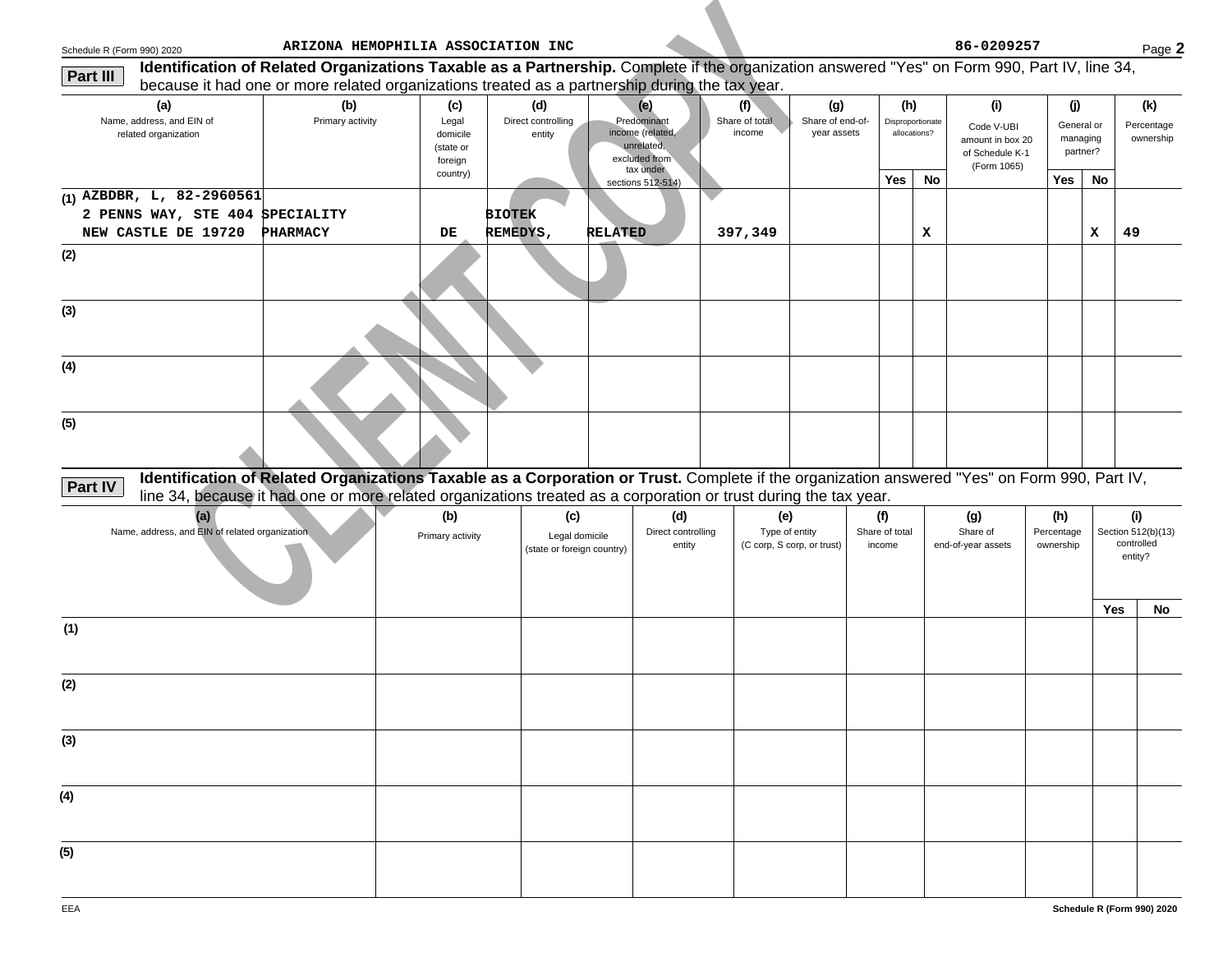| Schedule R (Form 990) 2020 | ARIZONA HEMOPHILIA ASSOCIATION INC                                                                                                                                                                                                                                                                  |                            |                 | 86-0209257                            |     |              | Page:        |
|----------------------------|-----------------------------------------------------------------------------------------------------------------------------------------------------------------------------------------------------------------------------------------------------------------------------------------------------|----------------------------|-----------------|---------------------------------------|-----|--------------|--------------|
| <b>Part V</b>              | Transactions with Related Organizations. Complete if the organization answered "Yes" on Form 990, Part IV, line 34, 35b, or 36.                                                                                                                                                                     |                            |                 |                                       |     |              |              |
|                            | Note: Complete line 1 if any entity is listed in Parts II, III, or IV of this schedule.                                                                                                                                                                                                             |                            |                 |                                       |     | <b>Yes</b>   | <b>No</b>    |
|                            | During the tax year, did the organization engage in any of the following transactions with one or more related organizations listed in Parts II-IV?                                                                                                                                                 |                            |                 |                                       |     |              |              |
|                            |                                                                                                                                                                                                                                                                                                     |                            |                 |                                       | 1a  |              | $\mathbf{x}$ |
|                            |                                                                                                                                                                                                                                                                                                     |                            |                 |                                       | 1b  |              | $\mathbf{x}$ |
|                            |                                                                                                                                                                                                                                                                                                     |                            |                 |                                       | 1c  |              | $\mathbf{x}$ |
|                            | <b>d</b> Loans or loan guarantees to or for related organization(s)                                                                                                                                                                                                                                 |                            |                 |                                       | 1d  |              | $\mathbf{x}$ |
|                            |                                                                                                                                                                                                                                                                                                     |                            |                 |                                       | 1e  |              | $\mathbf{x}$ |
|                            |                                                                                                                                                                                                                                                                                                     |                            |                 |                                       |     |              |              |
|                            |                                                                                                                                                                                                                                                                                                     |                            |                 |                                       | 1f  |              | $\mathbf{x}$ |
|                            |                                                                                                                                                                                                                                                                                                     |                            |                 |                                       | 1g  |              | $\mathbf{x}$ |
|                            |                                                                                                                                                                                                                                                                                                     |                            |                 |                                       | 1h  | $\mathbf{x}$ |              |
|                            | $i$ Exchange of assets with related organization(s) $\ldots$ , $\ldots$ , $\ldots$ , $\ldots$ , $\ldots$ , $\ldots$ , $\ldots$ , $\ldots$ , $\ldots$ , $\ldots$ , $\ldots$ , $\ldots$ , $\ldots$ , $\ldots$ , $\ldots$ , $\ldots$ , $\ldots$ , $\ldots$ , $\ldots$ , $\ldots$ , $\ldots$ , $\ldots$ |                            |                 |                                       | 1i. |              | $\mathbf{x}$ |
|                            |                                                                                                                                                                                                                                                                                                     |                            |                 |                                       | 1j. | $\mathbf{x}$ |              |
|                            |                                                                                                                                                                                                                                                                                                     |                            |                 |                                       |     |              |              |
|                            |                                                                                                                                                                                                                                                                                                     |                            |                 |                                       | 1k  |              | $\mathbf{x}$ |
|                            |                                                                                                                                                                                                                                                                                                     |                            |                 |                                       | 11  |              | $\mathbf{x}$ |
|                            |                                                                                                                                                                                                                                                                                                     |                            |                 |                                       | 1m  |              | $\mathbf{x}$ |
|                            |                                                                                                                                                                                                                                                                                                     |                            |                 |                                       | 1n  |              | $\mathbf{x}$ |
|                            |                                                                                                                                                                                                                                                                                                     |                            |                 |                                       | 1o  |              | $\mathbf{x}$ |
|                            |                                                                                                                                                                                                                                                                                                     |                            |                 |                                       |     |              |              |
|                            | Reimbursement paid to related organization(s) for expenses (excession content of excession content of expenses                                                                                                                                                                                      |                            |                 |                                       | 1p  |              |              |
|                            |                                                                                                                                                                                                                                                                                                     |                            |                 |                                       | 1q  | $\mathbf{x}$ | $\mathbf{x}$ |
|                            |                                                                                                                                                                                                                                                                                                     |                            |                 |                                       |     |              |              |
|                            |                                                                                                                                                                                                                                                                                                     |                            |                 |                                       | 1r  |              |              |
|                            |                                                                                                                                                                                                                                                                                                     |                            |                 |                                       | 1s  | $\mathbf{x}$ | $\mathbf{x}$ |
|                            | 2 If the answer to any of the above is "Yes," see the instructions for information on who must complete this line, including covered relationships and transaction thresholds.                                                                                                                      |                            |                 |                                       |     |              |              |
|                            | (a)                                                                                                                                                                                                                                                                                                 | (b)                        | (c)             | (d)                                   |     |              |              |
|                            | Name of related organization                                                                                                                                                                                                                                                                        | Transaction<br>$type(a-s)$ | Amount involved | Method of determining amount involved |     |              |              |
|                            |                                                                                                                                                                                                                                                                                                     |                            |                 |                                       |     |              |              |
|                            |                                                                                                                                                                                                                                                                                                     |                            |                 |                                       |     |              |              |
| (1)                        |                                                                                                                                                                                                                                                                                                     |                            |                 |                                       |     |              |              |
|                            |                                                                                                                                                                                                                                                                                                     |                            |                 |                                       |     |              |              |
| (2)                        |                                                                                                                                                                                                                                                                                                     |                            |                 |                                       |     |              |              |
|                            |                                                                                                                                                                                                                                                                                                     |                            |                 |                                       |     |              |              |

| (a)                          | (b)                       | (c)             | (d)                                   |
|------------------------------|---------------------------|-----------------|---------------------------------------|
| Name of related organization | Transaction<br>type (a-s) | Amount involved | Method of determining amount involved |
| (1)                          |                           |                 |                                       |
| (2)                          |                           |                 |                                       |
| (3)                          |                           |                 |                                       |
| (4)                          |                           |                 |                                       |
| (5)                          |                           |                 |                                       |
| (6)                          |                           |                 |                                       |
| EEA                          |                           |                 | Schedule R (Form 990) 2020            |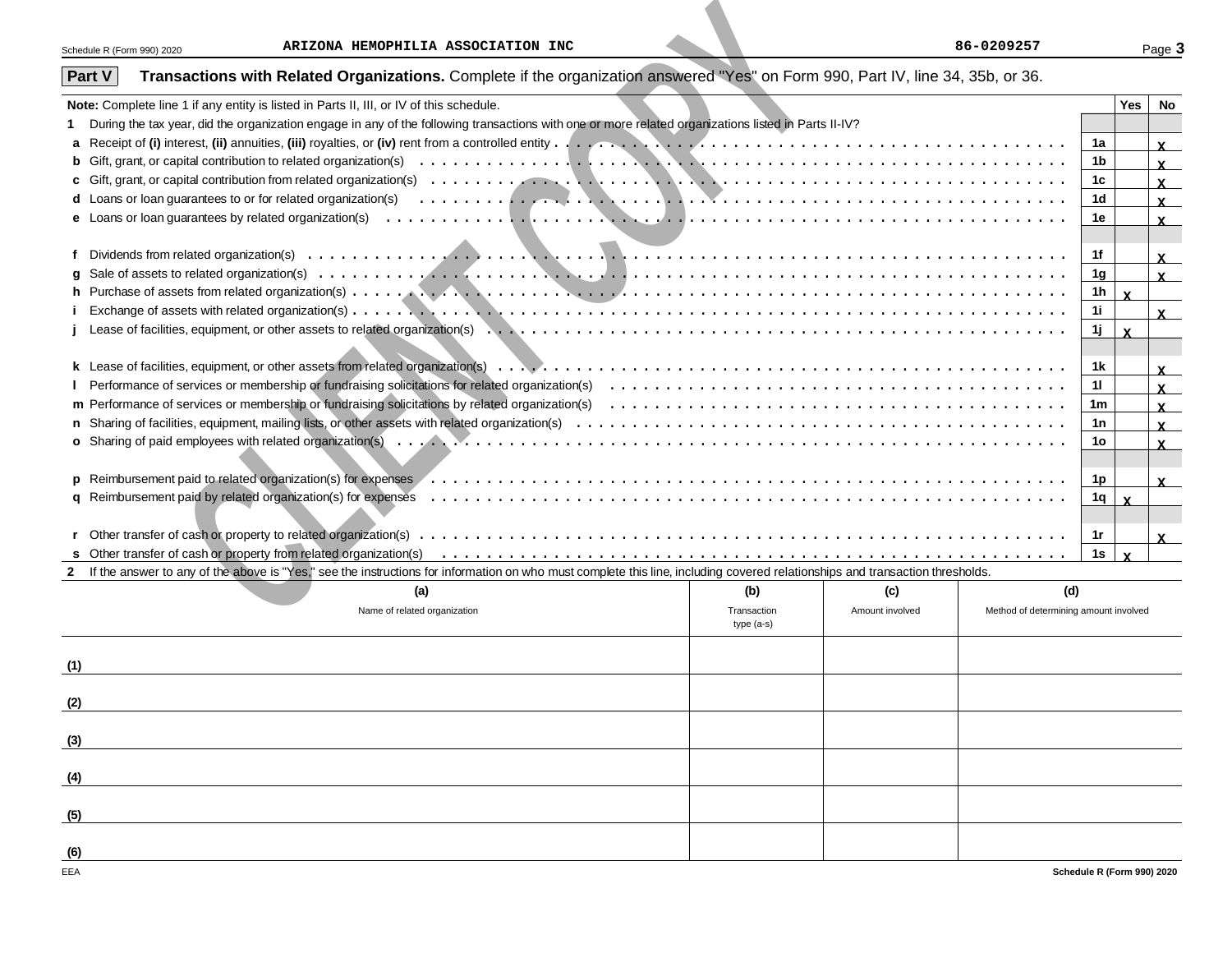### **Part VI** Unrelated Organizations Taxable as a Partnership. Complete if the organization answered "Yes" on Form 990, Part IV, line 37.

### or gross revenue) that was not a related organization. See instructions regarding exclusion for certain investment partnerships.

| Schedule R (Form 990) 2020                                                                                                                                                           | ARIZONA HEMOPHILIA ASSOCIATION INC                                  |                                                                          |                                                           |                          |                                   |                                  |    | 86-0209257                                                       |     |                                    | Page 4                  |
|--------------------------------------------------------------------------------------------------------------------------------------------------------------------------------------|---------------------------------------------------------------------|--------------------------------------------------------------------------|-----------------------------------------------------------|--------------------------|-----------------------------------|----------------------------------|----|------------------------------------------------------------------|-----|------------------------------------|-------------------------|
| Unrelated Organizations Taxable as a Partnership. Complete if the organization answered "Yes" on Form 990, Part IV, line 37.<br><b>Part VI</b>                                       |                                                                     |                                                                          |                                                           |                          |                                   |                                  |    |                                                                  |     |                                    |                         |
| Provide the following information for each entity taxed as a partnership through which the organization conducted more than five percent of its activities (measured by total assets |                                                                     |                                                                          |                                                           |                          |                                   |                                  |    |                                                                  |     |                                    |                         |
| or gross revenue) that was not a related organization. See instructions regarding exclusion for certain investment partnerships.                                                     |                                                                     |                                                                          |                                                           |                          |                                   |                                  |    |                                                                  |     |                                    |                         |
| (a)                                                                                                                                                                                  | (b)<br>(c)                                                          | (d)                                                                      | (e)                                                       | (f)                      | (g)                               | (h)                              |    | (i)                                                              | (j) |                                    | (k)                     |
| Name, address, and EIN of entity                                                                                                                                                     | Legal domicile<br>Primary activity<br>(state or foreign<br>country) | Predominant<br>income (related,<br>unrelated, excluded<br>from tax under | Are all partners<br>section<br>501(c)(3)<br>organizations | Share of<br>total income | Share of<br>end-of-year<br>assets | Disproportionate<br>allocations? |    | Code V-UBI<br>amount in box 20<br>of Schedule K-1<br>(Form 1065) |     | General or<br>managing<br>partner? | Percentage<br>ownership |
|                                                                                                                                                                                      |                                                                     | sections 512-514)                                                        | Yes<br><b>No</b>                                          |                          |                                   | Yes                              | No |                                                                  | Yes | <b>No</b>                          |                         |
| (1)                                                                                                                                                                                  |                                                                     |                                                                          |                                                           |                          |                                   |                                  |    |                                                                  |     |                                    |                         |
| (2)                                                                                                                                                                                  |                                                                     |                                                                          |                                                           |                          |                                   |                                  |    |                                                                  |     |                                    |                         |
| (3)                                                                                                                                                                                  |                                                                     |                                                                          |                                                           |                          |                                   |                                  |    |                                                                  |     |                                    |                         |
| (4)                                                                                                                                                                                  |                                                                     |                                                                          |                                                           |                          |                                   |                                  |    |                                                                  |     |                                    |                         |
| (5)                                                                                                                                                                                  |                                                                     |                                                                          |                                                           |                          |                                   |                                  |    |                                                                  |     |                                    |                         |
| (6)                                                                                                                                                                                  |                                                                     |                                                                          |                                                           |                          |                                   |                                  |    |                                                                  |     |                                    |                         |
| (7)                                                                                                                                                                                  |                                                                     |                                                                          |                                                           |                          |                                   |                                  |    |                                                                  |     |                                    |                         |
| (8)                                                                                                                                                                                  |                                                                     |                                                                          |                                                           |                          |                                   |                                  |    |                                                                  |     |                                    |                         |
| (9)                                                                                                                                                                                  |                                                                     |                                                                          |                                                           |                          |                                   |                                  |    |                                                                  |     |                                    |                         |
| (10)                                                                                                                                                                                 |                                                                     |                                                                          |                                                           |                          |                                   |                                  |    |                                                                  |     |                                    |                         |
| (11)                                                                                                                                                                                 |                                                                     |                                                                          |                                                           |                          |                                   |                                  |    |                                                                  |     |                                    |                         |
| (12)                                                                                                                                                                                 |                                                                     |                                                                          |                                                           |                          |                                   |                                  |    |                                                                  |     |                                    |                         |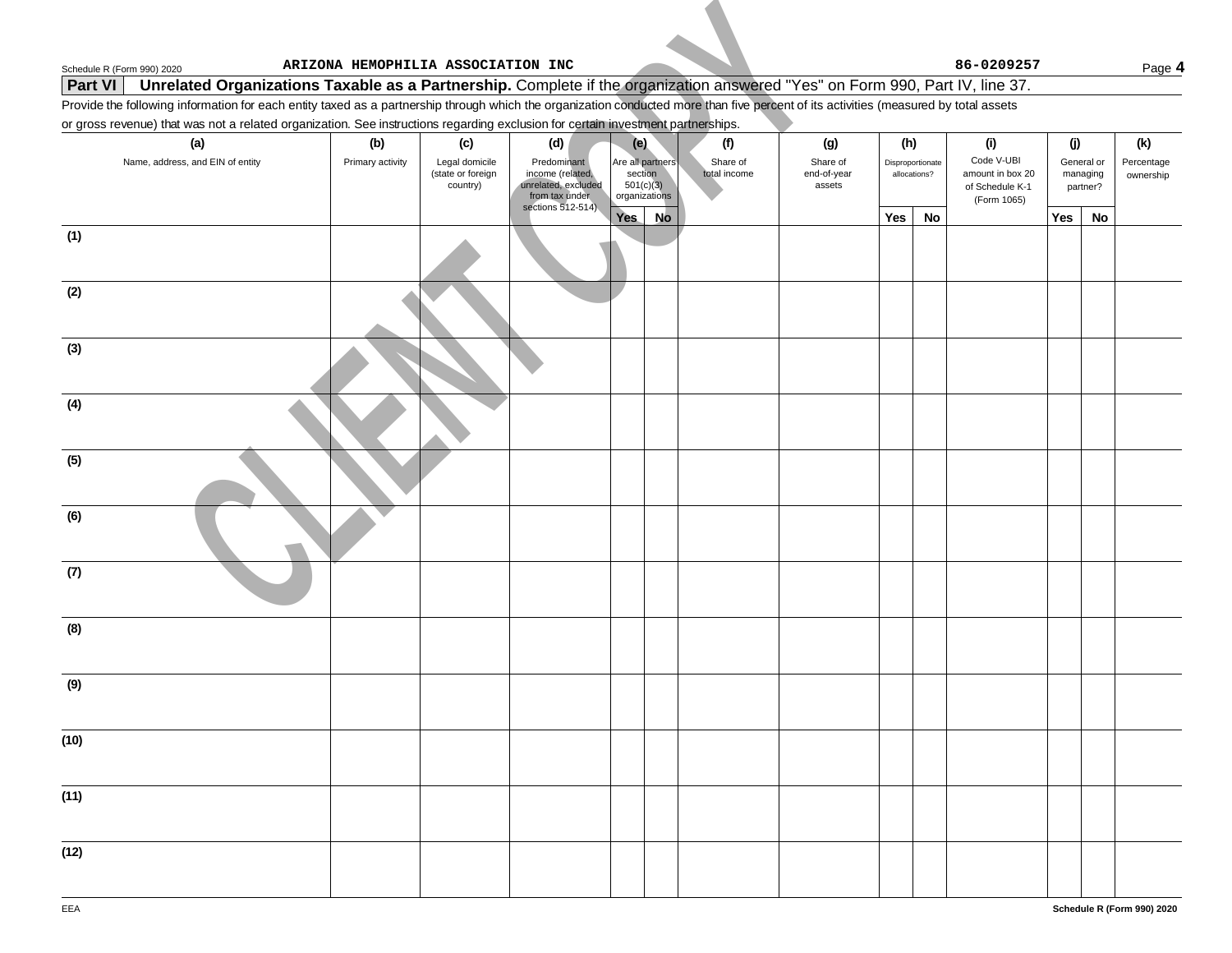| Form | 8868                |  |
|------|---------------------|--|
|      | (Rev. January 2020) |  |

## **8868 Application for Automatic Extension of Time To File an Exempt Organization Return**

Department of the Treasury Internal Revenue Service

- **File a separate application for each return.**
- **Go to www.irs.gov/Form8868 for the latest information.**

**Electronic filing (e-file)**. You can electronically file Form 8868 to request a 6-month automatic extension of time to file any of the forms listed below with the exception of Form 8870, Information Return for Transfers Associated With Certain Personal Benefit Contracts, for which an extension request must be sent to the IRS in paper format (see instructions). For more details on the electronic filing of this form, visit www.irs.gov/e-file-providers/e-file-for-charities-and-non-profits.

**Automatic 6-Month Extension of Time.** Only submit original (no copies needed).

All corporations required to file an income tax return other than Form 990-T (including 1120-C filers), partnerships, REMICs, and trusts must use Form 7004 to request an extension of time to file income tax returns.

| Type or                    | Name of exempt organization or other filer, see instructions.                            | Taxpayer identification number (TIN) |
|----------------------------|------------------------------------------------------------------------------------------|--------------------------------------|
| print                      | ARIZONA HEMOPHILIA ASSOCIATION INC                                                       | 86-0209257                           |
| File by the                | Number, street, and room or suite no. If a P.O. box, see instructions.                   |                                      |
| due date for               | 826 N 5TH AVENUE                                                                         |                                      |
| filing your<br>return. See | City, town or post office, state, and ZIP code. For a foreign address, see instructions. |                                      |
| instructions.              | PHOENIX AZ 85003-1316                                                                    |                                      |

| Application                              | Return | Application                       | Return |
|------------------------------------------|--------|-----------------------------------|--------|
| <b>Is For</b>                            | Code   | Is For                            | Code   |
| Form 990 or Form 990-EZ                  | 01     | Form 990-T (corporation)          | 07     |
| Form 990-BL                              | 02     | Form 1041-A                       | 08     |
| Form 4720 (individual)                   | 03     | Form 4720 (other than individual) | 09     |
| Form 990-PF                              | 04     | Form 5227                         | 10     |
| Form 990-T (sec. 401(a) or 408(a) trust) | 05     | Form 6069                         |        |
| Form 990-T (trust other than above)      | 06     | Form 8870                         | 12     |

| $m$ as $m$ and $m$ are $m$ is the property of $m$ and $m$ and $m$ are $m$ and $m$ and $m$ and $m$                                                                                                                                                                                                                                                                                                                                                                                                                                                                                                                                                                                     |                                                                                                                                                                                      |                                       |                                                                                                                                                    |              |                         |
|---------------------------------------------------------------------------------------------------------------------------------------------------------------------------------------------------------------------------------------------------------------------------------------------------------------------------------------------------------------------------------------------------------------------------------------------------------------------------------------------------------------------------------------------------------------------------------------------------------------------------------------------------------------------------------------|--------------------------------------------------------------------------------------------------------------------------------------------------------------------------------------|---------------------------------------|----------------------------------------------------------------------------------------------------------------------------------------------------|--------------|-------------------------|
| Type or                                                                                                                                                                                                                                                                                                                                                                                                                                                                                                                                                                                                                                                                               | Name of exempt organization or other filer, see instructions.                                                                                                                        |                                       | Taxpayer identification number (TIN)                                                                                                               |              |                         |
| print                                                                                                                                                                                                                                                                                                                                                                                                                                                                                                                                                                                                                                                                                 | ARIZONA HEMOPHILIA ASSOCIATION INC                                                                                                                                                   |                                       | 86-0209257                                                                                                                                         |              |                         |
| File by the                                                                                                                                                                                                                                                                                                                                                                                                                                                                                                                                                                                                                                                                           | Number, street, and room or suite no. If a P.O. box, see instructions.                                                                                                               |                                       |                                                                                                                                                    |              |                         |
| due date for<br><b>826 N 5TH AVENUE</b>                                                                                                                                                                                                                                                                                                                                                                                                                                                                                                                                                                                                                                               |                                                                                                                                                                                      |                                       |                                                                                                                                                    |              |                         |
| filing your<br>return. See                                                                                                                                                                                                                                                                                                                                                                                                                                                                                                                                                                                                                                                            | City, town or post office, state, and ZIP code. For a foreign address, see instructions.                                                                                             |                                       |                                                                                                                                                    |              |                         |
| instructions.<br><b>PHOENIX AZ 85003-1316</b>                                                                                                                                                                                                                                                                                                                                                                                                                                                                                                                                                                                                                                         |                                                                                                                                                                                      |                                       |                                                                                                                                                    |              |                         |
| Enter the Retum Code for the retum that this application is for (file a separate application for each retum) $\ldots$                                                                                                                                                                                                                                                                                                                                                                                                                                                                                                                                                                 |                                                                                                                                                                                      |                                       |                                                                                                                                                    |              | 0 1                     |
| <b>Application</b>                                                                                                                                                                                                                                                                                                                                                                                                                                                                                                                                                                                                                                                                    | Return                                                                                                                                                                               | <b>Application</b>                    |                                                                                                                                                    |              | Return                  |
| Is For                                                                                                                                                                                                                                                                                                                                                                                                                                                                                                                                                                                                                                                                                | Code                                                                                                                                                                                 | Is For                                |                                                                                                                                                    |              | Code                    |
| Form 990 or Form 990-EZ                                                                                                                                                                                                                                                                                                                                                                                                                                                                                                                                                                                                                                                               | 01                                                                                                                                                                                   | Form 990-T (corporation)              |                                                                                                                                                    |              | 07                      |
| Form 990-BL                                                                                                                                                                                                                                                                                                                                                                                                                                                                                                                                                                                                                                                                           | 02                                                                                                                                                                                   | Form 1041-A                           |                                                                                                                                                    |              | 08                      |
| Form 4720 (individual)                                                                                                                                                                                                                                                                                                                                                                                                                                                                                                                                                                                                                                                                | 03                                                                                                                                                                                   | Form 4720 (other than individual)     |                                                                                                                                                    |              | 09                      |
| Form 990-PF                                                                                                                                                                                                                                                                                                                                                                                                                                                                                                                                                                                                                                                                           | 04                                                                                                                                                                                   | Form 5227                             |                                                                                                                                                    |              | 10                      |
| Form 990-T (sec. 401(a) or 408(a) trust)                                                                                                                                                                                                                                                                                                                                                                                                                                                                                                                                                                                                                                              | 05                                                                                                                                                                                   | Form 6069                             |                                                                                                                                                    |              | 11                      |
| Form 990-T (trust other than above)                                                                                                                                                                                                                                                                                                                                                                                                                                                                                                                                                                                                                                                   | 06                                                                                                                                                                                   | Form 8870                             |                                                                                                                                                    |              | 12                      |
| Telephone No.▶ 602-955-3947<br>• If the organization does not have an office or place of business in the United States, check this box<br>• If this is for a Group Retum, enter the organization's four digit Group Exemption Number (GEN)<br>for the whole group, check this box $\ldots$ , $\cdot \cdot$ $\Box$ If it is for part of the group, check this box $\ldots$ $\blacktriangleright$ $\Box$ and attach<br>a list with the names and TINs of all members the extension is for.<br>I request an automatic 6-month extension of time until<br>1<br>$\triangleright$ $\bigcup$ calendar year 20 or<br>$\mathbf{\Sigma}$ tax year beginning<br>2<br>Change in accounting period | the organization named above. The extension is for the organization's retum for:<br>If the tax year entered in line 1 is for less than 12 months, check reason: $\Box$ Initial retum | FAX No. $\triangleright$ 602-955-1962 | $\sim$ 05-16, 20 22, to file the exempt organization return for<br>$07 - 01$ , 20 20 , and ending $06 - 30$ , 20 21 .<br>$\vert \vert$ Final retum | . If this is |                         |
| 3a If this application is for Forms 990-BL, 990-PF, 990-T, 4720, or 6069, enter the tentative tax, less<br>any nonrefundable credits. See instructions.                                                                                                                                                                                                                                                                                                                                                                                                                                                                                                                               |                                                                                                                                                                                      |                                       |                                                                                                                                                    | 3a<br>  \$   |                         |
|                                                                                                                                                                                                                                                                                                                                                                                                                                                                                                                                                                                                                                                                                       | <b>b</b> If this application is for Forms 990-PF, 990-T, 4720, or 6069, enter any refundable credits and                                                                             |                                       |                                                                                                                                                    |              |                         |
|                                                                                                                                                                                                                                                                                                                                                                                                                                                                                                                                                                                                                                                                                       | estimated tax payments made. Include any prior year overpayment allowed as a credit.                                                                                                 |                                       |                                                                                                                                                    | 3b<br>\$     |                         |
|                                                                                                                                                                                                                                                                                                                                                                                                                                                                                                                                                                                                                                                                                       | c Balance due. Subtract line 3b from line 3a. Include your payment with this form, if required, by                                                                                   |                                       |                                                                                                                                                    |              |                         |
|                                                                                                                                                                                                                                                                                                                                                                                                                                                                                                                                                                                                                                                                                       | using EFTPS (Electronic Federal Tax Payment System). See instructions.                                                                                                               |                                       |                                                                                                                                                    | 3c<br>\$     |                         |
| Caution: If you are going to make an electronic funds withdrawal (direct debit) with this Form 8868, see Form 8453-EO and Form 8879-EO for payment                                                                                                                                                                                                                                                                                                                                                                                                                                                                                                                                    |                                                                                                                                                                                      |                                       |                                                                                                                                                    |              |                         |
| instructions.                                                                                                                                                                                                                                                                                                                                                                                                                                                                                                                                                                                                                                                                         |                                                                                                                                                                                      |                                       |                                                                                                                                                    |              |                         |
| For Privacy Act and Paperwork Reduction Act Notice, see instructions.                                                                                                                                                                                                                                                                                                                                                                                                                                                                                                                                                                                                                 |                                                                                                                                                                                      |                                       |                                                                                                                                                    |              | Form 8868 (Rev. 1-2020) |
|                                                                                                                                                                                                                                                                                                                                                                                                                                                                                                                                                                                                                                                                                       |                                                                                                                                                                                      |                                       |                                                                                                                                                    |              |                         |

EEA